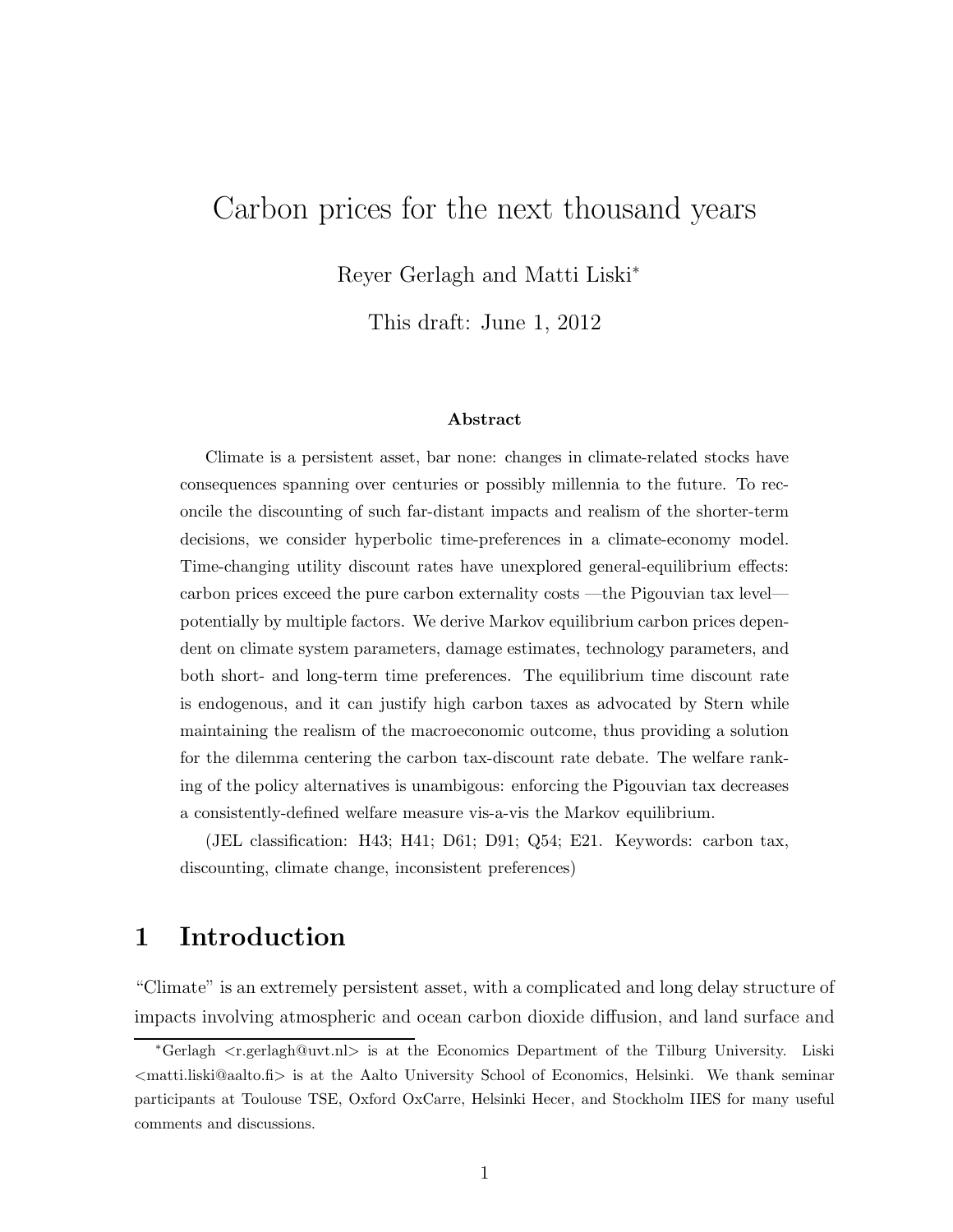ocean temperature adjustments (e.g., Maier-Reimer and Hasselmann 1987, Hooss et al. 2001). The consequences of current changes in climate-related stocks span over centuries or possibly millennia into the future. The persistence of climate change is a central feature in applied climate-economy models, the so called integrated assessment models (IAMs) put forward by Peck and Teisberg (1992), Nordhaus (1993), and Manne and Richels (1995). However, policy evaluations of the climate-economy models ignore the persistent far-distant socioeconomic climate impacts, when holding a view on discounting that respects revealed preferences on shorter-term decisions such as the savings behavior (see, e.g., Nordhaus 2007, Weitzman 2007, Dasgupta 2008).

We take it as given that normative climate policy analysis should respect shorter term choices consistent with historical data (Nordhaus 2007) but also the evidence that the fardistant future should be treated differently. Weitzman (2001) surveyed 2,160 economists for their "best estimate of the appropriate real discount rate to be used for evaluating environmental projects over a long time horizon", and used the data to argue that the policy maker should use a discount rate that declines over time (reaching zero after 300 years). Rather than relying on experts, some studies invoke similarity as evidence for non-constant discounting: from the current perspective, generations living after 400 or, alternatively, after 450 years look the same. That being the case, no additional discounting arises from the added 50 years, while the same time delay commands large discounting in the near term (Rubinstein 2003, Karp 2005).

This paper reconciles the distinct short- and long-term views on time discounting in an integrated climate-economy model — while much has been said to motivate such preferences, their general equilibrium implications seem to have gone unnoticed.<sup>1</sup> Our approach is normative, without dictatorial objects, and it respects the order in which decision makers appear in the time line. In this setting, the short- and long-run discounting leads to a climate policy game between generations, and to an equilibrium utility discount factor, as opposed to one that is assumed a priori. This endogeneity of time preference allows partial de-linking of the equilibrium discount factor used for savings from the one used for the carbon price determination. We find that the equilibrium carbon prices

<sup>&</sup>lt;sup>1</sup>The Stern review (2006) triggered a heated debate on how the policies of the climate-economy models could be made more sensitive to the long-term climate outcomes — essentially, the literature has sought for reasons to use lower long-term discount rates. In general, non-constant discount rates can result, e.g., from: aggregation over heterogenous individuals (Gollier and Zeckhauser, 2005; Lengwiler, 2005, Jackson and Yariv, 2011); uncertainty (Weitzman, 2000, Gollier, 2002). We discuss the motivations directly consitent with our structure in detail below.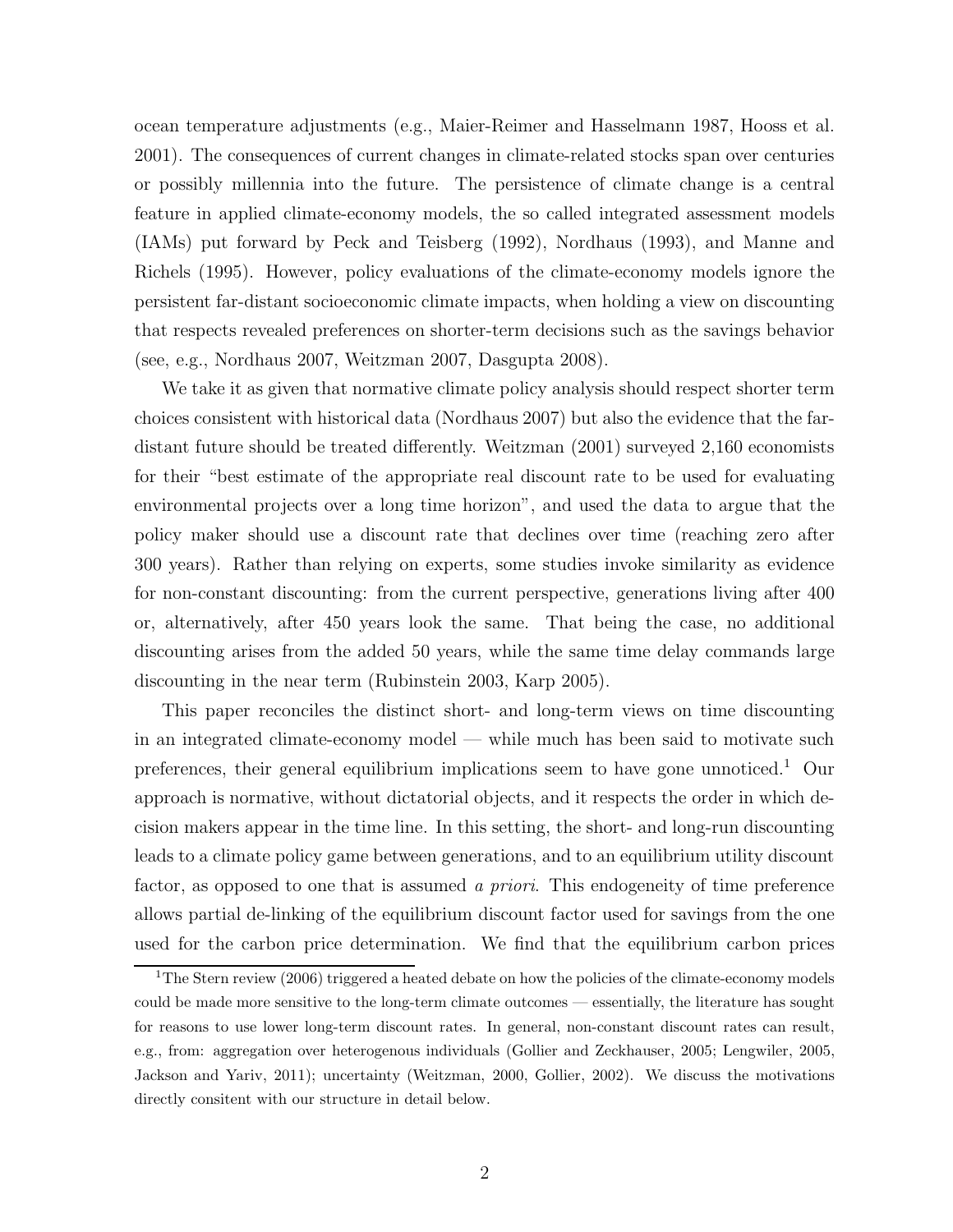exceed the Pigouvian tax level — unambiguously defined as the net present value of the future externality costs from current emissions — potentially by multiple factors. Apart from the time structure of preferences, the framework for quantitative analysis producing these results is a standard general-equilibrium growth framework with a climate module, following the Nordhaus' tradition and its recent gearing towards the modern macro traditions by Golosov, Hassler, Krusell, and Tsyvinsky (2011).

Our point of departure is a Markov equilibrium where each generation sets its selfinterested savings and climate targets understanding how the future generations respond to current choices. We use a simple and tractable approach to climate impacts having thus the same virtues as recent approaches (Golosov et al. 2011), although we derive the climate delays from an explicit multi-layer climate system to obtain "carbon prices for the next thousand years". Under reasonable assumptions, we can analytically derive the Markov equilibrium savings and the carbon price dependent on multi-layer climate system parameters, damage estimates, production technology parameters, and both short and long-term time-preferences. The formula for the carbon price explicitly shows the interaction between the delay structure of the carbon-climate cycle and the time-inconsistent preference structure, having substantial implications for carbon pricing.

Persistent climate impacts allow partial commitment to long-run preferences through climate policies, and is therefore valued above the pure Pigouvian externality costs. This mechanism is similar to that delivering value for commitment devices in self-control problems (Laibson, 2007), although self-control at the individual level is not the interpretation of the "behavioral bias" in our economy, as we explain shortly. In the Markov equilibrium, the commitment value is larger the longer are the climate delays, and it can justify high carbon prices as suggested by the Stern Review (2006) while maintaining the realism of the macroeconomic performance. Table 1 contains the gist of the quantitative assessment, detailed at the end of the paper. The technology parameters of the model are calibrated to 25 per cent gross savings, when preferences are consistent and the annual time discount rate is 2 per cent. This is consistent with the Nordhaus' DICE 2007 baseline scenario (Nordaus, 2007), giving 9.7 Euros per ton of  $CO<sub>2</sub>$  as the optimal carbon price in year 2010 (i.e., 46 Dollars per ton C). When long-term preference parameters are chosen such that the long-term receives a higher weight (roughly consistent with Weitzman's (2001) survey results), short-term preferences can be matched so that the model remains observationally equivalent to Nordhaus in terms of macroeconomic performance, savings in particular. But carbon prices increase: for very low long-term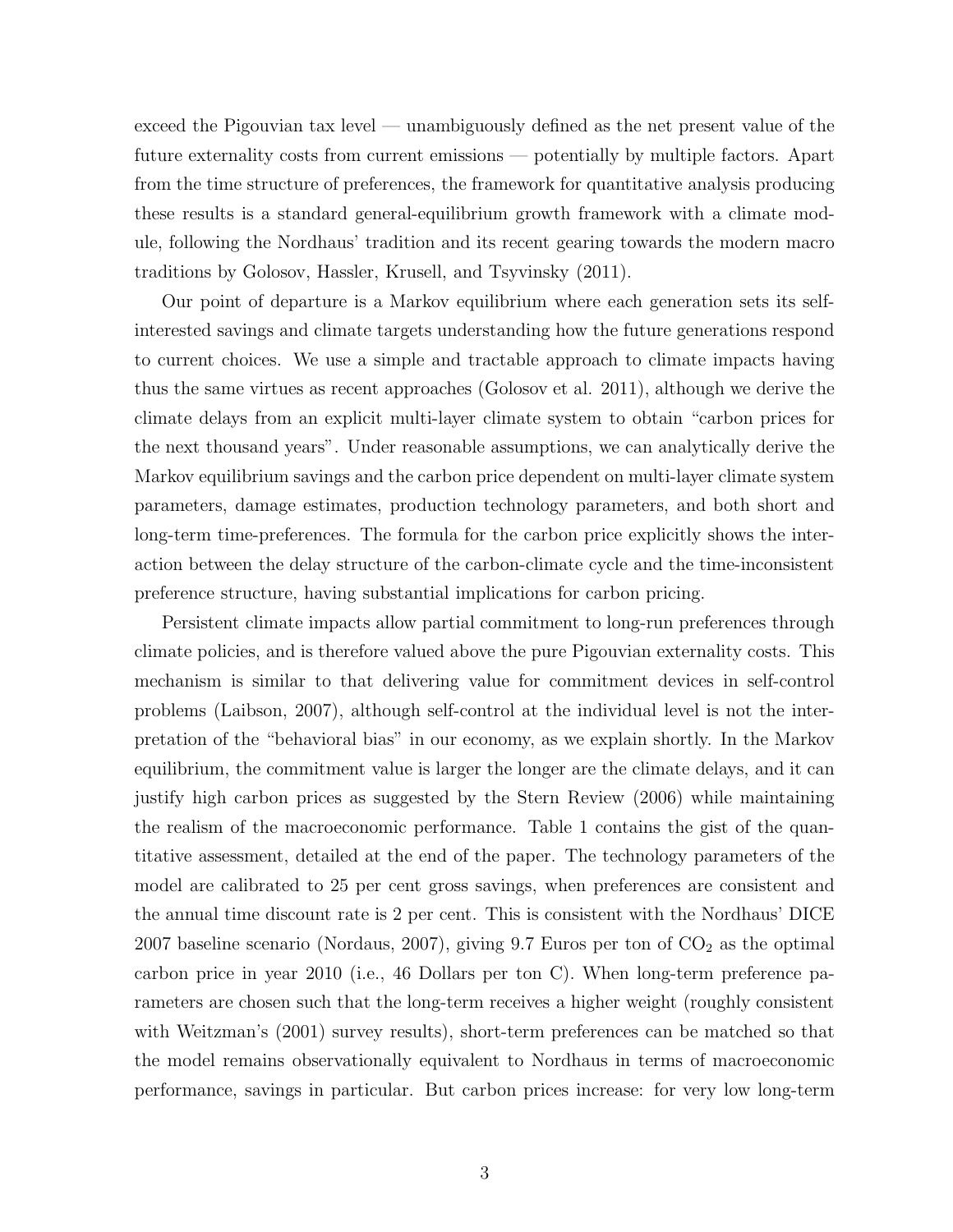discounting, ultimately carbon prices approach those suggested by Stern.<sup>2</sup> Note that the equilibrium outcome — high carbon prices and realistic savings — cannot happen in the first-best for such preferences, but only in the Markov equilibrium describing how the climate decisions are de facto made given the order of moves in the time line.

|            | discount rate |       |     |                                |
|------------|---------------|-------|-----|--------------------------------|
|            | short-term    |       |     | long-term savings carbon price |
| "Nordhaus" | .02           | .02   | .25 | 8.4                            |
| Markov     | .027          | .001  | .25 | 116.9                          |
| "Stern"    | (001          | (101) | .30 | 152.4                          |

Table 1: Equilibrium carbon prices in  $EUR/ tCO<sub>2</sub>$  year 2010.

What is then the first-best? The Markov equilibrium is not on the Pareto frontier because the relative weight given to subsequent periods changes over time: long-term time preferences are substituted for by short-term time preferences when control over decisions moves ahead to future generations. It is therefore natural to look for policy rules that can at least partially overcome time-inconsistencies and improve welfare. Can we improve welfare by imposing the Pigouvian externality pricing of carbon as an institutional constraint? We derive the formula for the Pigouvian tax, depending on the same parameters as the equilibrium carbon price, and then we impose this formula as a constraint on the equilibrium behavior  $-$  it can be thought of as a rule of behavior for an environmental agency scrutinizing the climate policies within each period. The result is striking: pricing carbon according to the common principle that each unit of emissions should pay the present-value marginal damages caused by that unit lowers welfare for all generations! That is, even if the present generation and all future generations could commit to follow this rule, the commitment would generate no social value, without additional policy measures.

We then look for policies that can actually improve welfare in a self-enforcing manner. Another striking result follows: such policies lead to a further departure above and beyond the Markov and thus Pigouvian carbon price levels. This result, arising from a larger set of available strategies than Markov, corroborates the finding that the welfare improving policies tend to disconnect variables determining macroeconomic outcomes from those determining carbon pricing. The changing time-preference opens the door

<sup>2</sup>Under "Stern" the capital-share of output is fully saved (30 per cent).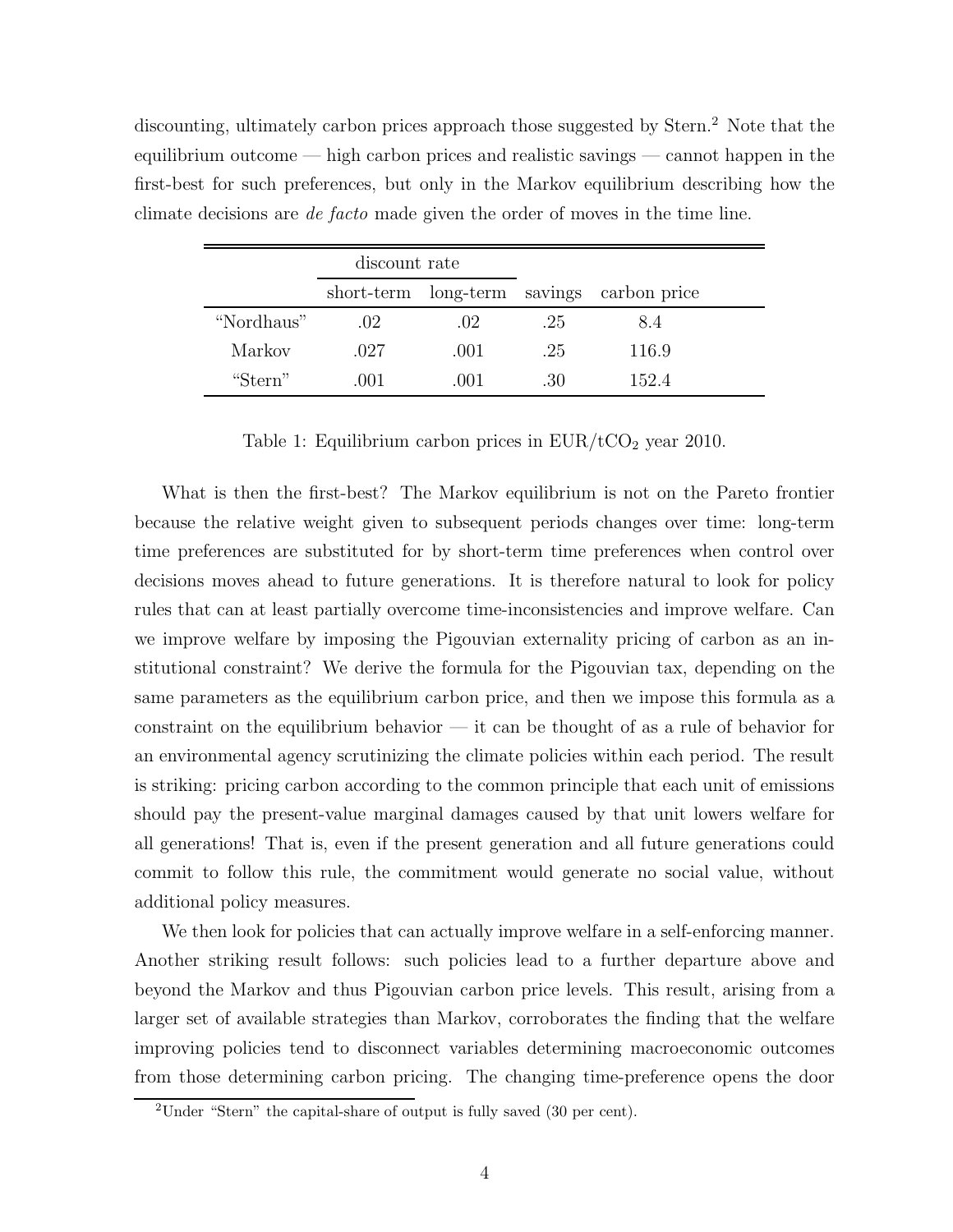for our fundamental results, but their quantitative significance results from the unusual delays in climate change; in our explicit delay structure, the peak impact lags 70 years behind the date of emissions. The analytics allows us to decompose the contribution of the different layers of the climate system to the carbon price: ignoring the full delay structure — as in some recent carbon pricing formulas — misses the correct price levels by a factor of 2, even when preferences are consistent.

Why are non-constant pure time-preferences natural in the context of climate decisions? In this paper, we take the structure of preferences as given and focus on their general-equilibrium climate policy implications; however, multiple recent arguments can justify them. First, decision-makers may not be able to distinguish the welfare in future periods 100 and 101 as clearly as they can separate period 1 and 2. A decision procedure based on the long-run similarity implies a lower long-term discount factor than that for the short-term decisions (see Rubinstein 2003 for the procedural argument; and Karp 2005 for a climate application). Second, climate investments are public decisions requiring aggregation over heterogenous individual time-preferences, leading again to a non-stationary aggregate time-preference pattern, typically declining with the length of the horizon, for the group of agents considered (Zeckhouser and Gollier 2005; Jackson and Yariv 2011). We can also interpret Weitzman's (2001) survey on experts' opinions on discount rates as an aggregation of persistent views: the resulting social discount rate declines from 4 per cent for the immediate future (1-5 years) to 1 for the distant future (76-300 years), and then close to zero for the far-distant future. Third, the long-term valuations must by definition look beyond the welfare of the immediate next generation; any pure altruism expressed towards the long-term beneficiaries implies changing utility-weighting over time (Phelps and Pollak 1968 & Saez-Marti and Weibull 2005).<sup>3</sup>

Welfare analysis with incongruent preferences is potentially a complicated undertaking. Our assumption is that agents in different periods are distinct generations, and therefore the multi-generation Pareto optimality is a natural welfare concept.<sup>4</sup> The welfare analysis follows closely our working paper Gerlagh and Liski (2011), where we introduce an approach for recovering some welfare objective associated with an equilibrium — such an objective can be found if and only if the allocation is on the Pareto frontier.

<sup>&</sup>lt;sup>3</sup>The first and third arguments for using lower discount rates in the long run are directly consistent with our formal model. For the second, we do not formally consider the aggregation of preferences, but Jackson and Yariv (2011) show that utilitarian aggregation leads necessarily to a present bias.

<sup>4</sup>See Bernheim and Rangel (2009) for an alternative concept, and its relationship to the Pareto criterion. The Pareto criterion may not be reasonable when the focus is on the behavioral anomalies at the individual level.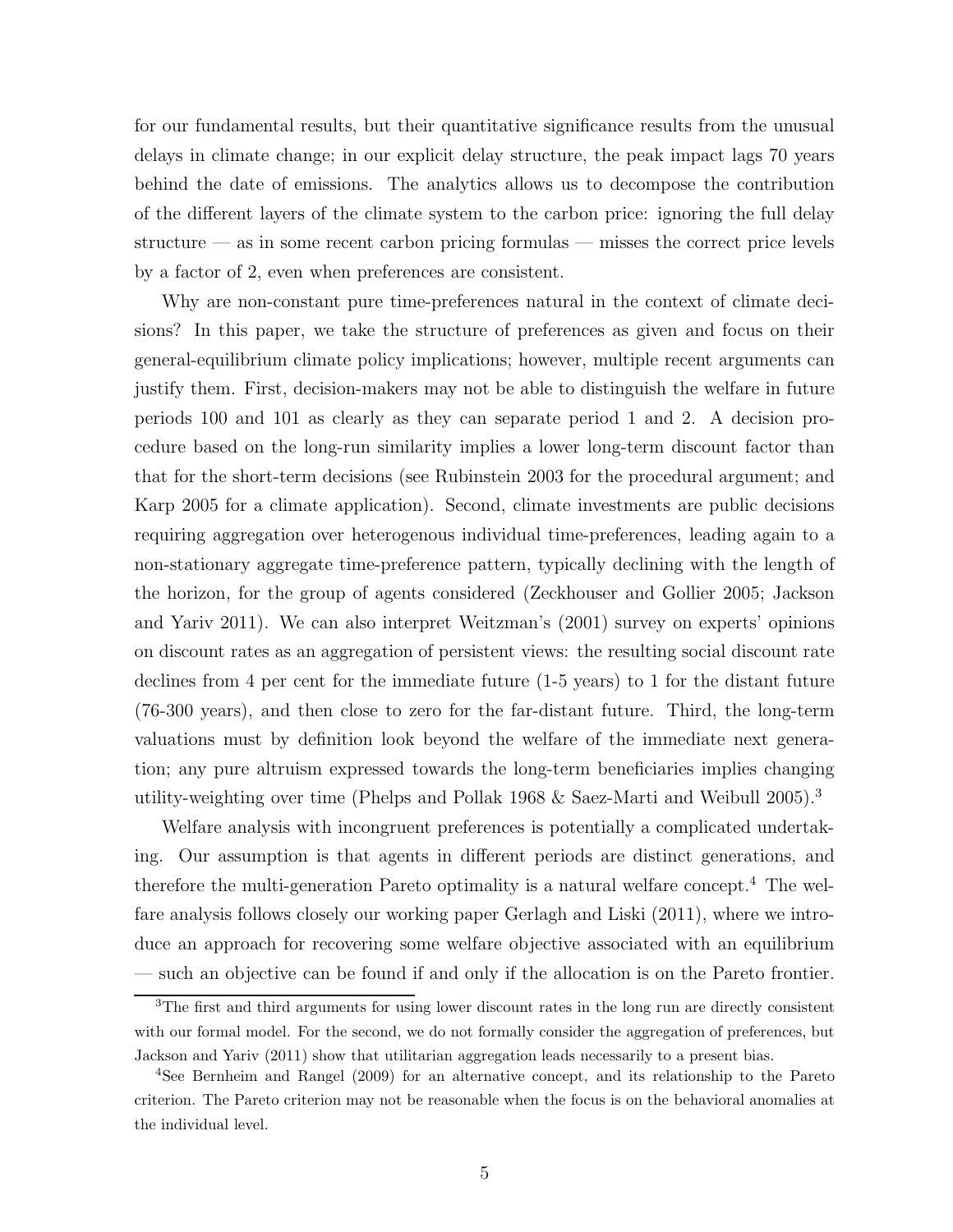We follow a positive welfare approach: any policy that is consistent with some welfare objective is judged good. Thus, no dictatorial objective is imposed. The approach to welfare analysis is elementary but proves powerful in this setting. First, we can easily show that the benchmark Markov equilibrium is not consistent with any welfare objective. Second, the Pigouvian externality pricing restores productive efficiency in a very traditional sense, but the policy, as a stand-alone measure, can never generate a welfare objective as defined above. Finally, we can explicitly solve a welfare optimum, and show in our calibration section that a sophisticated policy comes close to this outcome.

The paper is organized as follows. The next section introduces a simplified version of the model in three periods to pinpoint the biases in the carbon prices, policy proposals, as well as the main idea of the welfare analysis. The section has several subsections as we want to clarify all stages of the main plot in three periods in order to avoid confusion in the main model. Section 3 then introduces the full infinite-horizon climate-economy model, and provides the first look at the numbers on carbon pricing. Section 4 calibrates the full model with climate system parameters from the scientific evidence to generate the climate-economy outcomes over the next thousand years — due to the unique delays in the system non-trivial effects remain over such horizons. Section 5 concludes.

# 2 A three-period model

#### 2.1 Technologies and preferences

Consider three generations, living in periods  $t = 1, 2, 3$ . In each period, consumers are represented by an aggregate agent having a utility function and production technology. Our three-period model is a very reduced-form model that captures some essential elements of the climate change problem, and serves to illustrate the preference structure, some key assumptions, and the concepts for equilibrium and welfare analysis. In period one, production depends on the use of fossil fuels, with associated emissions. In period two, a substitute energy source has been developed, and consumption possibilities depend on the capital stock inherited. In period three, emissions from the first period have translated into a climate problem negatively affecting production. An allocation  $(c, \mathbf{k}, z) = (c_1, c_2, c_3, k_2, k_3, z) \in A \subseteq R_+^6$  (convex set) constitutes a consumption level for each generation  $c_t$ , the first-period use of fossil fuels z, which we also consider a proxy for the emissions of carbon dioxide emissions, and capital stocks  $k_2$  and  $k_3$  left for future agents  $(k_1$  is given). Generations are assumed to have the following simple welfare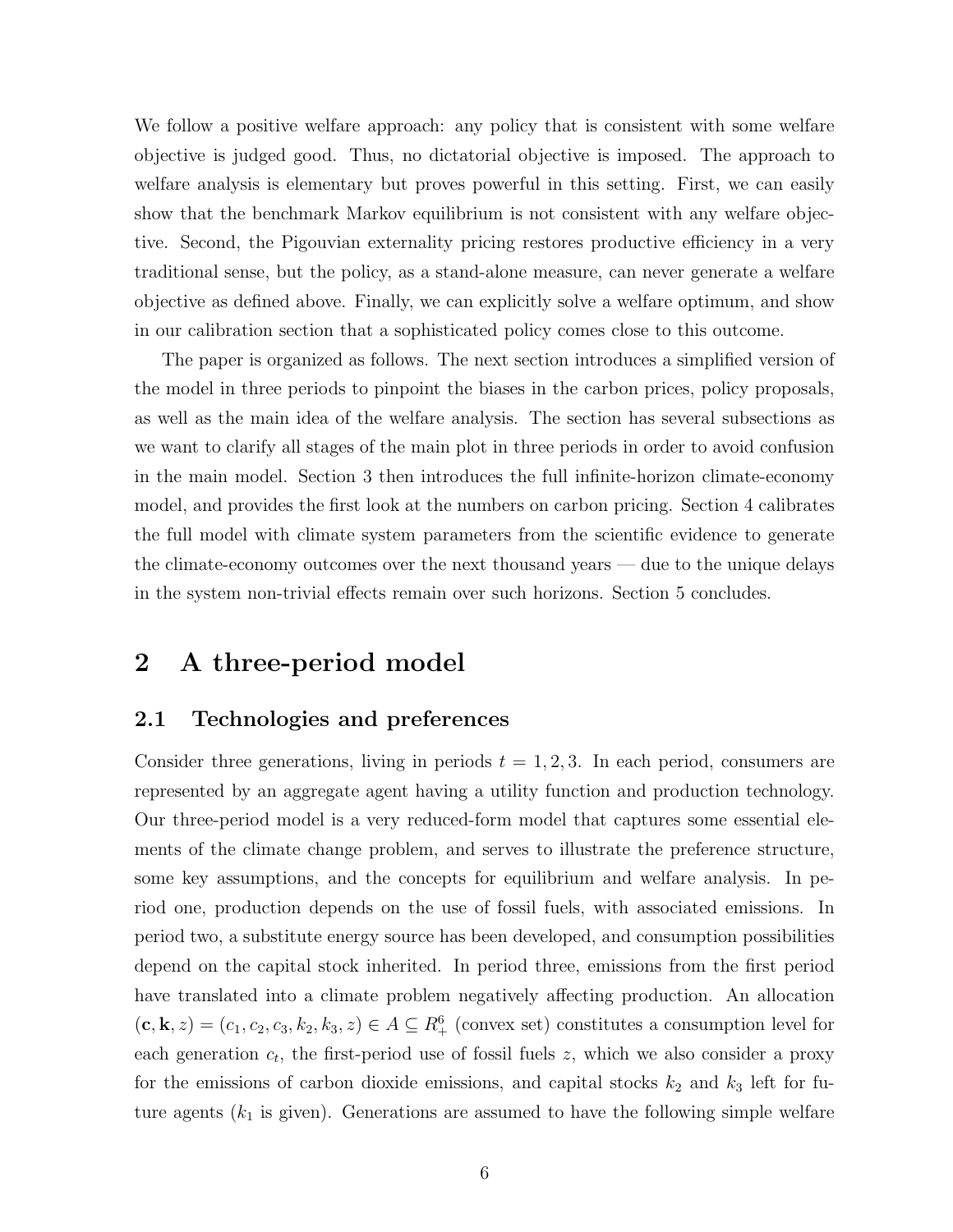representation

$$
w_1 = u_1(c_1) + \rho[u_2(c_2) + \theta u_3(c_3)] \tag{1}
$$

$$
w_2 = u_2(c_2) + \sigma[u_3(c_3)] \tag{2}
$$

$$
w_3 = u_3(c_3), \t\t(3)
$$

where all utility functions  $u_t$  are assumed to be continuous and, in addition, strictly concave, differentiable, and satisfying  $\lim_{c\to 0} u'_t = \infty$ . Parameters  $\rho, \theta, \sigma \in [0, 1]$  are discount factors. To capture the idea of lower long-term discounting, we assume  $\theta > \sigma$ , so that the first agent gives a higher direct weight to the last period utility than the middle agent.<sup>5</sup> Here, we leave it open whether the short-term discounting differs across agents  $\sigma = \rho$ , or not. In three periods, parameters  $\rho, \theta, \sigma$  can all take different values, but in the infinite-horizon setting we assume that each generation is born with the same short- and long-run preferences as in Phelps-Pollak-Laibson.<sup>6</sup>

In the first period, the consumption possibilities are determined by a strictly concave neoclassical production function  $f_1(k_1, z)$ , where  $k_1$  is the capital stock, and z is the use of fossil fuels, or emissions of carbon dioxide,  $\frac{\partial f_1}{\partial k} = f_{1,k}, \frac{\partial f_1}{\partial z} = f_{1,z} > 0$ . The first generation starts with a capital stock  $k_1$ , and produces output using z, which can be used to consume  $c_1$ , or to invest in capital for the immediate next period  $k_2$ :

$$
c_1 + k_2 = f_1(k_1, z). \tag{4}
$$

For convenience we abstract from fossil fuel use in the second and third period, but firstperiod fossil fuel use enters, with a delay, as a negative externality in the third period. The second agent starts with the capital stock  $k_2$ , produces output using a strictly concave neoclassical production function  $f_2(k_2)$ , and can use its income to consume  $c_2$ , or to invest in capital for the third period  $k_3$ :

$$
c_2 + k_3 = f_2(k_2). \tag{5}
$$

<sup>5</sup>As in Phelps and Pollak (1968) or in Saez-Marti and Weibull (2005) this can be interpreted as pure altruism towards the last generation. Alternatively, as in Karp (2005), following the idea of Rubinstein  $(2003)$ ,  $\theta > \sigma$  can reflect difficulties in making far-distant comparisons. Aggregation necessary for public policy making (e.g., Jackson and Yaari, 2011) is also consistent with  $\theta > \sigma$ , but modeling aggregation procedure is beyond our scope in this paper.

<sup>&</sup>lt;sup>6</sup>We can obtain the common  $\beta$ ,  $\delta$  model as in Phelps-Pollak-Laibson if  $\rho = \sigma$ , by defining  $\beta = \rho/\theta$ and  $\delta = \theta$ . Then,  $w_1 = u_1 + \beta \delta u_2 + \beta \delta^2 u_3$  and  $w_2 = u_2 + \beta \delta u_3$ . Inconsistencies are identified by  $\beta$  < 1, corresponding to  $\theta > \sigma$  in our case. For our purposes, it is slightly more straightforward to name the long-run weights as  $\theta$  and  $\sigma$ . The weight  $\rho$  allows some freedom in terms of interpretations (e.g. the length of a period may be different for  $t = 1, 2, 3$  but is inconsequential for the consistency of the preferences.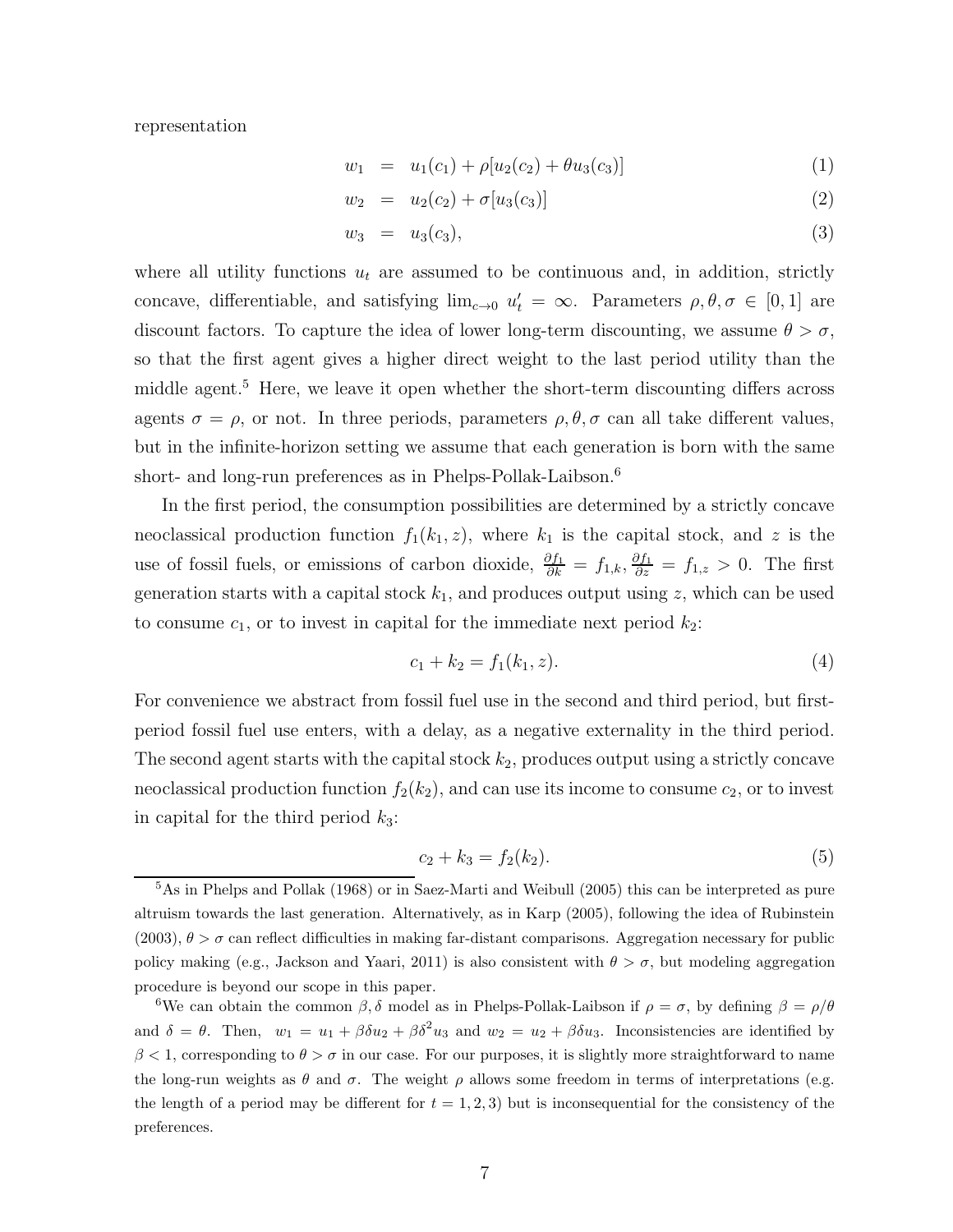The third consumer derives utility from its consumption, which equals production. Past emissions now enter negatively, as damages, in the production function,  $f_{3,k} > 0, f_{3,z} < 0$ :

$$
c_3 = f_3(k_3, z). \tag{6}
$$

We assume that also this production function is strictly concave.

## 2.2 Equilibrium carbon price

Consider now the subgame-perfect equilibrium (SPE) of the game where generations choose consumptions and emissions in the order of their appearance in the time line, given the preference structure  $(1)-(3)$  and choice sets  $(4)-(6)$ .

The third agent consumes all capital received and cannot influence past emissions. The second agent decides on the capital  $k_3$  transferred to the third agent, given the capital inherited  $k_2$  and the emissions z chosen by the first agent. We thus have a policy function  $k_3 = g(k_2, z)$ . The second generation solves

$$
\max_{k_3} u_2(c_2) + \sigma u_3(f_3(k_3)),\tag{7}
$$

leading to equilibrium condition

$$
u_2' = \sigma u_3' f_{3,k} \Rightarrow 1 = \frac{R_{2,3}}{M R S_{2,3}^{\sigma}},\tag{8}
$$

where we use introduce the notation  $R_{i,j}$  for the rate of return on capital from period i to j, and  $MRS^{\sigma}_{2,3}$  for the absolute value of the marginal rate of substitution between consumptions in 2 and 3 for discount factor  $\sigma$ .

The strict concavity of utility implies consumption smoothing, and thus if the second agent inherits marginally more capital  $k_2$ , the resulting increase in output is not saved fully but rather split between the second and third generation:

**Lemma 1** Policy function g satisfies  $0 < g_k < R_{1,2}$ .

**Proof.** Substitute the policy function  $k_3 = g(k_2, z)$  in (8),

$$
\sigma u_3'(f_3(g(k_2, z), z))f_{3,k}(g(k_2, z), z) = u_2'(f_2(k_2) - g(k_2, z)).
$$
\n(9)

Full derivatives with respect to  $k_2$  lead to

$$
\sigma g_k(u_3''f_{3,k}f_{3,k} + u_3'f_{3,kk}) = u_2''(f_2' - g_k)
$$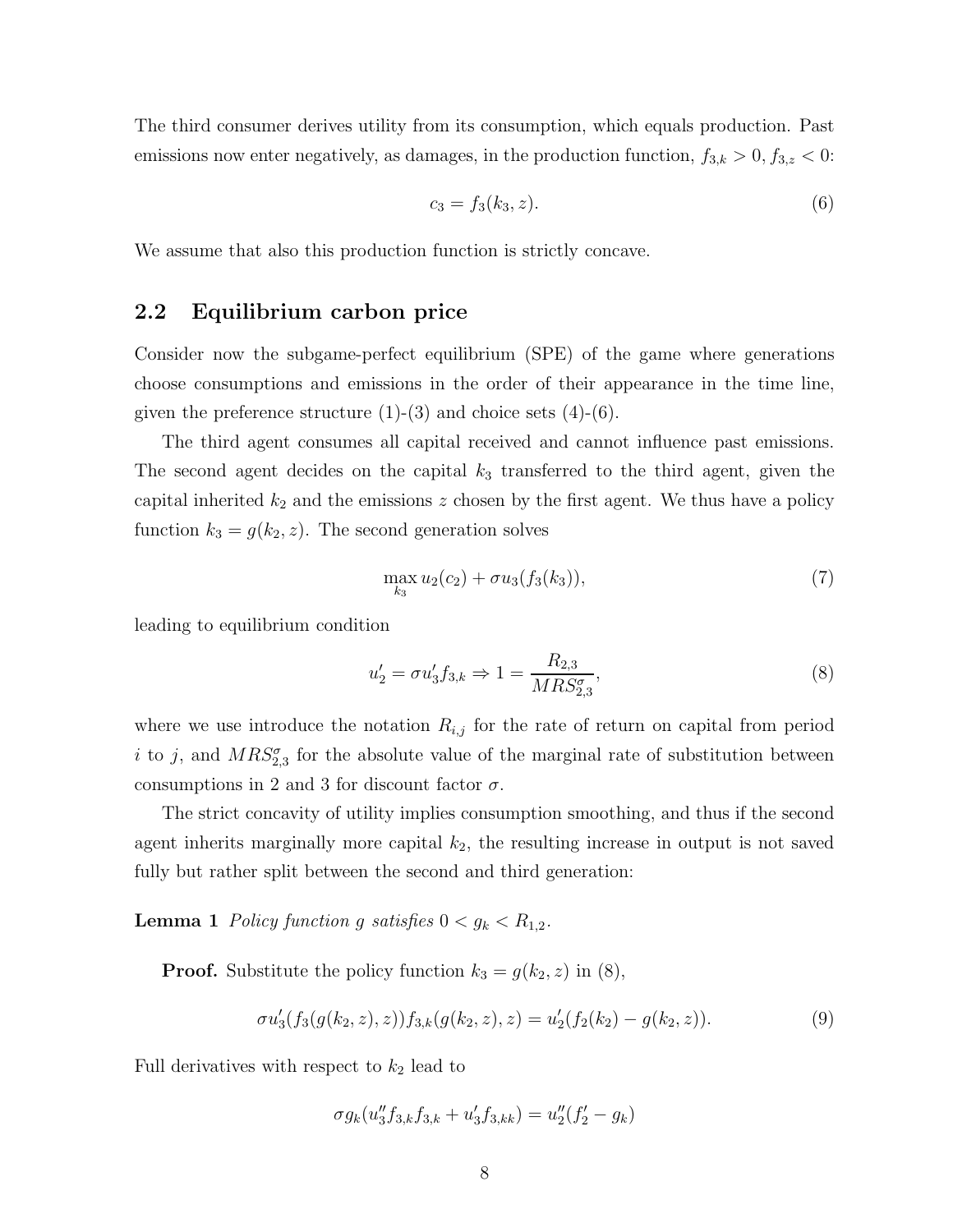$$
\implies g_k = \frac{f_2' u_2''}{\sigma u_3'' f_{3,k} f_{3,k} + \sigma u_3' f_{3,k,k} + u_2''} < f_2' = R_{1,2}.\tag{10}
$$

as  $u''_t, f_{3,kk} < 0$  and  $f_{3,k}, u'_3 > 0$ .

Lemma 1 holds generally but for a tractable analysis of the effect of first-period emissions on the second-period policy  $g_z$  we need restrictions; these restrictions are common in the integrated assessment models, including ours and, e.g., Golosov el al. (2011), so we explicate them here. Taking the full derivatives of  $(9)$  with respect to z, we get

$$
g_z = -\frac{\sigma(u_3'' f_{3k} f_{3,z} + u_3' f_{3,kz})}{u_2'' + \sigma u_3'' f_{3,k} f_{3,k} + \sigma u_3' f_{3,kk}}
$$

The first term in the numerator captures the income effect of emissions and is positive. If the first generation emits more, the third generation has lower utility levels and the second generation will tend to save more, as the marginal utility of the third generation increases. The second term in the numerator captures the productivity effect and is negative. If the first generation emits more, productivity of capital in the third period will fall, and the return to investments in the second period will fall alongside. Assuming log utility, and that the production damage is multiplicative

$$
u_t(c_t) = \ln(c_t) \tag{11}
$$

$$
f_3(k_3, z) = f_3(k_3)\omega(z), \tag{12}
$$

where  $\omega(z)$  is a strictly decreasing damage function, implies that the direct effect of emissions on savings vanishes,  $g_z = 0$ , as can be easily verified from (8).

The first agent decides on consumption and fossil fuel use, given the policy function g, to maximize its welfare

$$
w_1 = u_1 + \rho[u_2(f_2(k_2) - g(k_2, z)) + \theta u_3(f_3(g(k_2, z), z)].
$$

The choice for savings  $k_2$  satisfies

$$
u'_{1} = \rho(f_{2,k} - g_{k})u'_{2} + \rho \theta f_{3,k} g_{k} u'_{3}
$$
  
\n
$$
\Rightarrow 1 = \frac{R_{1,2}}{MRS_{1,2}^{\rho}} + \left[\frac{MRS_{2,3}^{\sigma}}{MRS_{1,3}^{\rho,\theta}} - \frac{1}{MRS_{1,2}^{\rho}}\right] g_{k}.
$$
\n(13)

Here, we indicate by the discount factor whose  $MRS$  is in question, in line with preferences (1)-(3). When  $\theta = \sigma$ , preferences are consistent, and the term in brackets vanishes by standard envelop arguments; capital  $k$  is valued according to the standard consumption-based asset pricing equation  $1 = R_{1,2}/MRS_{1,2}^{\rho}$ . For  $\theta > \sigma$ , the second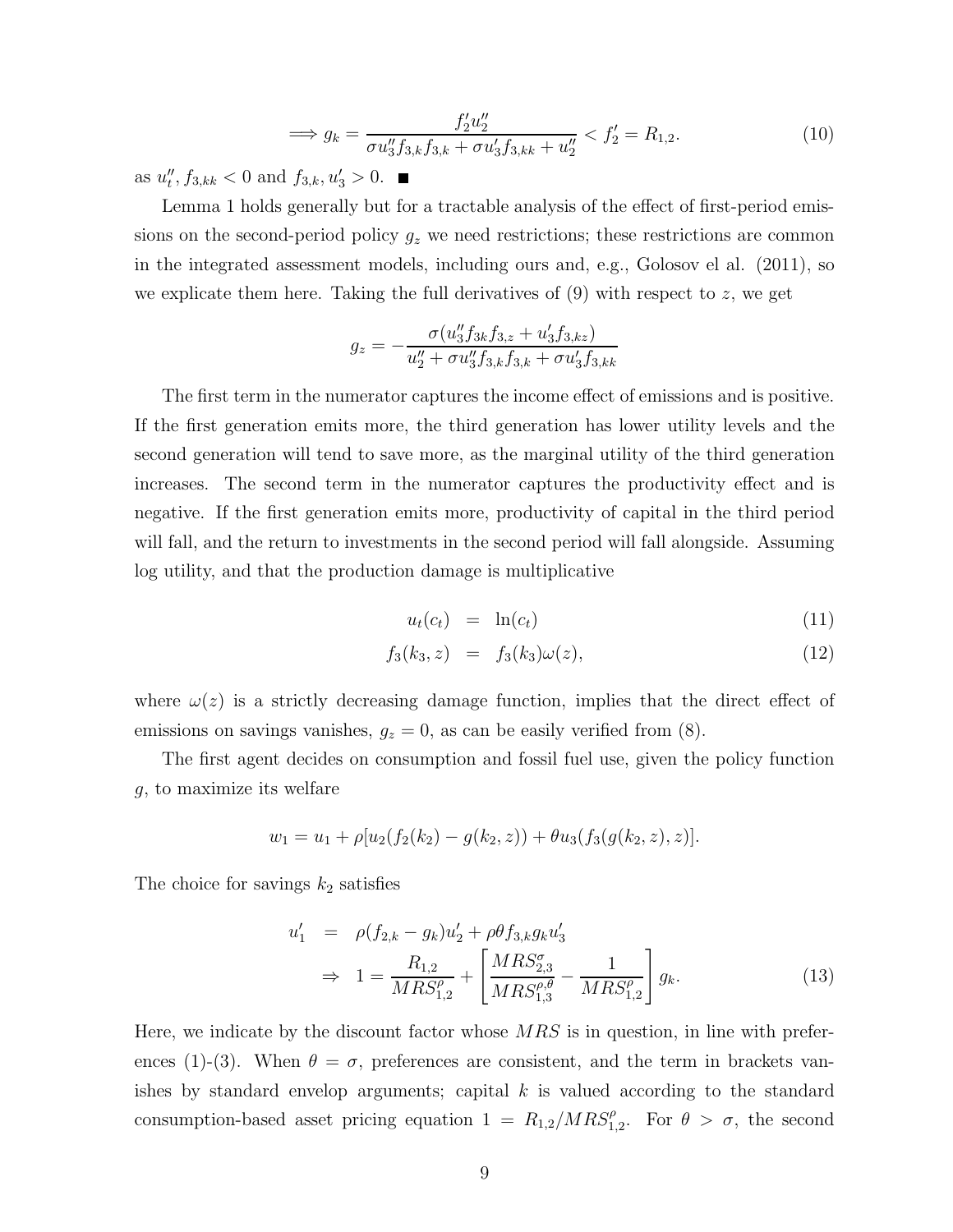agent has a steeper indifference curve between consumptions in periods 2 and 3: the first-order effect in the bracketed term remains positive, leading to excessive capital returns,  $1 < R_{1,2}/MRS^{\rho}_{1,2}$ , when compared to first-best of generation 1 (obtained under  $\theta = \sigma$ ). Consider then how the first generation chooses the carbon policy z:

$$
u'_1 f_{1,z} = \rho g_z u'_2 - \rho \theta (f_{3,k} g_z + f_{3,z}) u'_3. \tag{14}
$$

Throughout this paper, we impose (11)-(12) and thus  $g_z = 0$ , so that the carbon policy satisfies

$$
MRS_{1,3}^{\rho,\theta} = \frac{MCD}{MCP}
$$
\n(15)

where we let  $MCP = f_{1,z}$  denote the marginal carbon product, and  $MCD = -f_{3,z}$ denote the marginal carbon damages. If  $\theta = \sigma$ , then consumption choices imply 1 =  $R_{1,2}/MRS_{1,2}^{\theta} = R_{1,3}/MRS_{1,3}^{\rho,\theta}$ , so that from (15) the carbon price becomes just equal to the damage, discounted with capital return:

$$
MCP = \frac{MCD}{R_{1,3}}.\t(16)
$$

This is the general-equilibrium Pigouvian carbon price, under consistent preferences  $\theta =$  $\sigma$  (or when the first agent can commit to his first-best). However, if  $\theta \neq \sigma$ , in equilibrium, while (15) still holds, the market returns no longer reveal the decision-maker's preferred consumption trade-offs,  $1 \neq R_{1,3}/MRS_{1,3}^{\rho,\theta}$ . Rewriting (14), after substitution of (8) gives

$$
MCP = f_{1,z} = \frac{-\frac{f_{3,z}}{f_{3,k}} - (1 - \frac{\sigma}{\theta})g_z}{f_{2,k} - (1 - \frac{\sigma}{\theta})(f_{2,k} - g_k)}.
$$
(17)

Under  $g_z = 0$ , the denominator falls short of  $f_{2,k}$  if  $\frac{\sigma}{\theta} < 1$ . This together with Lemma 1 implies

$$
MCP > \frac{MCD}{R_{1,3}} \text{ if and only if } \frac{\theta}{\sigma} > 1. \tag{18}
$$

In equilibrium, the first agent establishes a higher carbon price, compared to the Pigouvian level, if and only if  $\sigma < \theta$ , i.e., when the first agent gives a higher weight to the long-term utility than the second agent. The result has a very simple intuition. The first consumer would like to transfer more wealth to the third consumer, compared with the preferred wealth transfer of the second consumer: the high capital returns reflect this distortion and therefore depress the present-value damage below the true valuation emissions reductions by the first consumer.The opposite distortion —too low carbon price occurs if  $\sigma > \theta$ .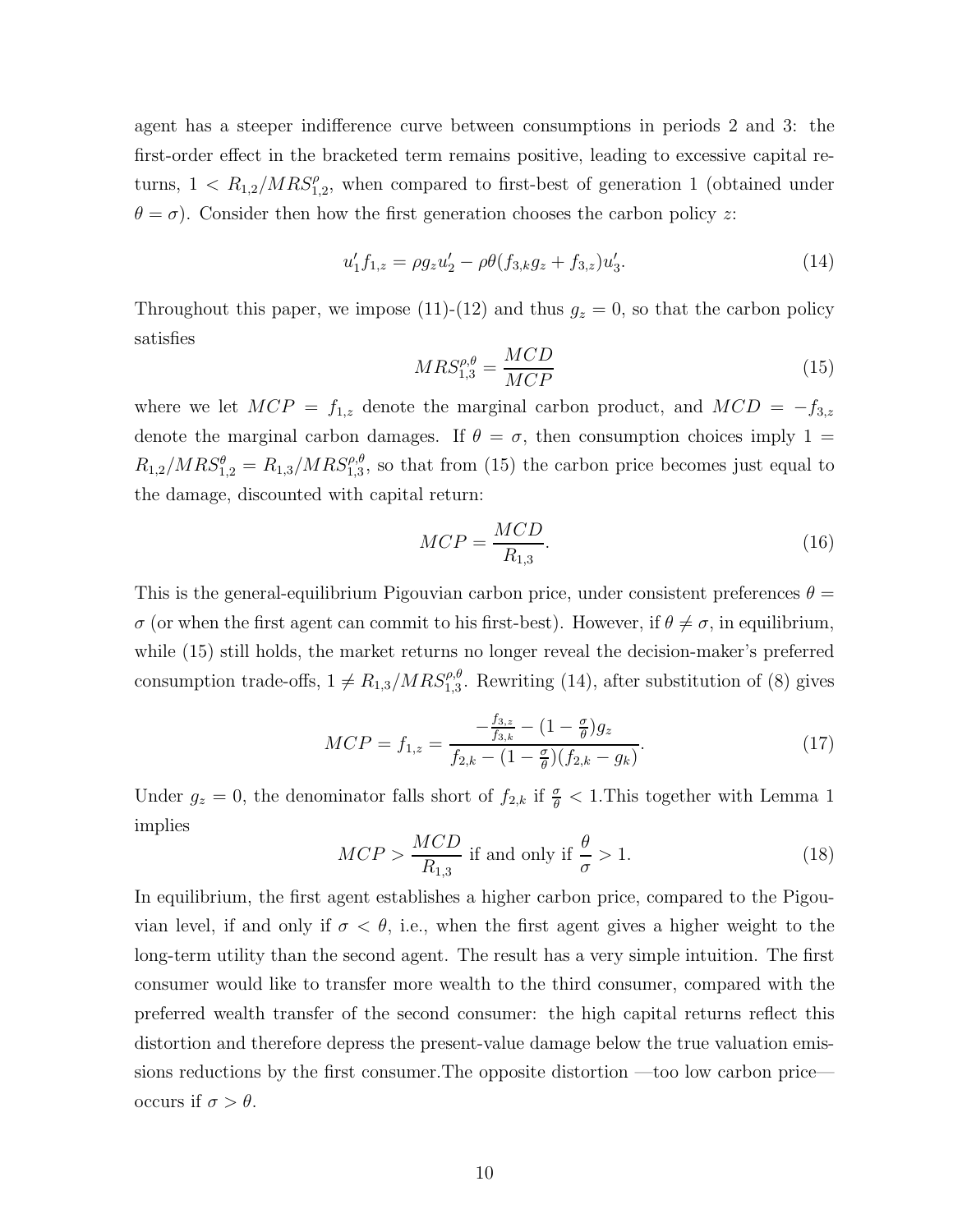**Proposition 1** Assume (11)-(12). If preferences are inconsistent ( $\sigma \neq \theta$ ), the firstperiod carbon price does not satisfy the Pigouvian pricing rule, i.e.,  $MCP \neq \frac{MCD}{R_{1,3}}$  $\frac{MCD}{R_{1,3}}$ . The carbon price is exceeds the Pigouvian level if and only if  $\sigma < \theta$ .

#### **Proof.** Above.  $\blacksquare$

Note that in this general-equilibrium setting the market return  $R_{1,3}$  depends both on the demand for savings (technology) and the supply for savings (preferences), so the Pigouvian carbon price  $MCP = \frac{MCD}{B_{1,2}}$  $\frac{MCD}{R_{1,3}}$  is tied to the savings in equilibrium. This is the reason why in standard climate-economy models, the carbon pricing is dictated by the same parameters that are used to calibrate the model to match savings behavior. The result in (18) is the simplest possible illustration of the point in our paper: in the climate policy game, the carbon pricing is disconnected from the equilibrium capital return. This result opens a number of questions that will be subsequently analyzed. Since the result arises in a strategic interaction equilibrium, it clearly cannot reflect a fully efficient outcome. Would enforcing the Pigouvian rule  $MCP = \frac{MCD}{B_{1,0}}$  $\frac{MCD}{R_{1,3}}$  improve welfare? More generally, we ask how an optimal policy would look like, or whether we can quantify the effects using a more detailed climate-ecomy model.

## 2.3 Welfare, efficiency, and the Pigouvian rule

To address welfare implications of policies considered we need to develop a consistently defined welfare measure.<sup>7</sup> Consider an allocation  $(c, k, z)$  that is Pareto efficient for welfare levels  $(w_1^*, w_2^*, w_3^*)$  defined in (1)-(3). If we maximize  $w_1$ , subject to the constraints  $w_2 \geq w_2^*$ , and  $w_3 \geq w_3^*$  and feasibility constraints (4)-(6), then we must find the same allocation, and non-negative Lagrange multipliers  $(\alpha, \beta) \in R_+^2$  for the welfare constraints. That is, the Pareto efficient allocation is also the solution of a welfare program maximizing

$$
W(\mathbf{c}, \mathbf{k}, z) = w_1 + \alpha w_2 + \beta w_3 \tag{19}
$$

$$
= u_1 + (\rho + \alpha)u_2 + (\rho\theta + \alpha\sigma + \beta)u_3 \tag{20}
$$

subject to (4)-(6). The conclusion also holds the other way around: any solution to a welfare maximization program with some  $(\alpha, \beta) \in R^2_+$  is Pareto efficient. Strict concavity of the production and utility functions ensures the uniqueness of the allocation. Therefore, we can associate any Pareto efficient allocation with a pair of non-negative welfare weights  $(\alpha, \beta) \in R_+^2$ , and also with a "Planner" whose objective function is the

<sup>7</sup>This development follows closely Gerlagh and Liski (2011).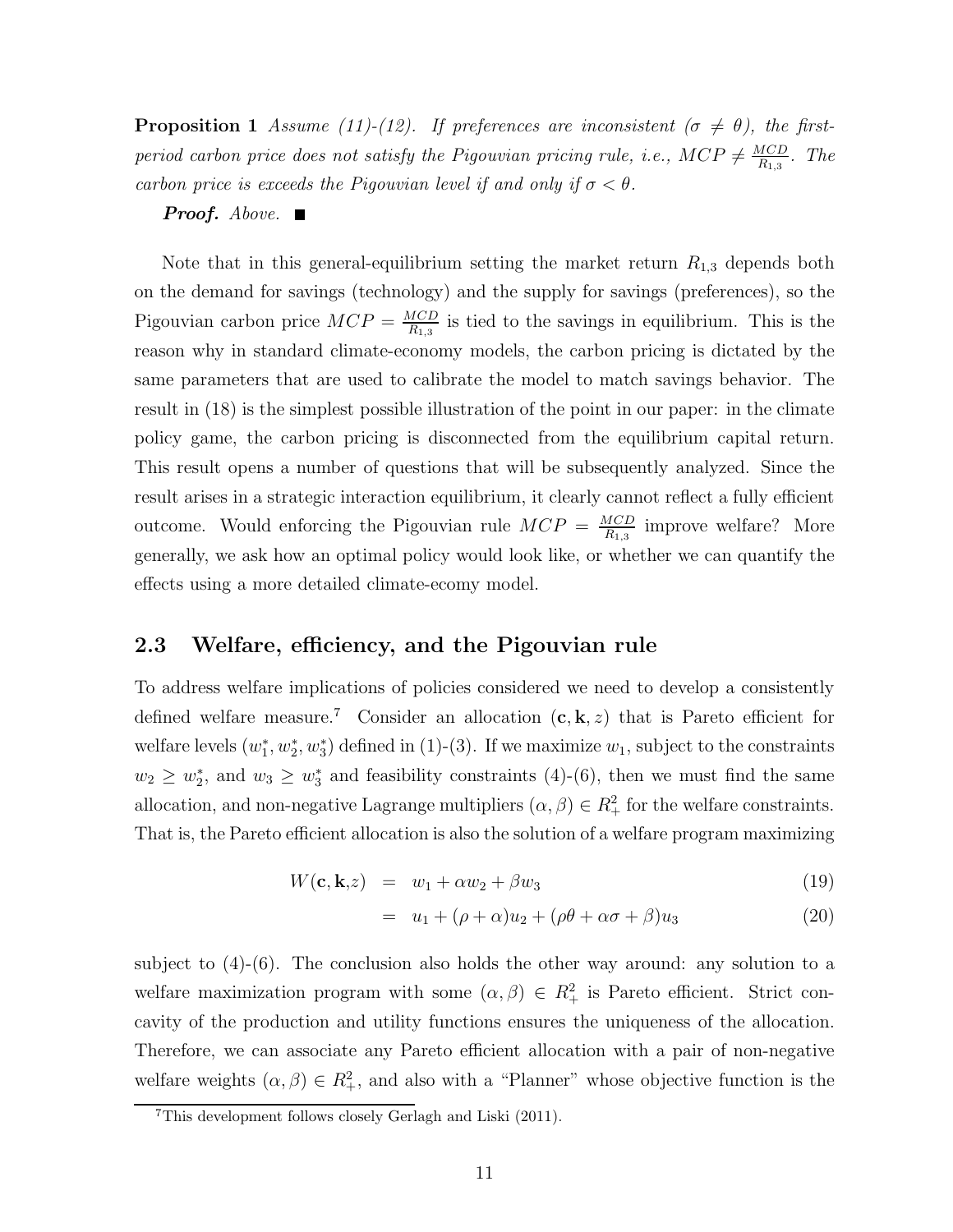corresponding  $W(c, \mathbf{k}, z)$  giving some non-negative weight for all generations. If and only if weights are non-negative, we say that the Planner is representative, and the allocation is Pareto efficient. The Planner is merely a tool for welfare analysis, and not intended to introduce dictatorial preferences over allocations: given the equilibrium allocation, we will see if parameters  $\alpha, \beta$  and thus a representative Planner can be attached to it. If yes, the allocation satifies the Pareto criterion as defined.

Note that (20) defines weights on utilities  $(u_1, u_2, u_3)$  that go together with nonnegative  $(\alpha, \beta)$ . In equilibrium, however, we do not directly observe  $(\alpha, \beta)$  but only the weights on utilities, and so the welfare objective  $W$  may not exist even though there is an objective expressed in term of utilities. Consider some feasible equilibrium allocation  $(c, k, z)$  implying a stream of utilities  $(u_1^*, u_2^*, u_3^*)$ , such that the allocation maximizes

$$
U(\mathbf{c}, \mathbf{k}, z) = u_1 + \alpha' u_2 + \beta' u_3 \tag{21}
$$

for some positive utility weights  $(\alpha', \beta') \in R_+^2$ . If such positive weights exist, the allocation is observationally equivalent to a Planner's optimum with objective  $U(\mathbf{c})$ , or shortly, the equilibrium is Planner-equivalent  $-$  if and only if the utility weights are positive, we say that the allocation is Planner-equivalent.<sup>8</sup> Whether the Planner defined this way is also representative  $(\alpha, \beta \geq 0)$  determines if the allocation is efficient.

Pigouvian carbon pricing goes together with efficiency (necessity) but does not imply it (sufficiency). We can now show this using the above concepts. For any Plannerequivalent allocation, we have  $\alpha' > 0$  and  $\beta' > 0$ , and the first-order conditions for  ${k_2, k_3, c_1, c_2, c_3}$  tell us that any Planner-equivalent allocation satisfies:

$$
1 = \left[\frac{\alpha'u_2'}{u_1'}\right]f_{2,k} = \left[\frac{\beta'u_3'}{u_1'}\right]f_{2,k}f_{3,k} \tag{22}
$$

$$
\Rightarrow 1 = \frac{R_{1,2}}{MRS_{1,2}} = \frac{R_{1,3}}{MRS_{1,3}},\tag{23}
$$

where we drop superscripts on  $MRS$ . For emissions in the first period z, the first-order condition requires  $u'_1 f_{1,z} + \beta' u'_3 f_{3,z} = 0$ , which we can, again, rewrite as

$$
MCP = \frac{MCD}{MRS_{1,3}},\tag{24}
$$

which together with previous equations leads to the Pigouvian pricing rule

$$
MCP = \frac{MCD}{R_{1,3}}.\t(25)
$$

<sup>&</sup>lt;sup>8</sup>Since each period utility only depends on one consumer good, maximizing a weighted sum of  $u_t$ , is equivalent to maximizing a weighted sum of  $c_t$ , and we can interpret Planner-equivalence as being indicative of productive efficiency.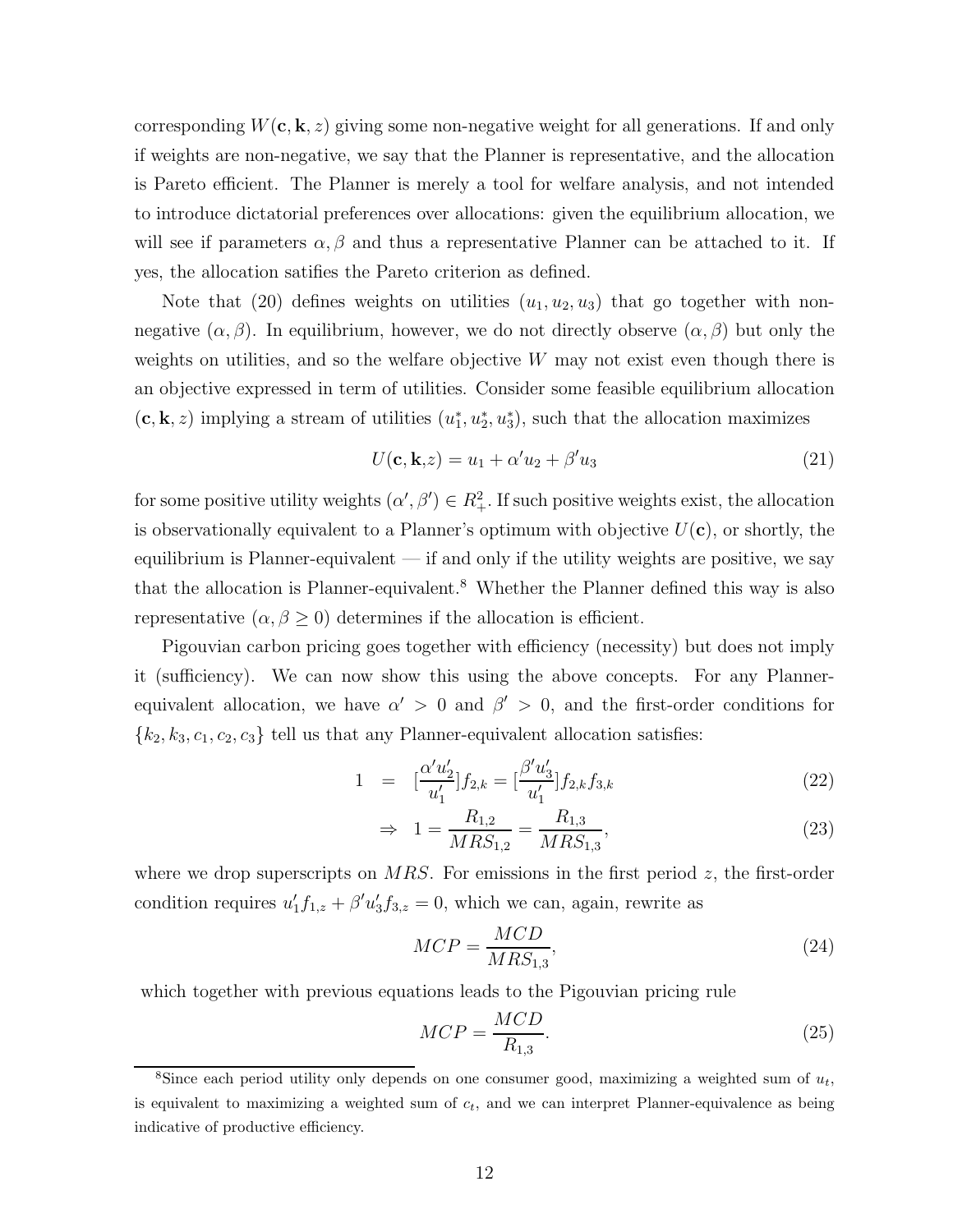The Pigouvian principle is a necessary and sufficient test for the existence of a Planner (not yet representative).

Lemma 2 An allocation with strictly positive consumption, capital, and fuel use is Plannerequivalent: it maximizes  $U(c, \mathbf{k}, z)$  with positive  $\alpha'$  and  $\beta'$ , if and only if the Pigouvian rule (25) is satisfied.

**Proof.** Necessity of the cost-benefit rule has been established above. For sufficiency, we notice that given the allocation, we can construct positive weights  $\alpha'$  and  $\beta'$  from (22) such that with these weights the Planner prefers not to deviate from  $\{k_2, k_3, c_1, c_2, c_3\}$ . Rule (25) then ensures that the first-order condition for z is also satisfied.  $\blacksquare$ 

The equivalence will be instrumental in our equilibrium analysis. If the Pigouvian rule is not satisfied, the equilibrium allocation implies that no Planner can exist. We have seen that in equilibrium the Pigouvian rule will not hold, so the conclusion for efficiency is immediate:

**Corollary 1** The equilibrium described in Proposition 1 is not Planner-equivalent if  $\sigma \neq$ θ.

This conclusion follows from Lemma 2 which shows that the allocation can be interpreted as some Planner's allocation (including the representative Planner) if and only if the Pigouvian rule holds. Since the equilibrium deviates from the rule, we cannot find positive welfare weights that would support the equilibrium outcome as Pareto efficient.

Can we then obtain efficiency by enforcing the Planner-equivalence, i.e., the Pigouvian rule? We now impose such a restriction as an institutional constraint on the equilibrium behavior  $-$  it can be thought of as an environmental agency scrutinizing the climate policies within each period. The environmental agency has no preferences, and it simply enforces the Pigouvian taxes, without restricting the choices of each generation in any other way.<sup>9</sup>

Proposition 2 Enforcing Pigouvian externality pricing leads to a Planner-equivalent but not to a representative (efficient) outcome if preferences are hyperbolic,  $\sigma < \theta$ .

**Proof.** We have seen in Lemma 2 that the Pigouvian tax rule implements planner equivalence, so that from the first-order conditions for  $c_2$ ,  $c_3$  and  $k_3$  we have

$$
\alpha'u_2' = \beta'u_3'f_{3,k}.
$$

<sup>&</sup>lt;sup>9</sup>If preferences are time-inconsistent in the other direction,  $\sigma > \theta$ , the proof is much more tedious, and we leave the analysis of this case to the infinite horizon model.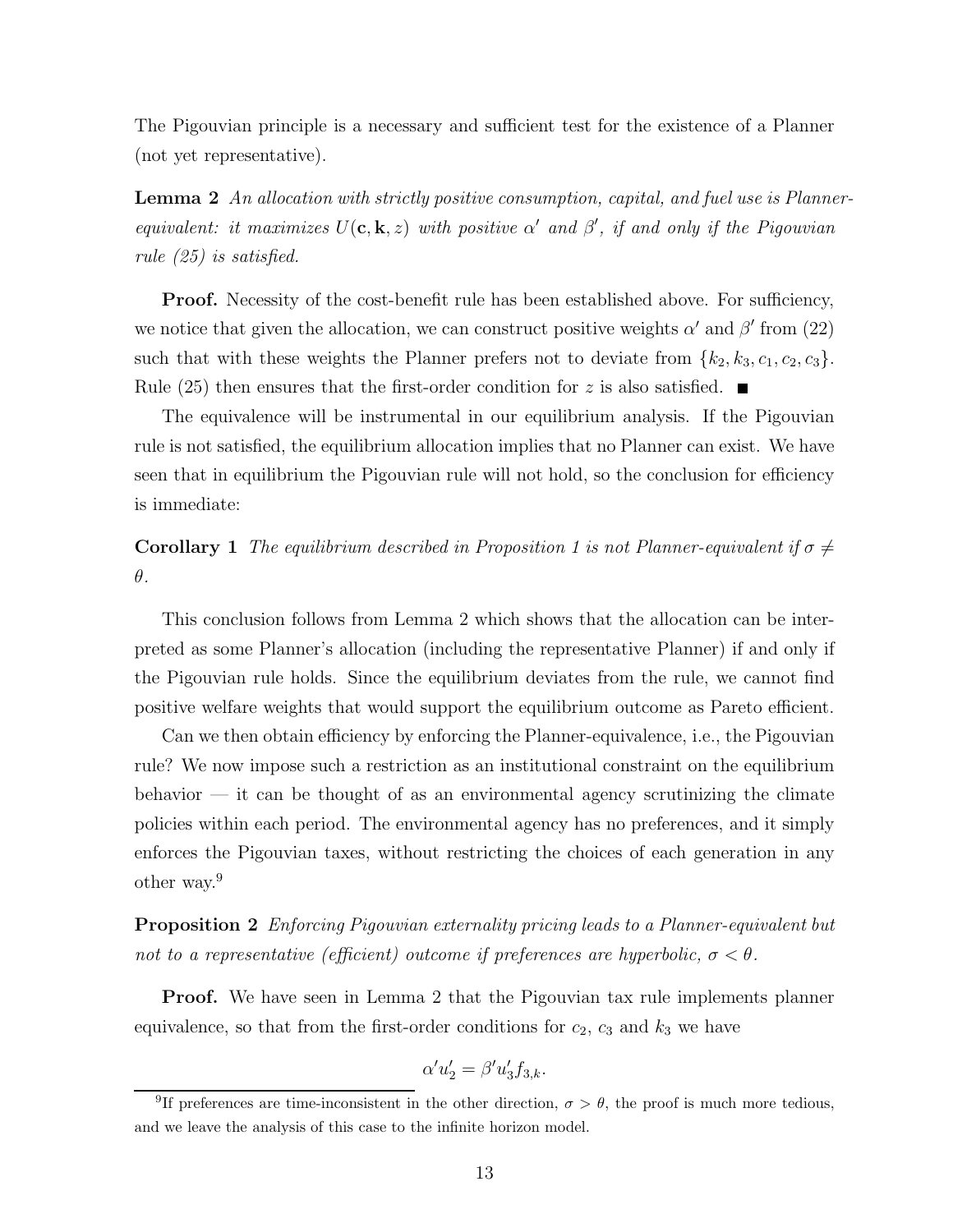As the second generation does not need fossil fuels, the policy function g does not change. Substituting the second generation policy rule (8) gives

$$
\beta'=\sigma\alpha'.
$$

Adding  $\rho(\theta - \sigma) > 0$  to the right-hand side,

$$
\beta' < \rho\theta + (\alpha' - \rho)\sigma.
$$

However, in view of (20), welfare weights associated with utility weights  $\alpha'$  and  $\beta'$ , are positive if and only if

$$
\alpha' \ge \rho \tag{26}
$$

$$
\beta' \ge \rho \theta + (\alpha' - \rho)\sigma. \tag{27}
$$

While enforcing Pigouvian externality pricing does not lead to full efficiency, could we obtain at least a Pareto improvement? In three periods, it is immediate that the answer is negative. The Pigouvian tax will constrain only the first generation's choices for fossil fuel use. It follows that the first generation has lower welfare as its preferred investment-emission reduction policy is ruled out.

Proposition 3 The Pigouvian tax does not imply a Pareto improvement vis-a-vis the equilibrium without it.

The reason for this result is simple: the Pigouvian tax is only a constraint on the first generation, as it could have implemented the same allocation without the rule, or without consulting the later generations. Therefore, enforcing the Pigouvian tax must decrease welfare of the first generation if  $\theta \neq \sigma$ . If preferences are time-consistent, imposing the Pigouvian tax has no effect on the equilibrium, so the requirement becomes redundant.

## 2.4 Discussion

П

The main plot should be clear after this three-period analysis. The carbon price that is optimal from the current generation's perspective, given future strategies, can be disconnected from capital returns, due to the commitment value of climate policies; see Proposition 1. The full model below is designed to quantitatively assess this observation. The infinite-horizon model adds to the analysis in multiple ways. First, in three periods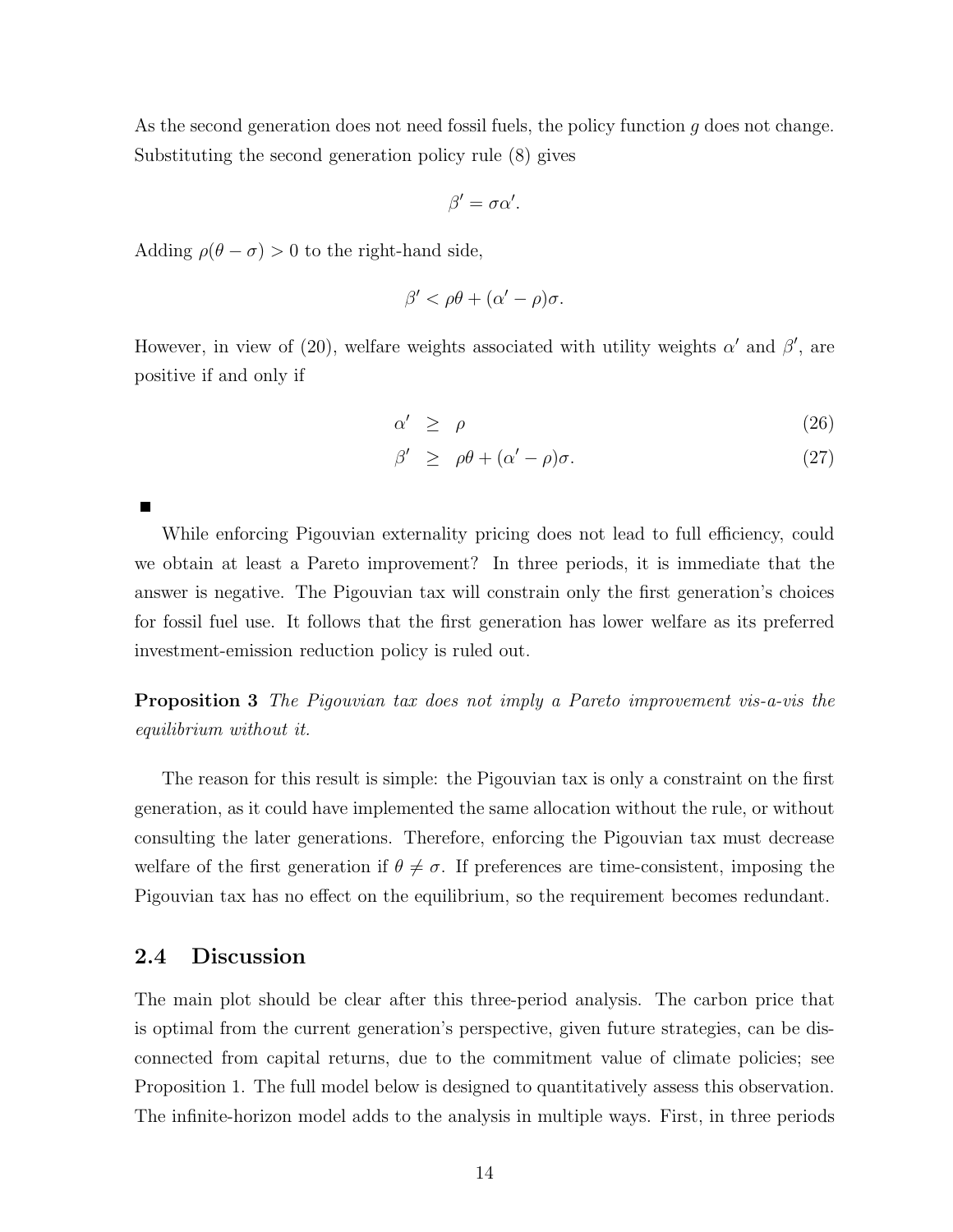there is not much room for policy analysis. For example, generation 1 cannot benefit from the later generations' adherence to the Pigouvian tax, without having a longer sequence of generations. As we will see at the end of the next section, the infinite horizon potentially offers the option for welfare-improving policies. Second, as is well known, the delays of impacts in climate change are important, and, in our case even more so, since the commitment value of policies depends precisely on how persistent are the impacts of current choices over time. The infinite horizon model enables us to provide analytical results that prescribe the equilibrium carbon prices dependent on technology, climate, and preference parameters. Third, the infinite horizon model enables us to provide a quantitative assessment of the magnitudes using realistic parameters values.

## 3 Infinite horizon model

## 3.1 Technologies and preferences: general setting

Consider a sequence of periods  $t \in \{1, 2, ...\}$  and a fossil-fuel use history

$$
s_t = (z_0, z_1, ..., z_{t-2}, z_{t-1})
$$

where  $z_t$  denotes fossil-fuel use at time t. We let production possibilities depend on the emission history (i.e., past fossil-fuel use), capital  $k_t$ , labour use  $l_t$ , and current fossil fuel use  $z_t$ , and denote the production function by  $f_t(k_t, l_t, z_t, s_t)$ . History  $s_t$  can enter for two reasons: first, it captures damages from historical emissions as in integrated-assessment models following the Nordhaus' tradition; and second, the fuel use can be linked to the energy resources whose availability and cost of use depends on the past usage. In the specific model below, we abstract from the latter type of history dependence.<sup>10</sup> Let  $\delta \leq 1$ denote the capital depreciation factor. Then, the budget accounting equation between period t and  $t + 1$  is

$$
c_t + k_{t+1} = f_t(k_t, l_t, z_t, s_t) + (1 - \delta)k_t,
$$
\n(28)

where  $c_t$  is the total consumption and  $k_{t+1}$  is the capital left for the next period. In each period, the representative consumer makes the consumption, fuel use, and investment decisions. Let per-period utility be  $u_t$  and define generation t welfare generated by

 $10$ We could introduce finite fossil-fuel resources as in Golosov et al. (2011). However, since the longterm carbon pricing is described by energy-resource use where the cost structure does not depend on history, we abstract from this transitory phase.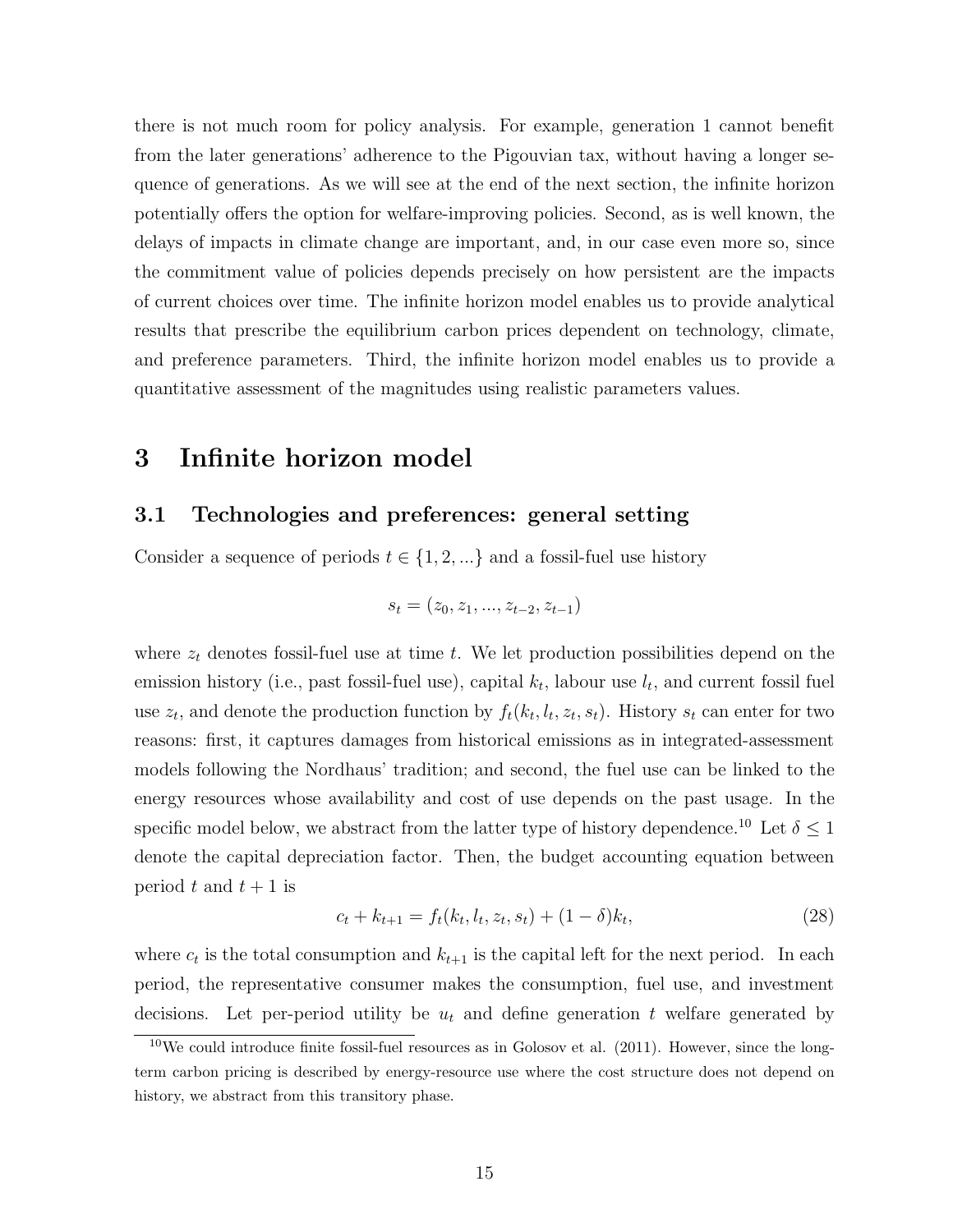sequence  $\{c_t, z_t, k_t\}_{t=1}^{\infty}$  as

$$
w_t = u_t + \rho \sum_{\tau=t+1}^{\infty} \theta^{\tau-t-1} u_\tau \tag{29}
$$

where we identify dynamically consistent preferences by  $\theta = \rho$ , so that each future period  $\tau > t$  is discounted with the same discount factor  $\theta^{\tau-t}$ . Using the same motivations as in three-periods, decision-makers use lower discount rates for long-term evaluations than for short-term evaluations,  $\rho < \theta$ , but the formal analysis is not restricted to this quasihyperbolic setting; for interpretations, the quasi-hyperbolic case is the most natural to keep in mind, but we will state explicitly the formal results that require  $\rho < \theta$ . One interpretation is that each generation lives for one period, so that the immediate next generation wealth is discounted with factor  $\rho$  (children), while the subsequent generation is discounted at a lower additional rate captured through  $\theta$ . As is well-known, if the current generation ignores all future generations' wealth but for that value coming through the immediately next generation's wealth, then the future utilities are discounted in a dynastic manner using the same effective utility discount factor  $\rho$  for all periods. Instead, if some direct weight is given to future generations' wealth, in addition to the weight given indirectly through the immediately next generation, the current generations expresses pure altruism towards them, and the discount factor must satisfy  $\theta > \rho$ ; see Saez-Marti and Weibull (2005). For convenience we will interchangeably refer to periods and generations by t.

### 3.2 The basis climate-economy model

The production side of our specific climate-economy model follows Golosov et al. (2011) which marks an important deviation from Nordhaus' (e.g., 1993) approach to integratedassessment modeling: abatement does not enter as a separate decision variable but it is only implied by the choices for energy production. However, our modeling of the climate dynamics and preferences depart substantially from both Golosov et al. and Norhaus. We pull together the production structure as follows:

$$
y_t = k_t^{\alpha} A_t(l_{y,t}, e_t) \omega(s_t) \tag{30}
$$

$$
e_t = E_t(z_t, l_{e,t}) \tag{31}
$$

$$
l_{y,t} + l_{e,t} = l_t \tag{32}
$$

$$
\omega(s_t) = \exp(-\Delta_y D_t), \tag{33}
$$

$$
D_t = \sum_j [(1 - \varepsilon_j)^t D_{j,0} + \sum_i \sum_{\tau=1}^{t-1} a_i b_j \pi \varepsilon_j \frac{(1 - \delta_i)^\tau - (1 - \varepsilon_j)^\tau}{\varepsilon_j - \delta_i} z_{t-\tau}] \tag{34}
$$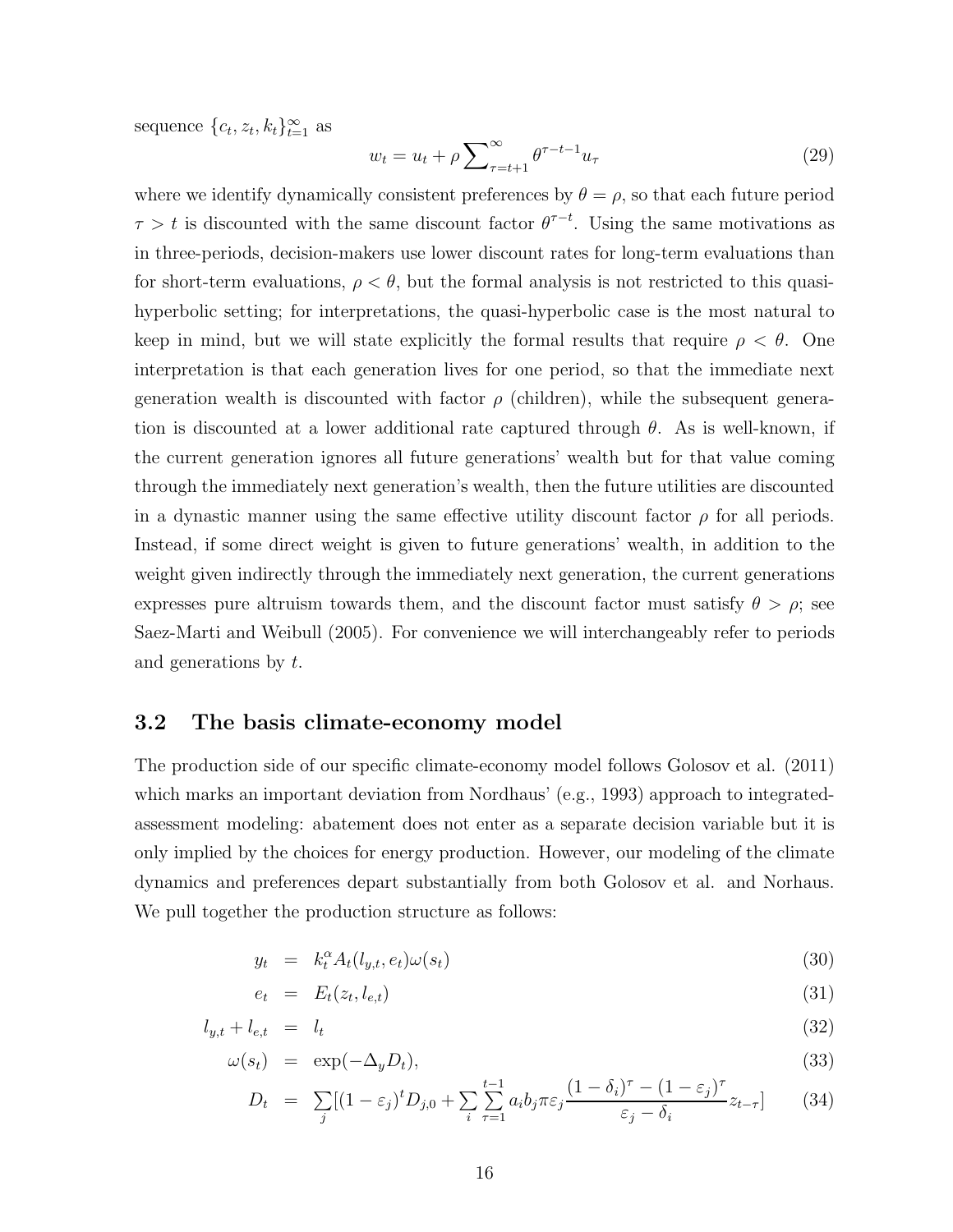**Production**. We have the following components of gross production: (i) the Cobb-Douglas capital part  $k_t^{\alpha}$ ; (ii) function  $A_t(l_{y,t}, e_t)$  for the energy-labour composite in the final good sector, (iii) the energy production using fossil fuels and labour captured by  $E_t(z_t, l_{e,t})$ , and (iv) the damage part given by function  $\omega(s_t)$  capturing the output loss of production depending on the history of emissions from the fossil-fuel use. The energy-part of production  $E_t(z_t, l_{e,t})$  could be made dependent also on the full history of fossil-fuel use  $s_t$ , as fossil-fuel extraction costs can be explicitly modeled and their total availability can be linked to the cumulative fossil-fuel use. We abstract from such dependence as this allows describing the savings and emissions policies without the specification of functions  $A_t$  and  $E_t$ ; we provide such a specification and describe the energy sector in detail in the quantitative analysis section 4.

We assume that capital depreciates in one period,  $\delta = 1$  (one period will be 10 years in the quantitative section).

**Damages and carbon cycle.** The exponential form in  $\omega(s_t)$  approximates the damage function that is used in many integrated assessment models with explicit variables for atmospheric  $CO<sub>2</sub>$  concentrations and temperature change. The exponential form with linear terms within the exponent has been used by Golosov et al. (2011), but we introduce a more detailed delay-structure for the emission impacts that leads to markedly different carbon price calculations, even without preference inconsistencies. The variable  $D_t$  is a proxy for the squared value of the global mean earth surface temperature rise. We explain now how expression  $(34)$  for  $D_t$  is derived.

Climate change dynamics can be described in reduced form through a multi-box model for atmospheric  $CO<sub>2</sub>$  stocks. This is a common approach in integrated assessment models to describe the carbon cycle as a diffusion process between various layers of the atmospheric, the ocean and the biosphere (Hasselmann et al.  $1997$ ).<sup>11</sup> Let there be multiple atmospheric  $CO_2$  boxes, labeled i, such that share  $a_i$  of antropogenic emissions enter box *i*,  $\sum_i a_i = 1$ , while the depreciation rate of box *i* is  $\delta_i$ . The stock  $S_i$  in box *i* develops according to

$$
S_{i,t} = (1 - \delta_i) S_{i,t-1} + a_i z_{t-1}
$$

$$
S_t = \sum_i S_{i,t}
$$

where  $z_t$  is fossil fuel energy use, expressed here in  $\text{GtonCO}_2$ .

<sup>&</sup>lt;sup>11</sup>For example, a 3-box model almost perfectly fits the  $CO<sub>2</sub>$  dynamics in DICE (Nordhaus 2007). The illustration is available on request.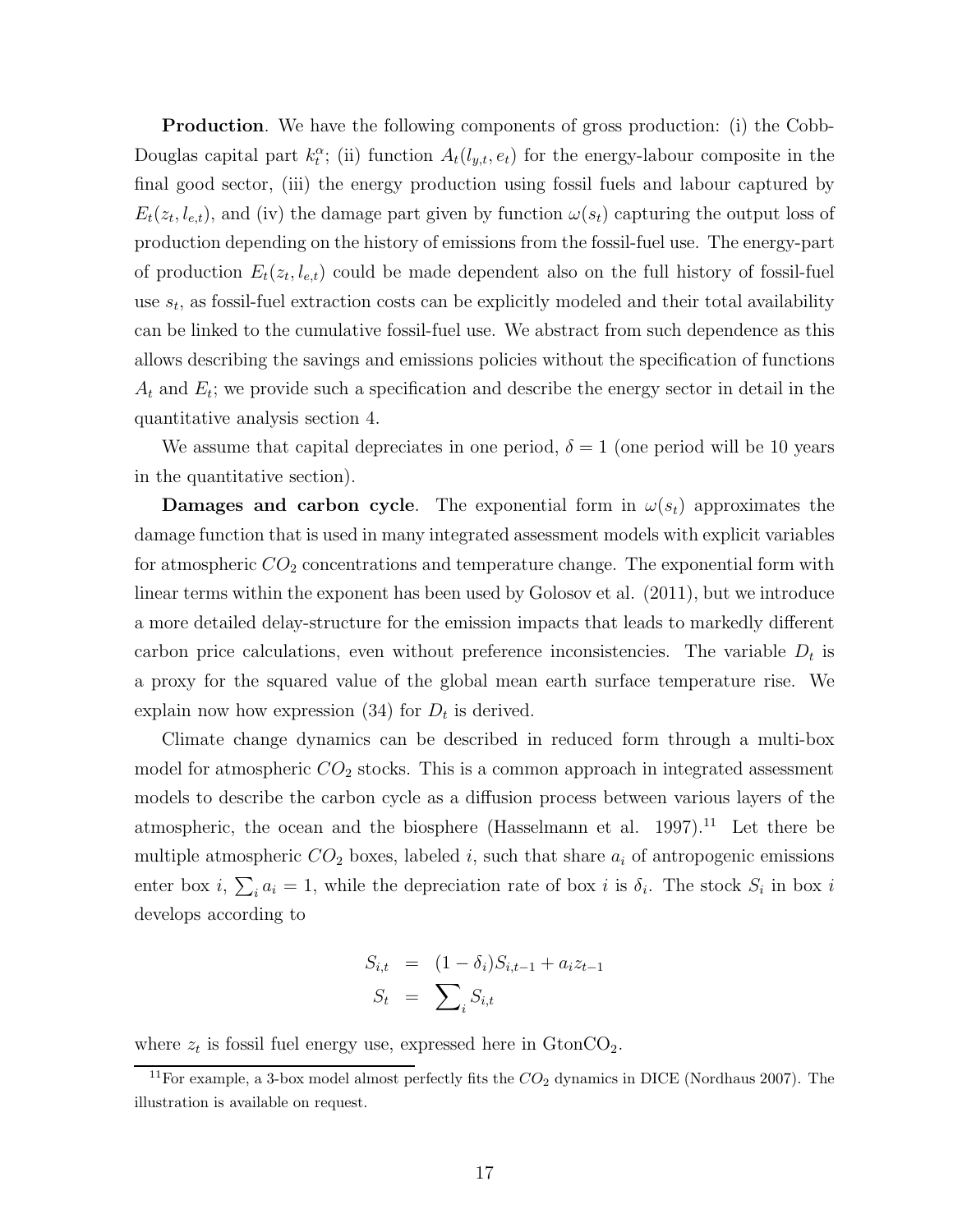Given the atmospheric  $CO_2$  stock, the temperature adjusts slowly. Similarly to the atmospheric  $CO<sub>2</sub>$  module, we model temperature adjustment through a multi-box system. Typically, temperatures are considered dependent on atmospheric  $CO<sub>2</sub>$  through a concave function (the logarithm is often used as an approximation), while damages depend on temperatures through a convex function, e.g. quadratic. Within the domain of relevant  $CO<sub>2</sub>$  concentrations up to 1000 ppmv,<sup>12</sup> the chain of the concave and convex function, leads to an almost linear relationship between stocks and damages.<sup>13</sup> We use the variable  $D_{j,t}$  as a proxy for squared temperature for box j. Let  $\pi$  be the sensitivity of (squared) temperature for atmospheric  $CO_2$ , so that if  $S_t$  is constant then  $D_t = \pi S_t$  follows as the stationary state of the climate, and  $\varepsilon_j$  is the adjustment speed of the  $j-th$  box, with weight  $b_j$ ,  $\sum_j b_j = 1:^{14}$ 

$$
D_{j,t} = D_{j,t-1} + \varepsilon_j (b_j \pi S_t - D_{j,t})
$$
  

$$
D_t = \sum_j D_{j,t}
$$

Given these two layers of climate variables, it is a straightforward matter of verification that future damages depend on past emissions linearly as:

$$
S_{i,t} = (1 - \delta_i)^{t-1} S_{i,1} + \sum_{\tau=0}^{t-1} a_i (1 - \delta_i)^{\tau-1} z_{t-\tau}
$$
\n(35)

$$
D_{j,t} = (1 - \varepsilon_j)^t D_{j,0} + \sum_i \sum_{\tau=1}^{t-1} a_i b_j \pi \varepsilon_j \frac{(1 - \delta_i)^\tau - (1 - \varepsilon_j)^\tau}{\varepsilon_j - \delta_i} z_{t-\tau}, \tag{36}
$$

where expression (36) leads to (34). The two layers are an important part of the carbontemperature-cycle model, as they introduce a time-lag between emissions and the peak in damages; the term within the summation signs peaks at a period between  $1/\delta_i$  and  $1/\varepsilon_j$ . For the most simple 1-box representation, a typical estimate for the atmospheric  $CO_2$  depreciation  $\delta_1$  is one per cent per year, while for the temperature adjustment  $\varepsilon_1$  it is two per cent per year; the associated peak in temperature-response is after about 70 years. In other words, peak temperatures lag 70 years behind emissions, providing a rule of thumb for discounting damages: discounting future damages at a rate of r per cent per

<sup>12</sup>ppmv=parts per million by volume.

<sup>&</sup>lt;sup>13</sup>Indeed, the early calculations by Nordhaus (1991) based on local linearization, are surprisingly close to later calculations based on his DICE model with a full-fledged carbon-cycle temperature module, apart from changes in parameter values based on new insights from natural sciences.

<sup>&</sup>lt;sup>14</sup>The constant  $\pi$  is the climate sensitivity; stated differently,  $1/\pi$  is the amount of atmospheric  $CO_2$ that leads to a long-term temperature increase of 1 Kelvin. The estimation of the reduced-form carbon cycle model is based on complex carbon-cycle models, e.g. Maier-Reimer and Hasselman (1987) and Hooss et al. (2001), IPCC (2007).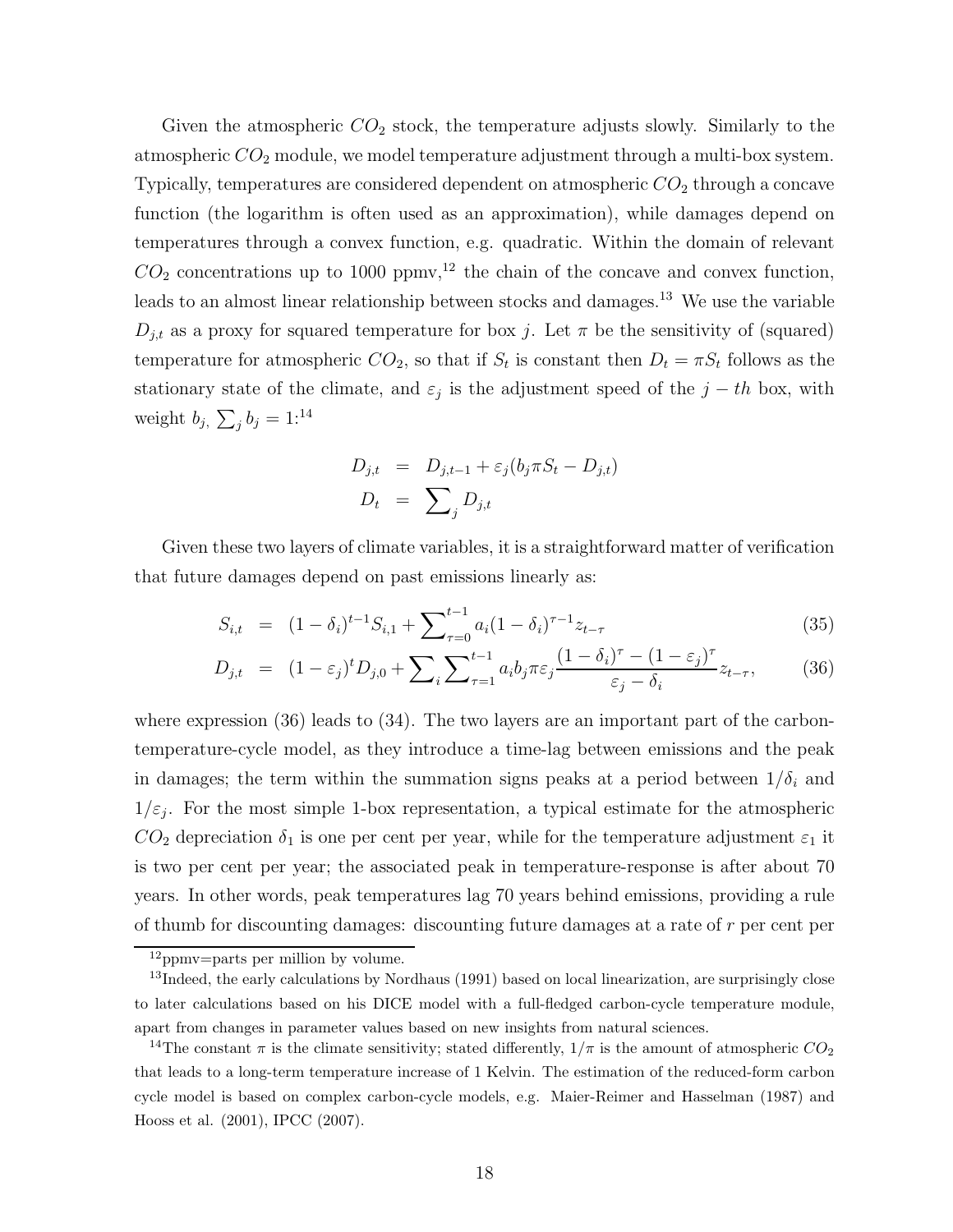year results in a discount factor of about  $2^{-r}$  after 70 years. An annual 1, 2 or 3 per cent discount rate results in a discount factor of damages of  $1/2$ ,  $1/4$ , or  $1/8$ , respectively.

Golosov et al. (2011) specification can be understood as one where the temperature adjustment is immediate:  $\varepsilon_j = 1$ , an emission impulse leads to an immediate temperature shock that slowly decays. A reduced-form model that proxies the DICE model (Nordhaus 2007) shows an emissions-damage peak after 60 years, while the reduced-form model we employ here for  $\omega(.)$ , based on the natural sciences literature, produces a peak in the emission-damage response function after about 80 years. Additionally, it has a fat tail: about 21 per cent of emissions does not depreciate within the horizon of thousand years. The function  $\omega(s_t)$  captures the essence of the climate change delays, and will be used both in the analytical and the quantitative section. The Appendix compares the response functions graphically for Nordhaus (2007), Golosov et al. (2011), and in our model.

**Periodic utility**. We assume that the utility function is logarithmic, and through a separable linear term we also include the possibility of intangible damages associated with climate change:

$$
u_t = \ln(\frac{c_t}{l_t}) - \Delta_u D_t.
$$
\n(37)

The utility loss  $\Delta_u D_t$  is not necessary for the substance matter of this paper, but it proves usefu tol explicate how it enters the carbon price formulas; however, in calibration, we let  $\Delta_u D_t = 0$  to maintain an easy comparison with the previous studies.<sup>15</sup> It is important to note that we write utility as an average in our analysis. Alternatively, we can write aggregate utility within a period by multiplying utility with population size,  $u_t = l_t \ln(c_t/l_t) - l_t \Delta_u D_t$ . The latter approach is feasible but it leads to considerable complications in the formulas below.<sup>16</sup> Scaling the objective with labor rules out stationary strategies — they become dependent on future population dynamics —, and also impedes a clear interpretation of inconsistencies in discounting; while the formulas in the lemmas depend on this assumption, the substance of the Propositions is not altered.

Strategies. The equilibrium outcome depends on the equilibrium concept, and on the restrictions on strategies that will be used. Our starting point is the symmetric and stationary Markov equilibrium. Symmetry has the meaning that if generations did not know the period where they live, they would agree on the policy rule used at each  $t$  — even though there is technological change and population growth, given objective (37), there

<sup>15</sup>When temperature rise is continuous for the next centuries, many ecosystems will not be able to adapt quickly enough and the loss of biodiversity will be inevitable, which may negatively and directly affect the future welfare.

<sup>&</sup>lt;sup>16</sup>The expressions for this case are available on request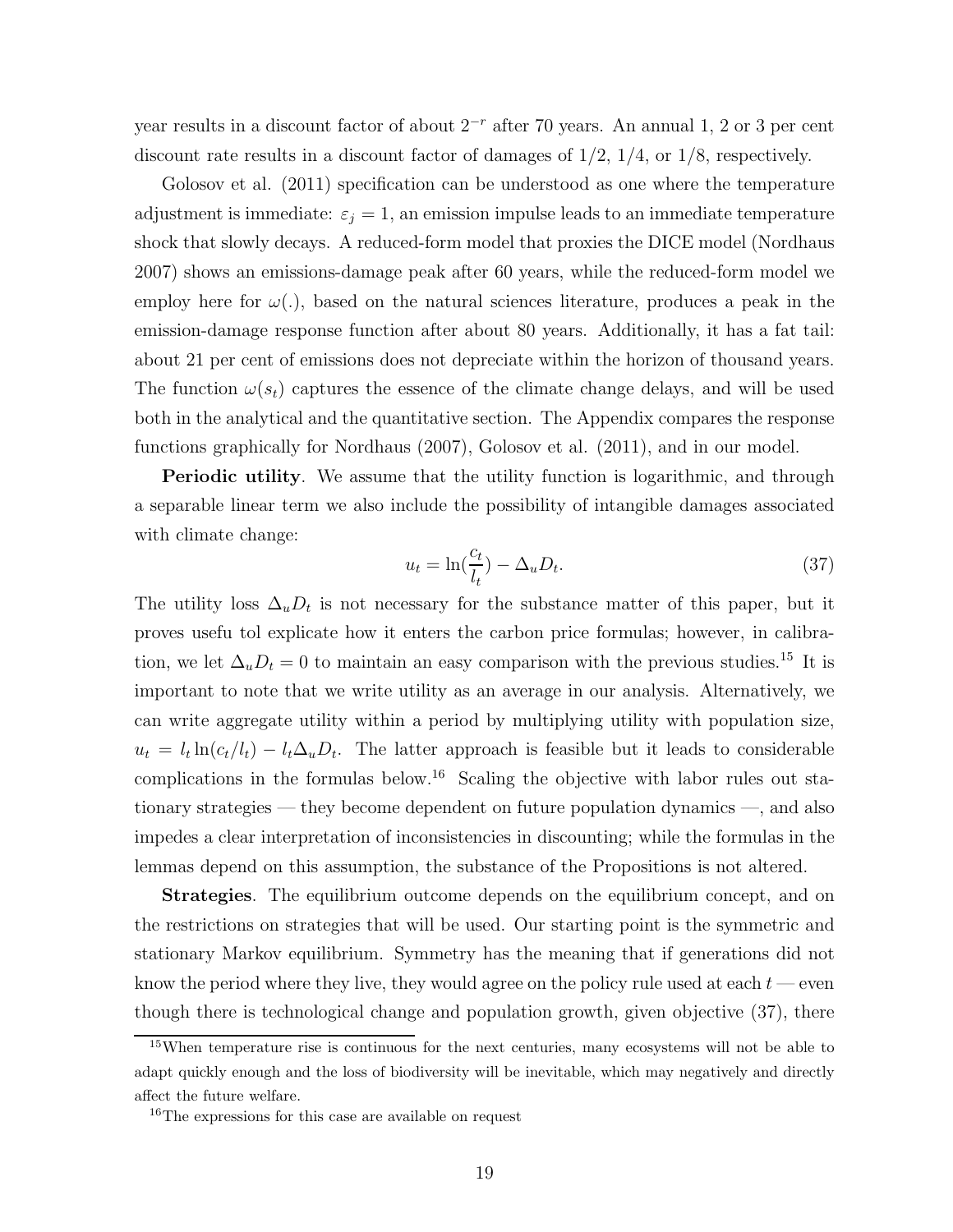will be an equilibrium where the same policy rule will be used for all  $t$ . Markov restriction means that the policy does not condition on the history of past behavior. Moreover, we impose differentiability of the policy in the states (see Krusell et al. (2002) and Karp (2007) for implications following from eliminating the symmetry and differentiability restriction). In equilibrium, the policy will take the form  $k_{t+1} = g_t(k_t, s_t)$ ,  $z_t = h_t(k_t, s_t)$ , where  $s_t$  enters as the weighted sum of past emissions as expressed in (34); history  $s_t$ matters for strategies through its effect on the current stocks  $S_t$  and  $D_t$ <sup>17</sup> In a later section, we consider non-stationary strategies that support other than Markov savings and emissions rules.

**Structure of equilibria**. Given the policies  $g_t(k_t, s_t)$  and  $h_t(k_t, s_t)$ , we can write the welfare in (29) as follows

$$
w_t = u_t + \rho W_{t+1}(k_{t+1}, s_{t+1}),
$$
  

$$
W_t(k_t, s_t) = u_t + \theta W_{t+1}(k_{t+1}, s_{t+1})
$$

where  $W_{t+1}(k_{t+1}, s_{t+1})$  is the (auxiliary) value function. All equilibria considered in this paper, whether Markov, Planner-equivalent, or generated by a Pigouvian tax rule, will be of the form where constant  $0 < g < 1$  of the gross output is invested,

$$
k_{t+1} = gy_t,\tag{38}
$$

whereas the climate policy defines fossil-fuel use and thus emissions are determined through a constant  $h$  satisfying

$$
f_{t,z} = h(1-g)y_t,
$$
\n(39)

where  $f_{t,z} = MCP_t$  is the marginal product of fossil fuel use, the carbon price. Policies will be characterized simply by a pair of constants  $(g, h)$ ! That a constant fraction of output is saved should not be surprising, given log utility and Cobb-Douglass production; even with inconsistent preferences, the stationary strategies take this form.<sup>18</sup> Condition (39) implies that the marginal carbon price per consumption is a constant,  $h = f_{t,z}/c_t$ where  $c_t = (1 - g)y_t$ , which may seem suprising given the complicated delay structure  $(34)$ , and changing productivities in  $(30)-(34)$ , and preference inconsistencies.<sup>19</sup>

<sup>&</sup>lt;sup>17</sup>Strictly speaking  $(S_t, D_t)$  is the payoff-relevant state variable rather than  $s_t$  but it proves useful to work directly with  $s_t$  in the expressions below.

<sup>18</sup>See, e.g., Barro 1999, for the analysis of the one-capital good case.

<sup>&</sup>lt;sup>19</sup>Golosov et al. find emission policies that have the same features; our policies are from the same class of functions, which explains the similarity.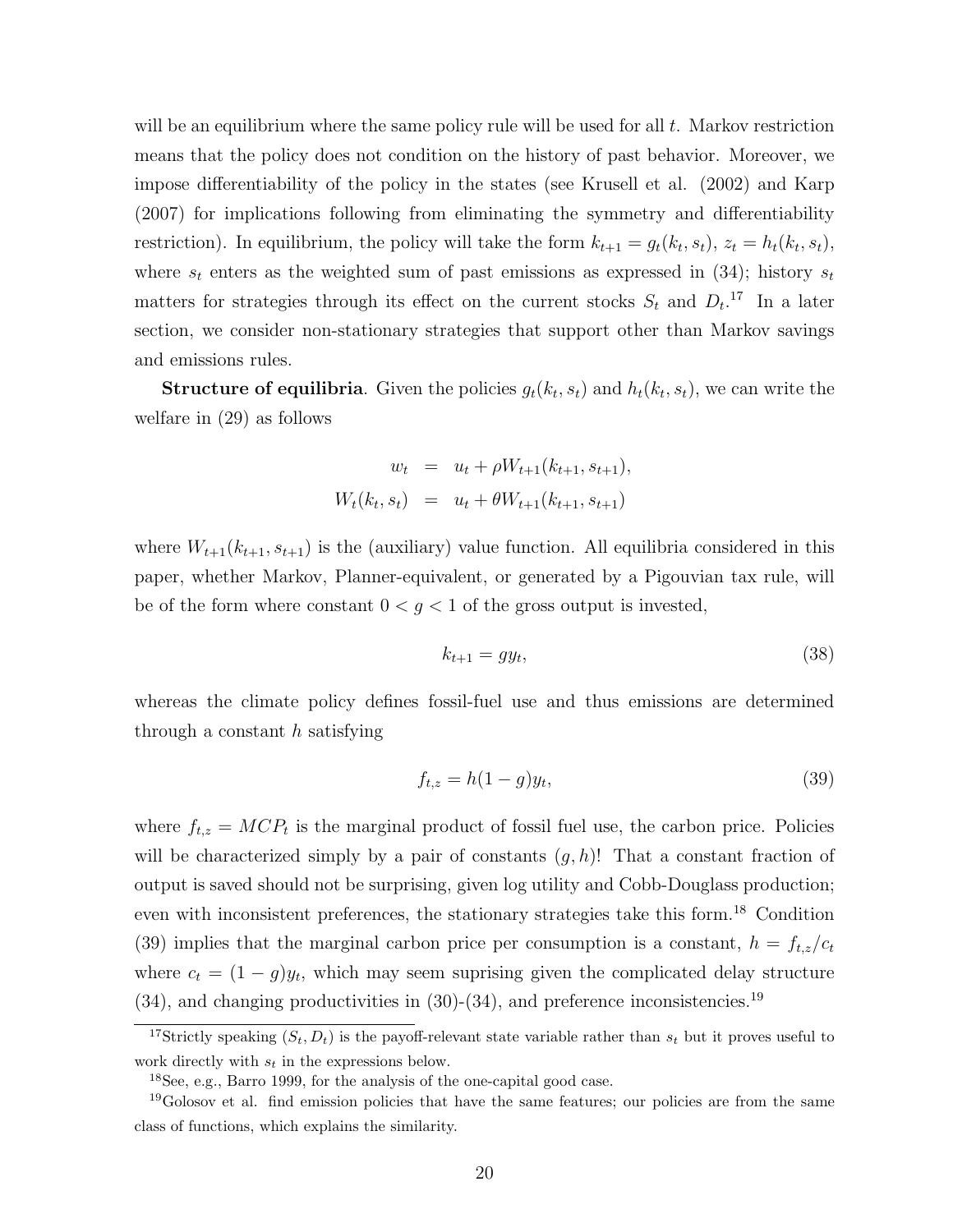Postponing the discussion on welfare and the verification that the policies actually take the above form, it proves useful to state the properties of the value function implied by a  $(g, h)$  policy (the proofs, unless helpful in the text, are in the Appendix).

**Lemma 3** (separability) Given the model (30)–(37), assuming that future policies  $g_{\tau}(\cdot)$ and  $h_{\tau}(\cdot)$  for  $\tau = t + 1, t + 2, ...$  satisfy (38) and (39), then the value function is additive in capital and historical emissions

$$
W_{t+1}(k_{t+1}, s_{t+1}) = V_{t+1}(k_{t+1}) - \Omega(s_{t+1}).
$$

with parametric form

$$
V_{t+1}(k_{t+1}) = \xi \ln(k_{t+1}) + \tilde{A}_{t+1}
$$
  

$$
\Omega(s_{t+1}) = \sum_{\tau=1}^{t-1} \zeta_{\tau} z_{t+1-\tau}.
$$

where  $\xi = \frac{\alpha}{1-\alpha\theta}$  ,  $\zeta_1 = (\frac{\Delta_y}{1-\alpha\theta} + \Delta_u) \sum_i \sum_j$  $\frac{a_ib_j\pi\varepsilon_j}{[1-\theta(1-\delta_i)][1-\theta(1-\varepsilon_j)]}, \ and \ \tilde{A}_{t+1} \ is \ independent \ of$  $k_{t+1}$  and  $s_{t+1}$ .

The result shows that we can obtain the value of savings  $k_{t+1}$  and the costs from fossil-fuel use  $z_t$  separately.

### 3.3 Markov equilibrium carbon price

Consider first savings. Each generation takes the future policies, captured by constants  $(g, h)$  in (38)-(39), as given and chooses its current savings to satisfy

$$
u'_{t} = \rho V'_{t+1}(k_{t+1}),
$$

where function  $V(\cdot)$  from Lemma 3 captures the continuation value implied by the equilibrium policy.

**Lemma 4** (savings) The equilibrium investment share  $g = k_{t+1}/y_t$  is

$$
g^* = \frac{\alpha \rho}{1 + \alpha(\rho - \theta)}.\tag{40}
$$

The proof of the Lemma is a straightforward verification exercise following from the first-order condition. The savings depend only on the capital share  $\alpha$  and preference parameters; note that when preferences are consistent  $\theta = \rho$ , we obtain  $g = \rho \alpha$ , as is expected.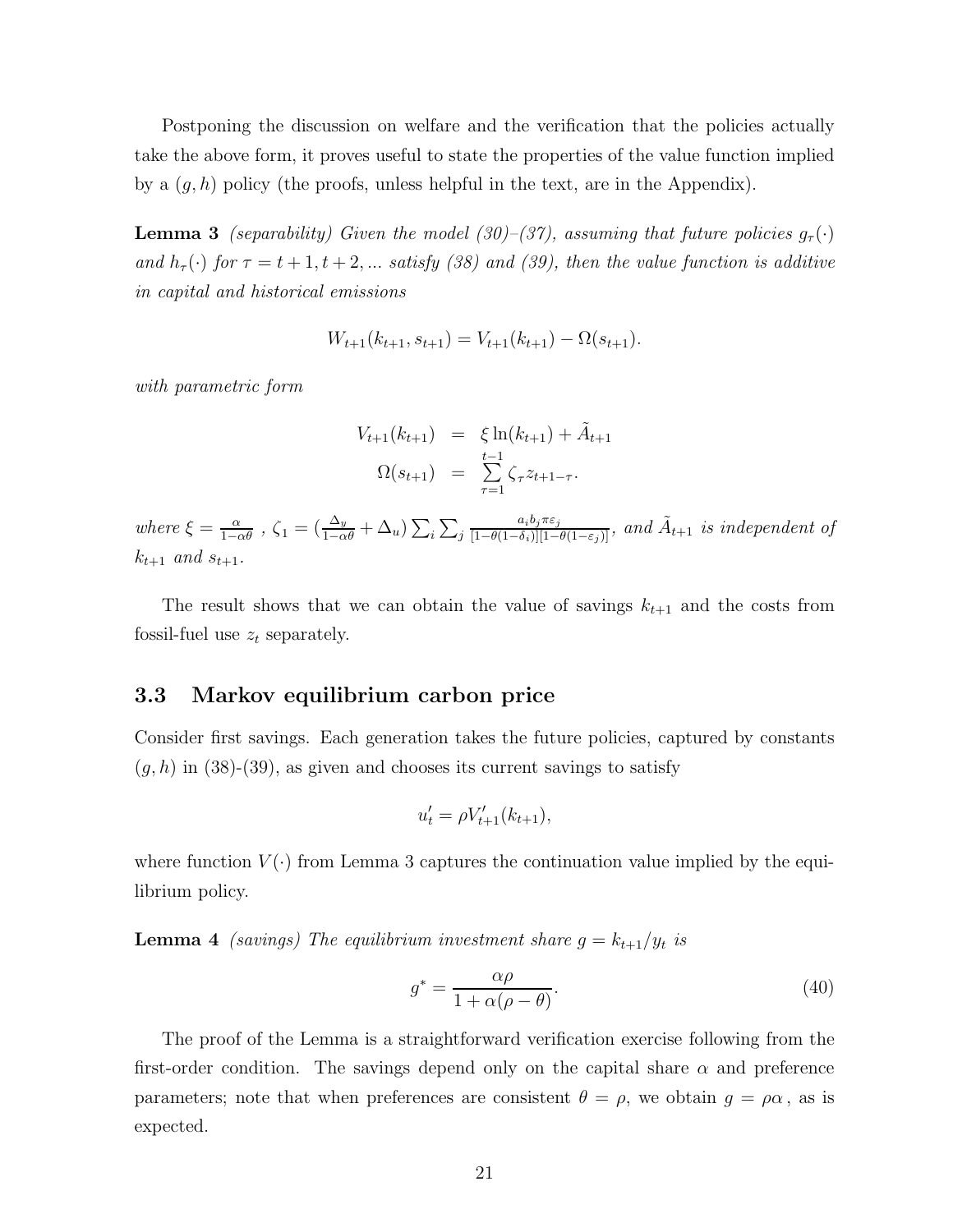Consider then the equilibrium carbon price  $f_{t,z}$ , that is, the marginal product of the fossil-fuel use  $z_t$ . The first-order condition is

$$
u_t' f_{t,z} = \rho \frac{\partial \Omega(s_{t+1})}{\partial z_t},
$$

where function  $\Omega(.)$  gives the future costs implied by the equilibrium policy. Given Lemma 3, the equilibrium carbon price and the fossil-fuel use is immediate:

**Lemma 5** Equilibrium emissions  $z_t = z_t^*$  depend only on the current technology at period t as captured through  $A_t(.)$  and  $E_t(.)$ . The carbon price satisfies (39) where  $h^* = \rho \zeta_1$ :

$$
MCP_t = f_{t,z} = \rho \zeta_1 (1 - g) y_t
$$
  
\n
$$
\rho \zeta_1 = \sum_i \sum_j \frac{(\frac{\Delta_y}{1 - \alpha \theta} + \Delta_u) \rho \pi a_i b_j \varepsilon_j}{[1 - \theta (1 - \delta_i)][1 - \theta (1 - \varepsilon_j)]}
$$
\n(41)

The Markov equilibrium carbon price depends, not surprisingly, on the delay structure in the carbon cycle captured by parameters  $\delta_i$  and  $\varepsilon_j$  for each box. It is easy to see that carbon prices increase with climate sensitivity  $(\partial \zeta_1/\partial \pi > 0)$  and a slower carbon depreciation ( $\partial \zeta_1/\partial \delta_i < 0$ ), and decrease with slower temperature adjustment ( $\partial \zeta_1/\partial \varepsilon_j > 0$ 0), while higher short- and long-term discount rates both decrease the carbon price  $(\partial \zeta_1/\partial \rho > 0; \partial \zeta_1/\partial \theta > 0).$ 

## 3.4 The Pigouvian tax rule

The Pigouvian rule for carbon pricing states that all social costs of carbon emissions at time t should be imposed on polluters at t. It is of interest to see if and how the Markov policy deviates from this principle, and, then, if any welfare gains can be achieved by imposing the Pigouvian tax rule as an institutional constraint on the equilibrium. We explain first the deviation and explore the welfare implications in Section 3.6.

The social cost of current emissions is the present-value marginal damages caused by those emissions, and it thus depends on the discount factor used in the calculations. Which discount factor should be used? For policy rules satisfying  $(38)-(39)$ , we obtain savings and emissions decisions separately (Lemma 3): we can first find savings, and use the implied utility discount factor for determining the present-value damages and thus for the Pigouvian emissions policy. Let  $0 < \gamma < 1$  denote implied utility discount factor obtained, in equilibrium, from

$$
u_t' = \gamma u_{t+1}' R_{t,t+1}
$$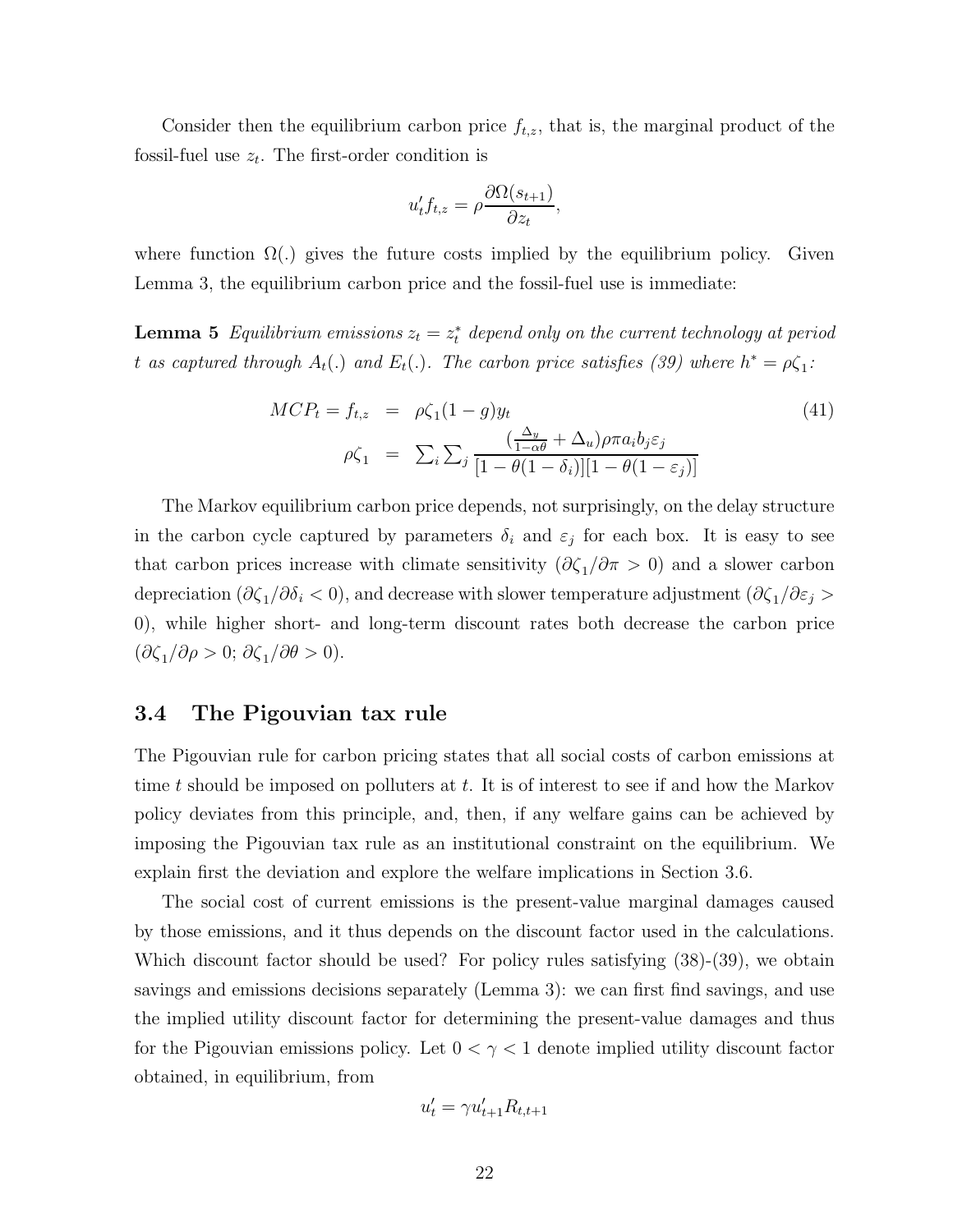where  $R_{t,t+1}$  is the capital return between t and  $t + 1$ . Thus,

$$
\gamma = \frac{u'_t}{u'_{t+1} R_{t,t+1}} = \frac{c_{t+1}}{c_t R_{t,t+1}} = \frac{c_{t+1}}{c_t} \frac{k_{t+1}}{\alpha y_{t+1}} = \frac{g}{\alpha}.
$$
\n(42)

In Markov equilibrium where  $g = g^*$ , we have

$$
\gamma^* = \frac{\rho}{1 + \alpha(\rho - \theta)},\tag{43}
$$

but  $\gamma$  can also deviate from this if the equilibrium is non-Markovian. Since we come back to such policies shortly, we label the Pigouvian tax by the superscript  $\gamma$ , as the formula provides the carbon price as a function of the utility discount factor  $\gamma$ <sup>20</sup>

Lemma 6 The net present value of marginal damages of emissions, referred to as the Pigouviant tax,  $\tau_t^{\gamma}$  $\hat{t}$  is proportional to gross output,

$$
\tau_t^{\gamma} = h^{\gamma} (1 - g) y_t \tag{44}
$$

$$
h^{\gamma} = \sum_{i} \sum_{j} \frac{\left(\frac{\Delta_y}{1-g} + \Delta_u\right) \gamma \pi a_i b_j \varepsilon_j}{\left[1 - \gamma (1 - \delta_i)\right] \left[1 - \gamma (1 - \varepsilon_j)\right]}
$$
(45)

where  $y_t$  is gross production.

The Pigouvian tax policy imposes the rule that marginal productivity of emissions should equal the Pigouvian tax,  $f_{t,z} = y_t \frac{A_{te}}{A_t}$  $\frac{A_{te}}{A_t}E_{t,z} = \tau_t^{\gamma}$  $t<sub>t</sub>$ . We can now compare the two carbon prices:

**Proposition 4** For  $\theta > \rho$ , the equilibrium carbon price strictly exceeds (falls short of) the Pigouvian carbon price if climate change delays are sufficiently long (short). That is, for  $\gamma$  defined by (43), if  $\delta_i$  and  $\varepsilon_j$  are close to zero:

$$
f_{t,z} > \tau_t^{\gamma}
$$

while  $f_{t,z} < \tau_t^{\gamma}$  if  $\delta_i$  and  $\varepsilon_j$  are close to one. For  $\theta < \rho$  the inverse relation holds.

If  $\theta > \rho$ , preferences are quasi-hyperbolic, and if, in addition, the climate system is sufficiently persistent, then the current generation sees the climate asset as a commitment device, and therefore values external cost above the Pigouvian level.

<sup>&</sup>lt;sup>20</sup>The formula has wider applicability than this positive context where the utility discount rate is derived from actual savings decisions: we could apply it to determine Pigouvian taxes based on normative considerations of equity, leading to higher or lower values for  $\gamma$ . We can also inversely determine the utility-discount factor that would be required to justify a certain carbon price.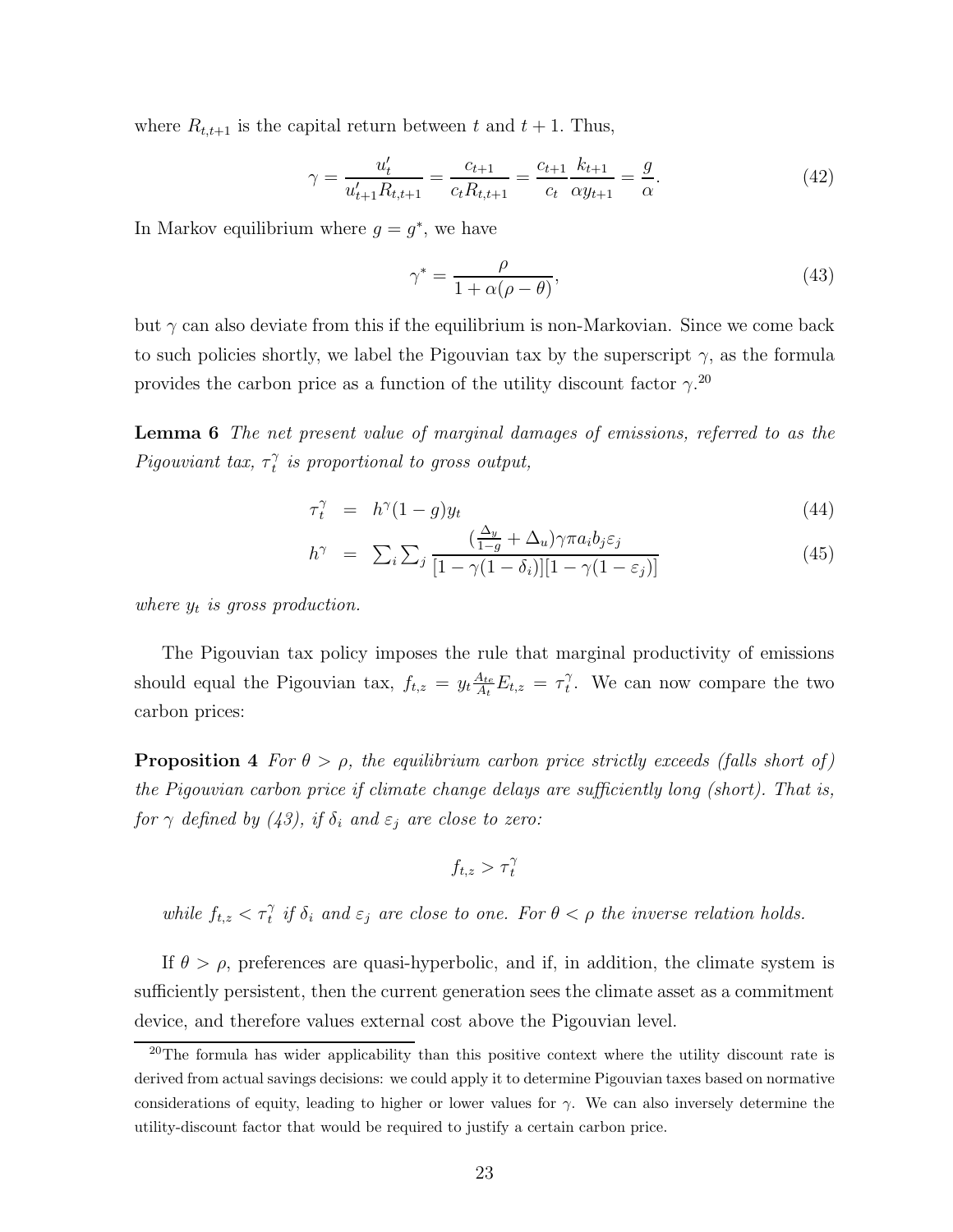#### 3.5 First look at numbers

For the Markov and Pigouvian carbon prices in (44) and (41), we do not have to solve the full model: the initial income, savings, and the carbon cycle parameters allow obtaining the initial carbon price levels. We explicate the procedure for calibrating the carbon cycle in Appendix.<sup>21</sup>. We note here only that the model is decadal  $(10$ -year periods), and that our box presentation of the carbon cycle results in a slightly lower response of damages to emissions for the first 80 years, and substantially higher damages after 300 years.<sup>22</sup> That is, our parameters suggest a slightly slower and more persistent climate response.<sup>23</sup>

We seek to calibrate the model to match the case presented in Nordhaus (2007) as a benchmark. For example, assuming damages equivalent to 2.7 per cent of output at a temperature rise of 3 Kelvin, as in Nordhaus (2001), we obtain  $\Delta_y = 0.003$ ; we set  $\Delta_u = 0$ . The annual pure time discounting of 2 per cent, leads to a 25 per cent gross savings rate and a Pigouvian carbon price of 8.4  $\mathrm{Euro}/\mathrm{tCO}_2,$  equivalent to 46  $\mathrm{USD}/\mathrm{tC}.^{24}$ This is number for 2010 is very close to the starting level of the Nordhaus' Pigouvian tax.<sup>25</sup>

We can decompose the carbon price into three parts. First, consider the one-time costs if damages were immediate  $(ID)$  but only for one period,<sup>26</sup>

$$
ID = (\frac{\Delta_y}{1 - \alpha \theta} + \Delta_u)\pi (1 - g)y_t,
$$

where  $1 - \alpha\theta$  is replaced by  $1 - \alpha\gamma = 1 - g$  for the Pigouvian tax rule. This value is multiplied by a factor to correct for the persistence of climate change, the persistence factor  $(PF)$ ,

$$
PF = \sum_{i} \frac{a_i}{[1 - \theta(1 - \delta_i)]}
$$

<sup>21</sup>Appendix "Calibration: carbon cycle"

<sup>22</sup>see Appendix "Comparisons of damage responses".

<sup>&</sup>lt;sup>23</sup>The main reason for the deviation is that DICE assumes an almost full  $CO<sub>2</sub>$  storage capacity for the deep oceans, while large-scale ocean circulation models point to a reduced deep-ocean overturning running parallel with climate change (Maier-Reimer and Hasselman 1987). The positive feedback from temperature rise to atmospheric CO2 through the ocean release is essential to explain the large variability observed in ice cores in atmospheric  $CO<sub>2</sub>$  concentrations.

<sup>&</sup>lt;sup>24</sup>Note that 1 tCO2 = 3.67 tC, and 1 Euro is about 1.3 USD.

<sup>&</sup>lt;sup>25</sup>Minor differences are caused by a correction for the price index, and a somewhat more persistent damage structure in our reduced model

<sup>&</sup>lt;sup>26</sup>the term for  $\Delta_y$  is adjusted to account for the decrease in the future capital stock caused by a current drop in output.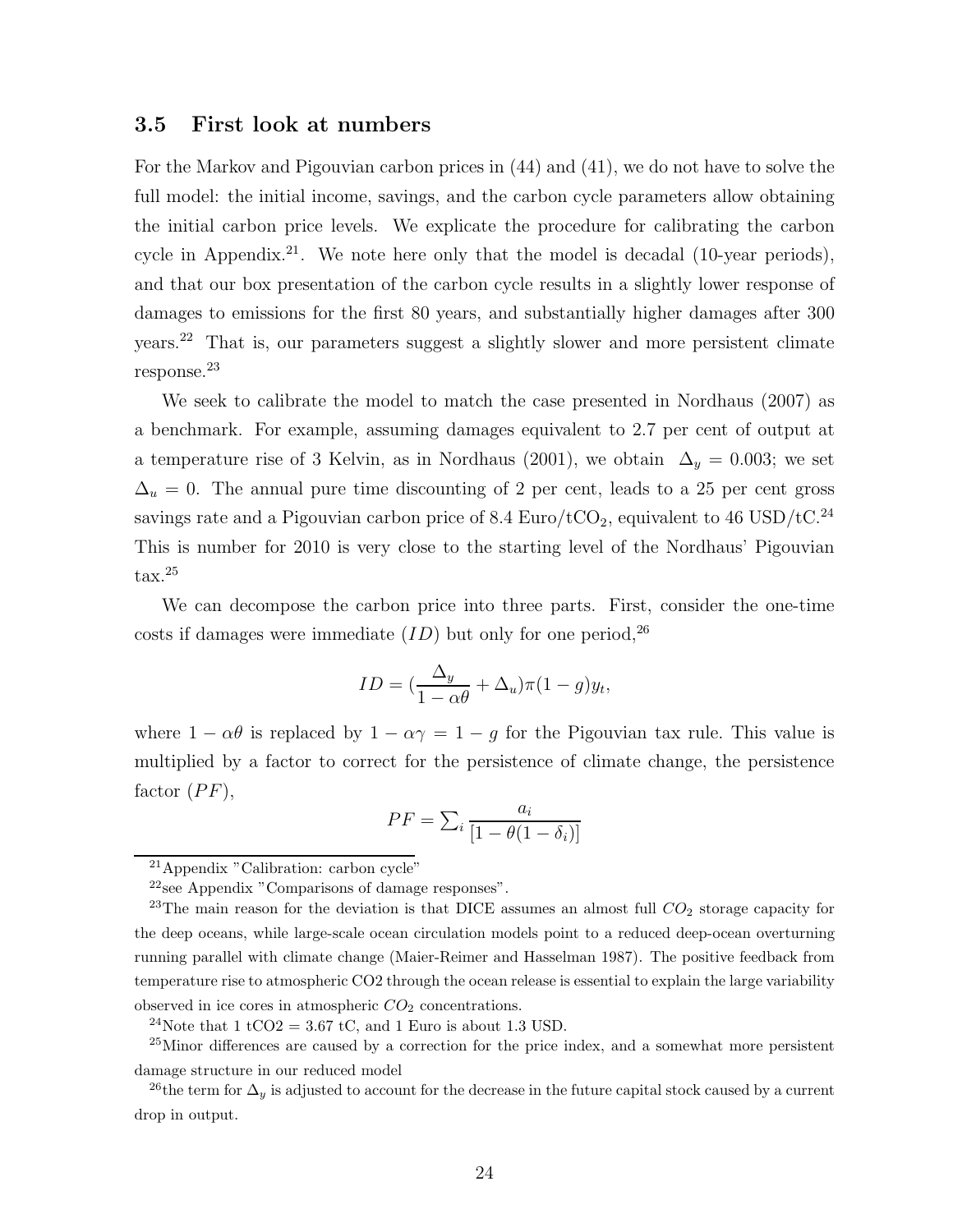which we then multiply by a factor to correct for the delay in the temperature adjustment, the delay factor  $(DF)$ ,

$$
DF = \sum_{j} \frac{b_j \rho \varepsilon_j}{1 - \theta (1 - \varepsilon_j)}
$$

Table 2 below presents the decomposition of the Pigouvian tax, as well as the Markov tax when the short-term annual discount rate is 2.55 and the long-term is rate .5 per cent; we discuss these choices shortly.

|                      | $\Box$ |  | PF DF Carbon price |
|----------------------|--------|--|--------------------|
| Pigou 7.61 2.44 .45  |        |  | 8.4                |
| Markov 8.05 5.76 .63 |        |  | 29.4               |

Table 2: Decomposition of Carbon price, MCP [Euro/tCO2].  $ID=\text{immediate costs}$ ,  $PF =$ persistence factor,  $DF =$ delay factor,  $MCP = ID \times PF \times DF$ . Parameter values in the text.

Leaving out the time lag between  $CO<sub>2</sub>$  concentrations and temperature amounts to replacing the column  $DF$  by  $\rho$ : abstracting from the delay in temperature adjustments, as in Golosov et al. (2011), increases the Pigouvian carbon price by almost factor 2.

From Table 2, the Markov carbon prices stand at  $29.4 \text{ Euro}/t\text{CO}_2$ , three and half times the Pigouvian level (and well above the current carbon prices at the EU emissions trading system). How did we choose the short- and long-run discount rates underlying the Markov price? Weitzman's (2001) survey led to discount rates declining from 4 per cent for immediate future (1-5 years) to 3 per cent for near future (6-25 years), to 2 per cent for medium future (26-75 years), to 1 per cent for distant future (76-300), and then close to zero for far-distant future. Consistent with Weitzman and our 10-year length of one decision-period, we use the short-term discount rate close to 3 per cent, and the long-term rate below 1 per cent. This still leaves degrees of freedom in choosing the two rates. We use this freedom to match the savings rate of 25 per cent and thus the macroeconomic performance in the Norhaus (2007) case: we choose  $\rho$  and  $\theta$  to maintain the equilibrium utility discount factor at  $\gamma = 0.817$  (2 per cent annual discount rate) that keeps savings constant across the Markov equilibria considered. Moreover, since the equilibrium utility discount rate remains at 2 per cent, the Nordhaus case is the Pigouvian benchmark; using the 2 per cent rate to determine the present-value damages implies Pigouvian taxes as proposed by Nordhaus. See now Table 3.

The first row reproduces the Pigouvian case from Table 2 assuming consistent pref-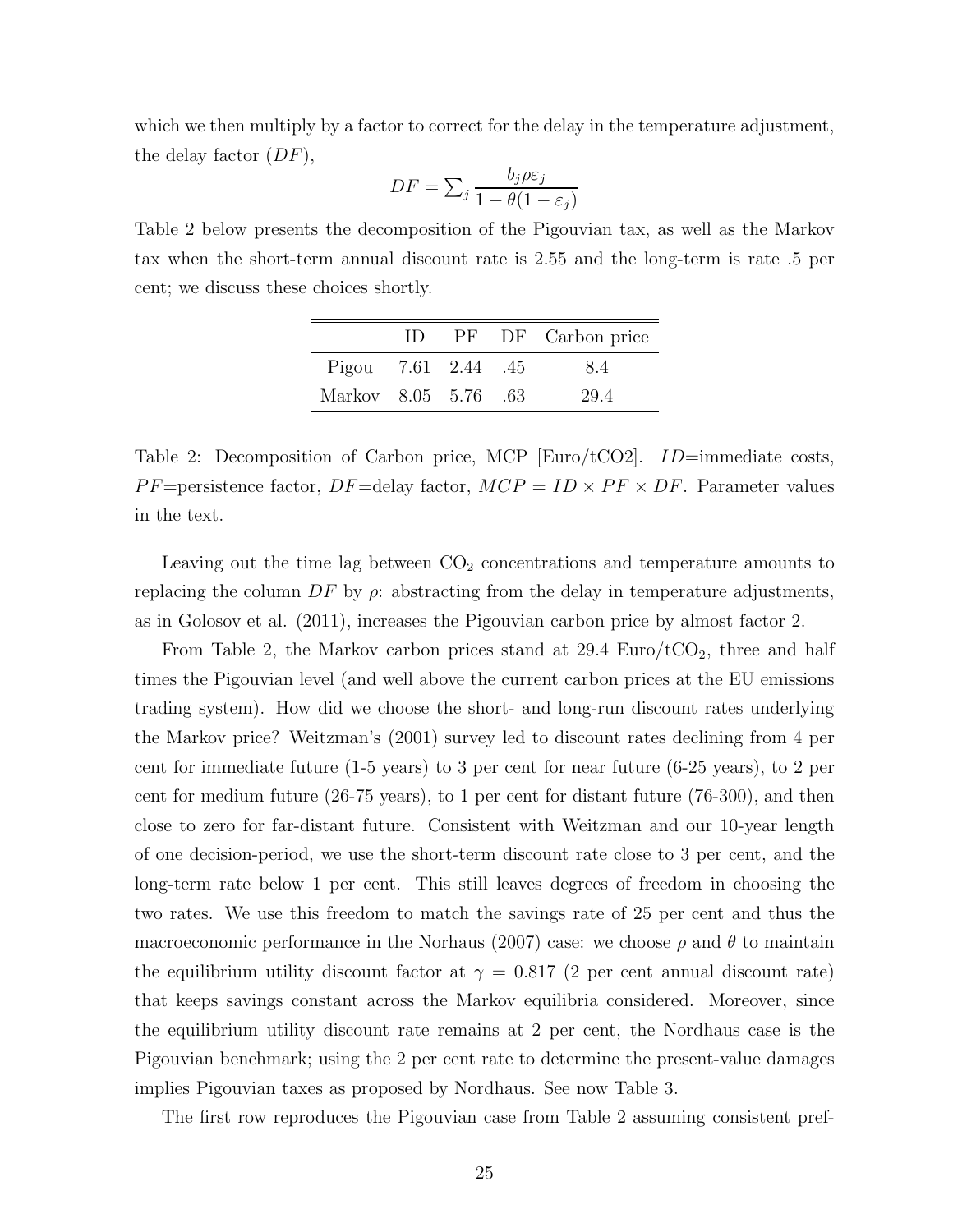|            |            | annual discount rate |             |      |       |     |              |
|------------|------------|----------------------|-------------|------|-------|-----|--------------|
|            | short-term | $long-term$          | equilibrium | ID   | PF    | DF  | Carbon price |
| "Nordhaus" | .02        | .02                  | .02         | 7.61 | 2.44  | .45 | 8.4          |
| Markov     | .0235      | .01                  | .02         | 7.89 | 3.69  | .55 | 16.1         |
| Markov     | .0255      | .005                 | .02         | 8.05 | 5.76  | .63 | 29.4         |
| Markov     | .0271      | .001                 | .02         | 8.19 | 19.63 | .73 | 116.9        |
| "Stern"    | .001       | .001                 | .001        | 8.19 | 19.36 | .95 | 152.4        |

Table 3: Disconnecting carbon pricing from equilibrium discounting. Parameter values as in Table 2

erences when the annual utility discount rate is set at 2 per cent: this row presents the carbon price under the same assumptions as in Nordhaus (2007), but using our carbon cycle model (which approximates his case very well, as discussed). Keeping the equilibrium time-preference rate at 2, thus maintaining savings at the level proposed by Nordhaus (reported also in Table 1 of the Introduction), we move to the Markov equilibrium by departing the short- and long-term discount rates in first and second columns. We obtain a radical increase in the carbon price as the long-term discounting decreases, while savings remain at the same level. The highest carbon tax,  $116.9 \text{ EUR}/t\text{CO}_2$ , corresponds to the case where the long-run discounting is as proposed by Stern (2006); this case also best matches the Weitzman's values. For reference, we report the Stern case where the long-term discounting holds throughout, the carbon price takes value  $152.4 \text{ EUR}/t\text{CO}_2$ , and gross savings cover about 30 per cent of income. Thus, our third Markov equilibrium closes considerably the gap between Stern and Nordhaus carbon prices, without having unrealistic by-products for the macroeconomy.<sup>27</sup>

We can also experiment with damage sensitivity vis-a-vis the time-preference structure. Let  $\Delta_Y = 0.00144$  stand for the low-damage case where a 3K temperature increase leads to only 1.3 percent output loss. Let  $\Delta_Y = 0.003$  plus  $\Delta_U = 0.0081$  stand for a high-damage case when intangible damages associated to a 3K temperature rise amount to an equivalent of 7.3 per cent of consumption, so that total damages are equivalent to 10 per cent of consumption. The median damage is as before, and for the comparison we

<sup>&</sup>lt;sup>27</sup>The deviation between the Markov (thus Nordhaus) and Stern savings can be made extreme by sufficiently increasing the capital share of the output that gives the upper bound for the fraction of  $y_t$ saved; close to all income is saved under Stern preferences as this share approaches unity (Weitzman, 2007). However, with reasonable parameters such extreme savings do not occur, as in Table 3.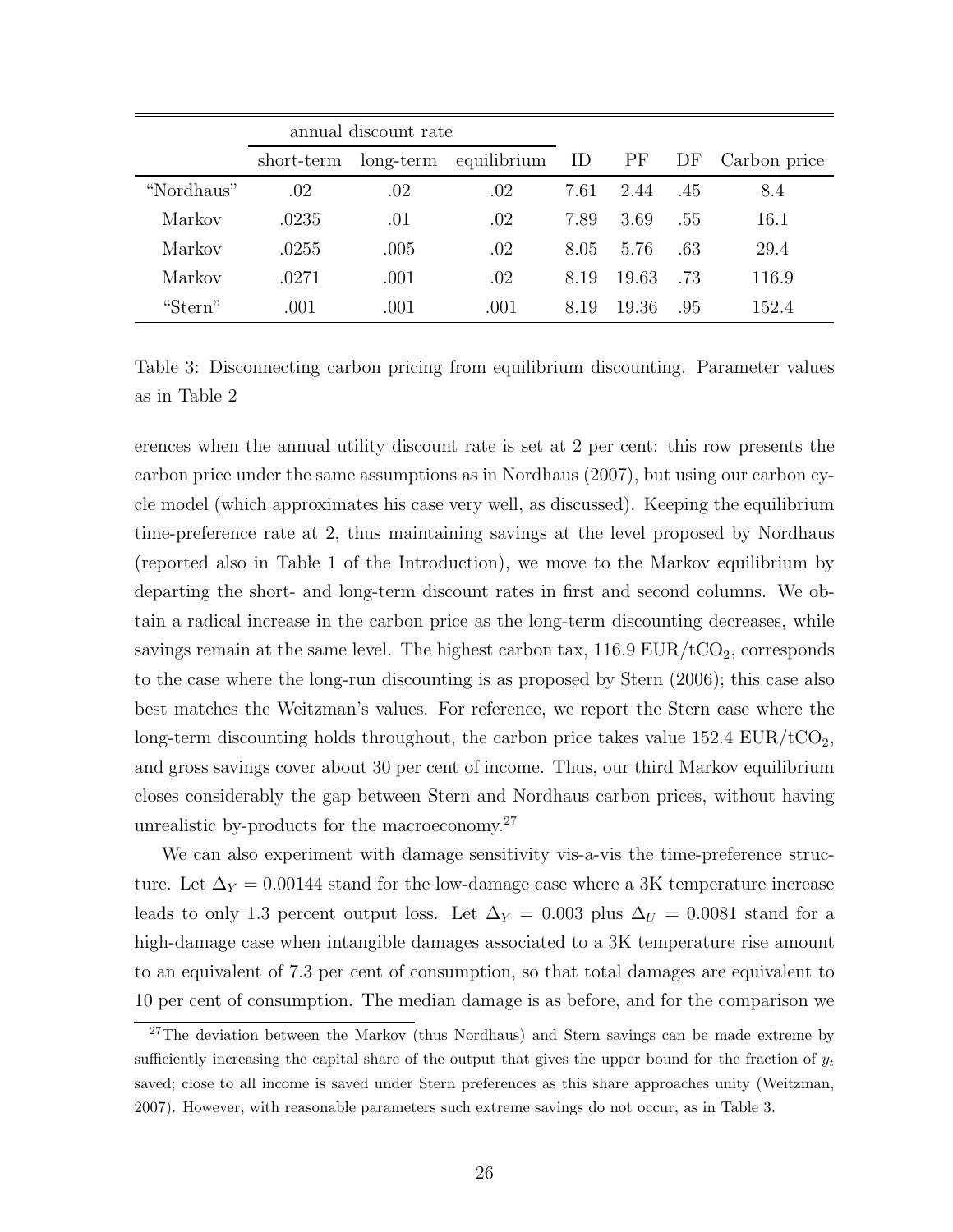choose the second Markov equilibrium where the long-term discount rate amounts to a half per cent annually. Table 4 shows that the Markov equilibrium tax for low damages are between the median and high damage tax of Nordhaus (i.e, Pigouvian). Both the damage estimates and the time preference structure are equally important to determine carbon prices.

| Carbon Prices      |      | low damages median damages high damages |       |
|--------------------|------|-----------------------------------------|-------|
| "Nordhaus"         | 4.0  | 8.4                                     | 31.0  |
| Markov equilibrium | 14.2 | 29.4                                    | 108.9 |
| "Stern"            | 734  | 152.4                                   | 564.3 |

Table 4: Carbon prices [Euro/tonCO2] dependence on structure of time preferences and damage estimates

## 3.6 Welfare and efficiency

Our welfare concept is the multi-agent Pareto optimality. As in three periods, we consider Planner-equivalence, and then if such a planner is representative (efficient). For the infinite horizon, an allocation  $\{c_t, z_t, k_t\}_{t=1}^{\infty}$  is Planner-equivalent if it maximizes welfare of a (fictitious) Planner with objective function

$$
\sum_{t=1}^{\infty} \alpha'_t u_t
$$

where  $\{\alpha_t'\}_{t=1}^{\infty}$  is some sequence of utility weights with bounded mass. Given the structure of our equilibria with constant savings, we focus directly on geometric weights,  $\gamma =$  $\alpha'_{t+1}/\alpha'_{t}$ ; we have already constructed such a geometric weight for the Markov equilibrium. As in three periods, the Planner is representative (efficient) if and only if the allocation implies non-negative welfare weights. The condition for efficiency turns out be simple (proof in Appendix but see also Gerlagh and Liski, 2011):

**Lemma 7** The Planner with  $\gamma$  is representative if and only if  $\gamma \ge \max\{\rho, \theta\}.$ 

If both short and long-term preference paramemeters were equal, say  $\rho$  (resp.,  $\theta$ ), the utility discount factor  $\gamma$  would simply be  $\rho$  (resp.,  $\theta$ ). If time preferences are inconsistent,  $\theta \neq \rho$ , then the equilibrium utility discount factor is bounded by the two contrafactuals: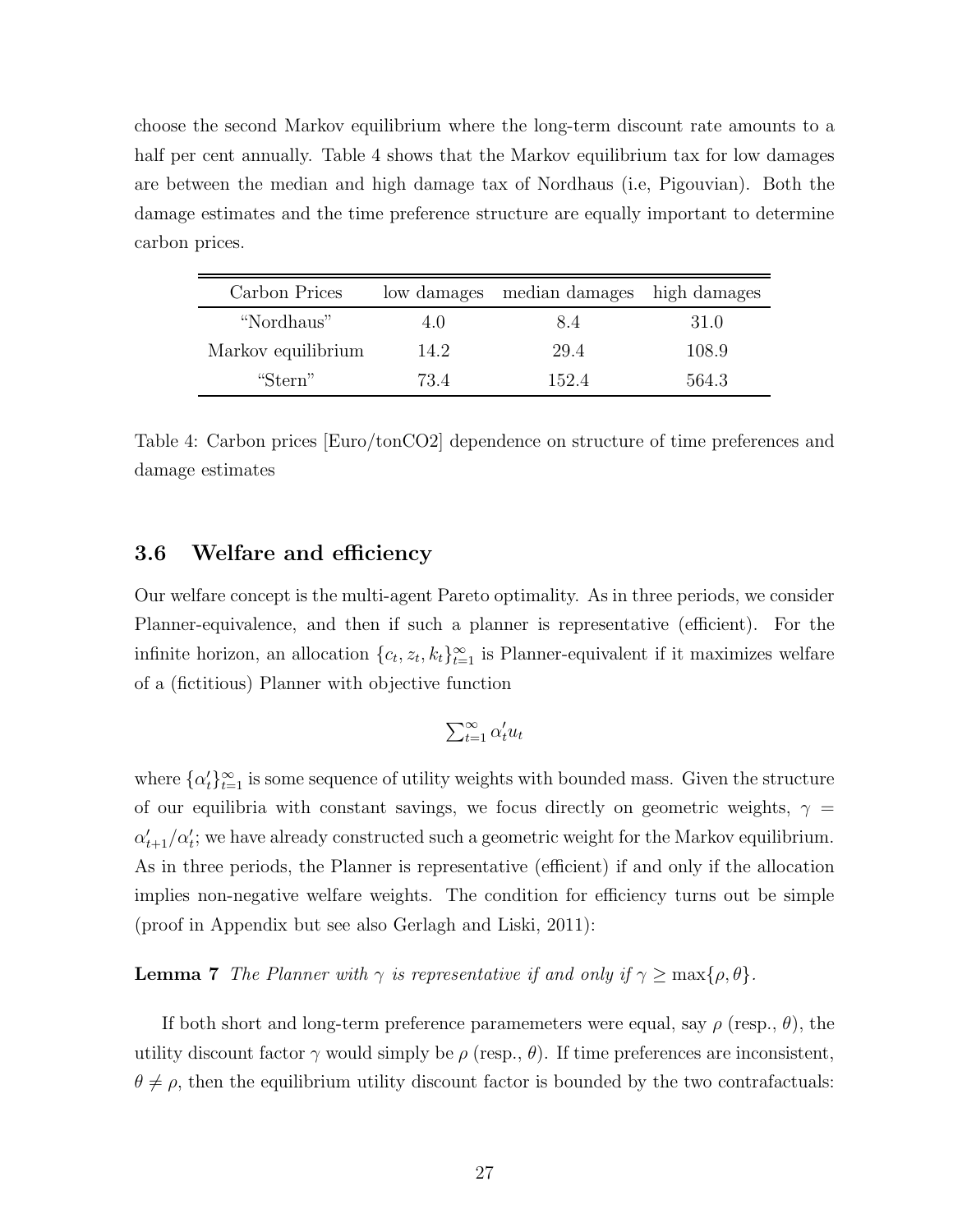by straightforward substitution, we can see that for  $\theta \neq \rho$ , the Markov-equilibrium discount factor satisfies

$$
\min\{\rho,\theta\}<\gamma^*<\max\{\rho,\theta\}<1.
$$

The reasoning for this result is straightforward. The current generation cares more for total future welfare, and thus saves more, than a planner who would have consistent preferences with discount factor satisfying  $\gamma = \rho$ . Then, the current agent cares less, and saves less, compared to a representative planner who would have consistent preferences with  $\gamma = \theta$ . Clearly, the equilibrium savings must be somewhere between the extremes.

**Proposition 5** An equilibrium with utility discount factor  $\gamma$  (not necessarily  $\gamma^*$ ) is Planner-equivalent if and only if the Pigouvian carbon pricing rule in Lemma 6 holds.

**Proof.** Given utility discount factor  $\gamma$ , we can obtain the Planner's allocation as the one that follows in Markov equilibrium when  $\rho = \theta = \gamma$ . The Markov equilibrium implies the first-order conditions for capital investments, and these conditions are sufficient for efficient savings in this economy. The remaining efficiency condition is for emissions. Efficiency implies and is implied by the Pigouvian carbon price.  $\blacksquare$ 

If we abstract from intangible climate change damages  $(\Delta_u = 0)$ , implementing Pigouvian carbon prices has a clear justification as it implements productive efficiency: no consumption sequence exists that yields a strictly higher discounted utility for market utility discount rate  $\gamma^*$ . Yet, productive efficiency does not imply welfare efficiency, because if  $\theta \neq \rho$ , then  $\gamma < \max{\lbrace \theta, \rho \rbrace}$  so that Lemma 7 is not satisfied.<sup>28</sup>

## **Proposition 6** If  $\rho \neq \theta$ , the equilibrium with Pigouvian carbon prices is not Pareto efficient.

While the Pigouvian carbon price does not restore full efficiency, it might be argued that the productive inefficiency removed produces at least a Pareto improvement. However, not even this can be achieved. To show this, and to identify policies that improve welfare, let us consider how future policies affect current welfare. Let preferences be quasi-hyberbolic  $\theta > \rho$ , and note that from the perspective of the current generation, future savings and emission levels are optimal if they are consistent with the long-term time preference  $\theta$ , that is, if  $g = \alpha \theta$  and  $h^{\gamma=\theta}$  where  $h^{\gamma}$  is defined in Lemma 6; then future agents would behave as if they were consistent with present long-term preferences. Thus, this artificial thought-experiment gives a benchmark against which we can test various policy proposals affecting the current welfare through future policies.

<sup>&</sup>lt;sup>28</sup>Note that this conclusion does not require  $\Delta_u = 0$ .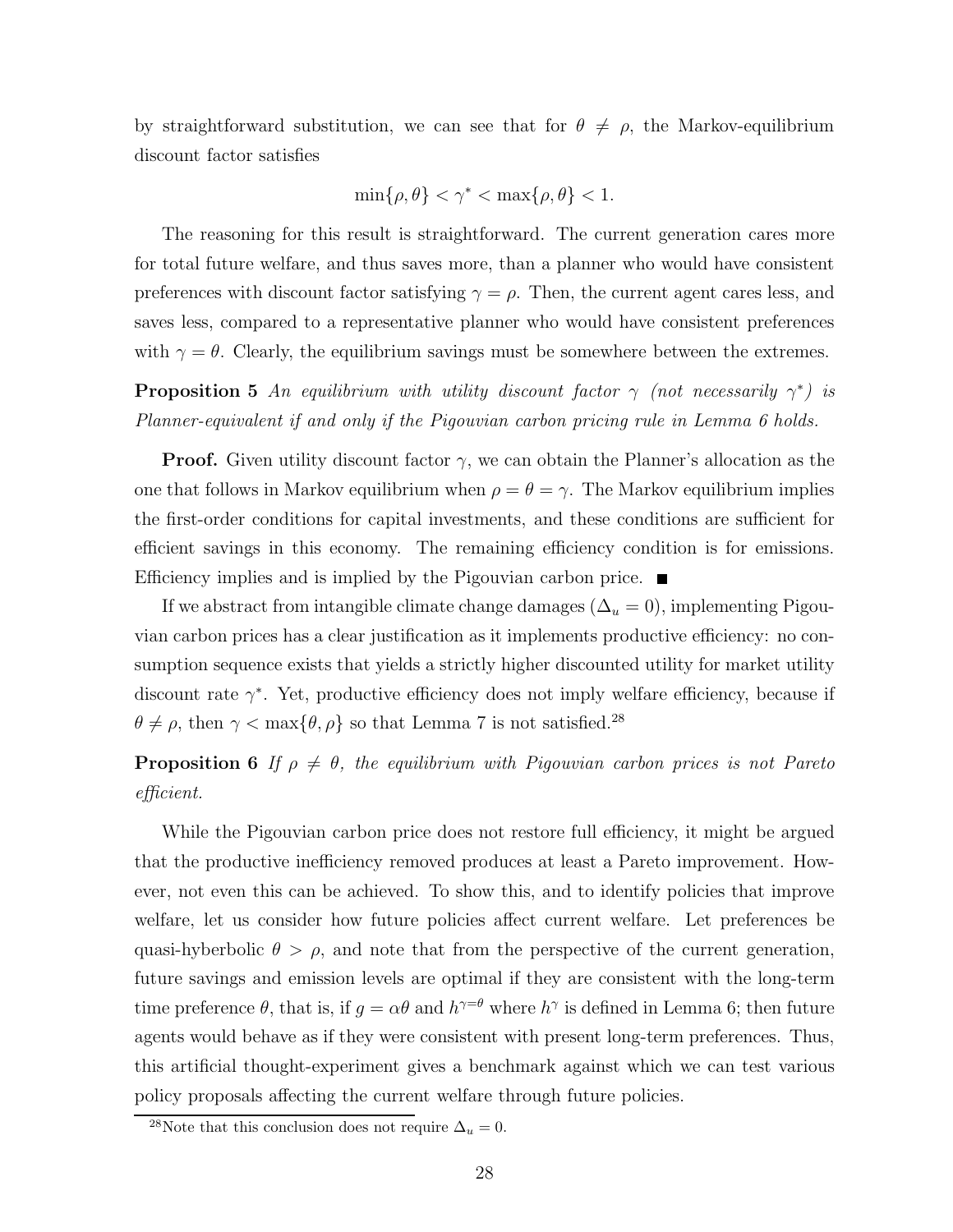**Lemma 8** For  $\theta > \rho$  and  $\tau > t$ ,

$$
\frac{\partial w_t}{\partial g_\tau} > 0 \text{ iff } g_\tau = g < \alpha \theta
$$
\n
$$
\frac{\partial w_t}{\partial h_\tau} > 0 \text{ iff } h_\tau = h < h^\theta.
$$

Since the equilibrium policies satisfy the inequality conditions in the Lemma — savings are too low and emissions too high — any policy that manages to increase either one or both of the future decision variables from their Markov level increases the current welfare. It turns out that imposing the stand-alone Pigouvian tax principle implies a correction in the wrong direction.

Proposition 7 Implementing Pigouvian carbon prices from period t onwards implies a welfare loss for generation t vis-a-vis the Markov equilibrium.

**Proof.** By Lemma 3, the change to the Pigouvian carbon price does not affect policy g; thus, we can focus on the effect of future carbon policies on current welfare  $w_t$ . Let  $\rho \leq \gamma \leq \theta$ , and let climate change be a slow process such that  $\tau_t^{\theta} > f_{t,z} > \tau_t^{\gamma}$ ; see Proposition 6. Imposing the Pigouvian carbon price will then decrease the future carbon price, taking it further away from  $\tau_t^{\theta}$ , decreasing current welfare as shown in Lemma 8. The same mechanism applies for other time preferences and/or fast climate change. For  $\rho > \gamma > \theta$  and slow climate change, or for  $\rho < \gamma < \theta$  and fast climate change, we have  $\tau_t^{\theta} < f_{t,z} < \tau_t^{\gamma}$ , and again implementing future Pigouvian carbon prices will decrease current welfare. Similarly, for  $\rho > \gamma > \theta$  and fast climate change we have  $\tau_t^{\theta} > f_{t,z} > \tau_t^{\gamma}$ . Thus, imposing Pigouvian carbon prices on current policies must reduce welfare compared to the unrestricted Markov welfare.

The remarkable feature of the above proposition is that a Pigouvian carbon price policy strictly decreases welfare, not as a second-order effect, but as a first-order effect.

Lemma 8 suggests that we can look for welfare-improvements through self-enforcing policy rules; there is surplus to be created by increasing the policy choices  $(g, h)$  for all generations while maintaining their incentive constraints, coming from the threat to switch back to Markov equilibrium where no rules regarding future behavior apply. Consider a policy pair  $(\widehat{g}, \widehat{h})$  that the current generation would like to propose for all generations, including itself. From Lemma 8, generation  $t$  would like to propose for all future generations efficient decision rules  $g^{PE} = \theta \alpha$  and  $h^{PE} = h^{\theta}$  but,<sup>29</sup> achieving this

<sup>&</sup>lt;sup>29</sup>Lemma 7 states that the representative Planner must have a utility discount factor of  $\theta$  or larger. Here,  $\gamma = \theta$ , and  $h^{\theta}$  equals the Pigouvian tax, ensuring that that the allocation is Planner-equivalent (Proposition 5).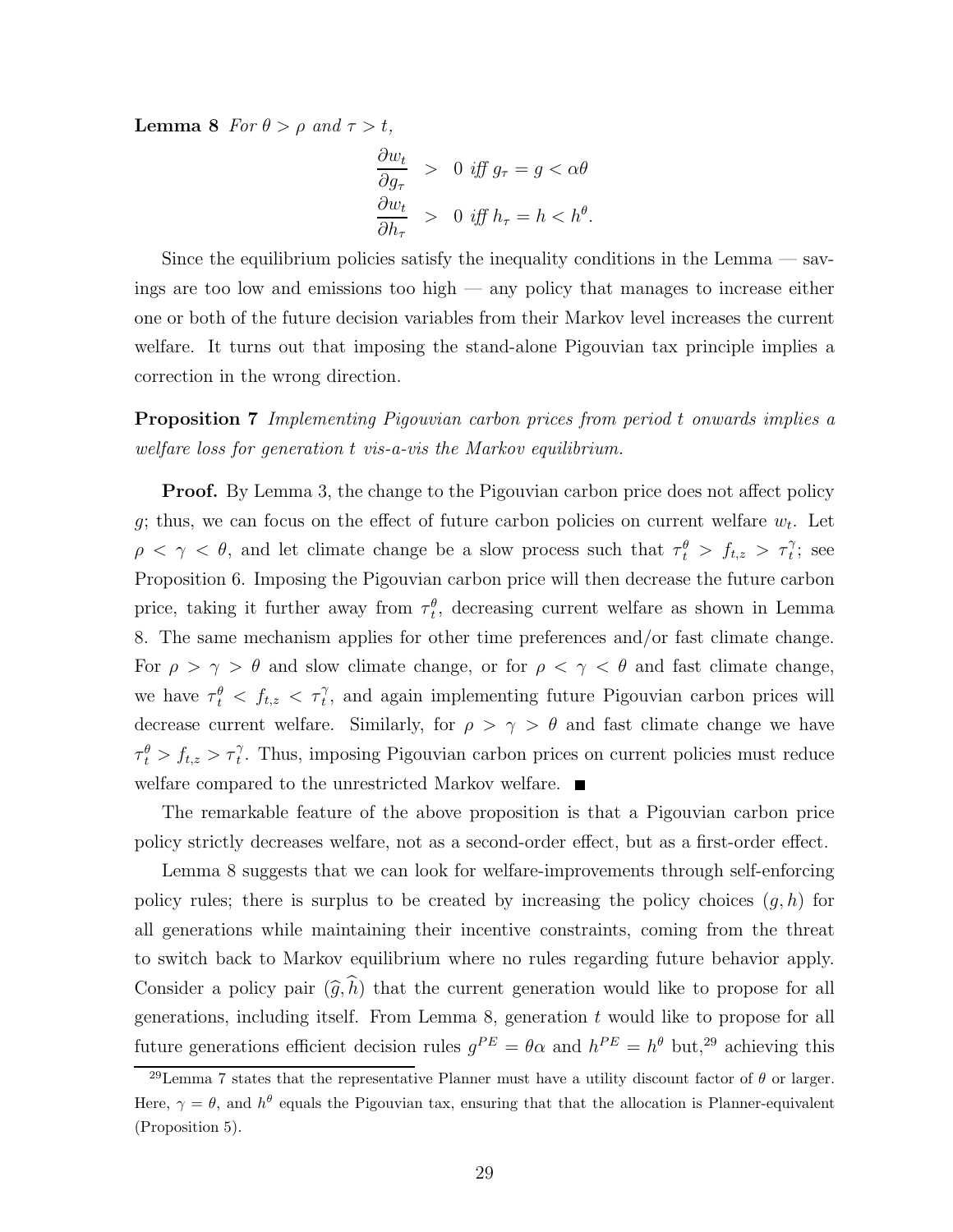requires that these policies are followed also at  $t$ , which is ruled out by the current incentive constraints:  $(g^{PE}, h^{PE})$  does not maximize  $w_t$ . But, also from Lemma 8, the current generation is willing to give up part of its consumption, by increasing  $g$  and  $h$ , beyond their Markov equilibrium level, anticipating that all subsequent decision-makers will follow suit when facing the same decision. The best self-enforcing policy pair supported by the Markov equilibrium is between the efficient and the Markov policy:

**Proposition 8** There exist a policy pair  $g^{PE} > \hat{g} > g^*$  and  $h^{PE} > \hat{h} > h^*$ , such that this policy rule maximizes welfare of the first generation, and no future generation can benefit from switching back to the Markov equilibrium.

We have seen that the Markov equilibrium allows us to disconnect utility discounting and carbon pricing. Proposition 8 implies that we can tighten the carbon policy further  $(h > h^*)$  while keeping savings at the Markov level  $(\hat{g} = g^*)$ .<sup>30</sup> Thereby, we can justify, from the positive welfare point of view, carbon prices that are not only higher than the Pigou tax but also higher than the Markov price, without increasing the equilibrium utility discount factor and savings. Recall that the discussion following Stern (2006) on the appropriate level of the carbon price is centered around the choice of the social discount factor. To justify the Stern's level for carbon prices, one may invoke ethical arguments or fundamental uncertainties (Weitzman, 2007). Our argument is completely different. When the short and long-term time-preferences differ, the self-enforcing policies can support stricter than Markov carbon policies, that close the gap to Stern even further,  $\hat{h} > h^*$ . In our quantitative analysis below, we illustrate that the quantitative magnitude of this policy is significant.

The model can also justify Stern through high equilibrium utility discount factors: self-enforcing policies that target both savings and emissions imply simultaneously higher equilibrium discount factors,  $\hat{g}/\alpha > g^*/\alpha$ , and lower emissions,  $\hat{h} > h^*$ . Obviously, this maximizes the welfare potential of the policies considered, but can lead to savings rates close to  $\alpha$ , which we calibrated in our numerical model below to 0.306. Such savings may be hard to justify, in particular if the capital share  $\alpha$  is large, which is exactly the common critique on Stern. We concur with the practical relevance of this criticism, but note that the endogenous link between equilibrium discounting and welfare shows that the Stern proposal is intelligible as an equilibrium outcome. We come back to the numbers in the quantitative analysis.

<sup>&</sup>lt;sup>30</sup>The argument for the self-enforcing policies holds for both policy variables separately, so this onesided policy improvement is feasible.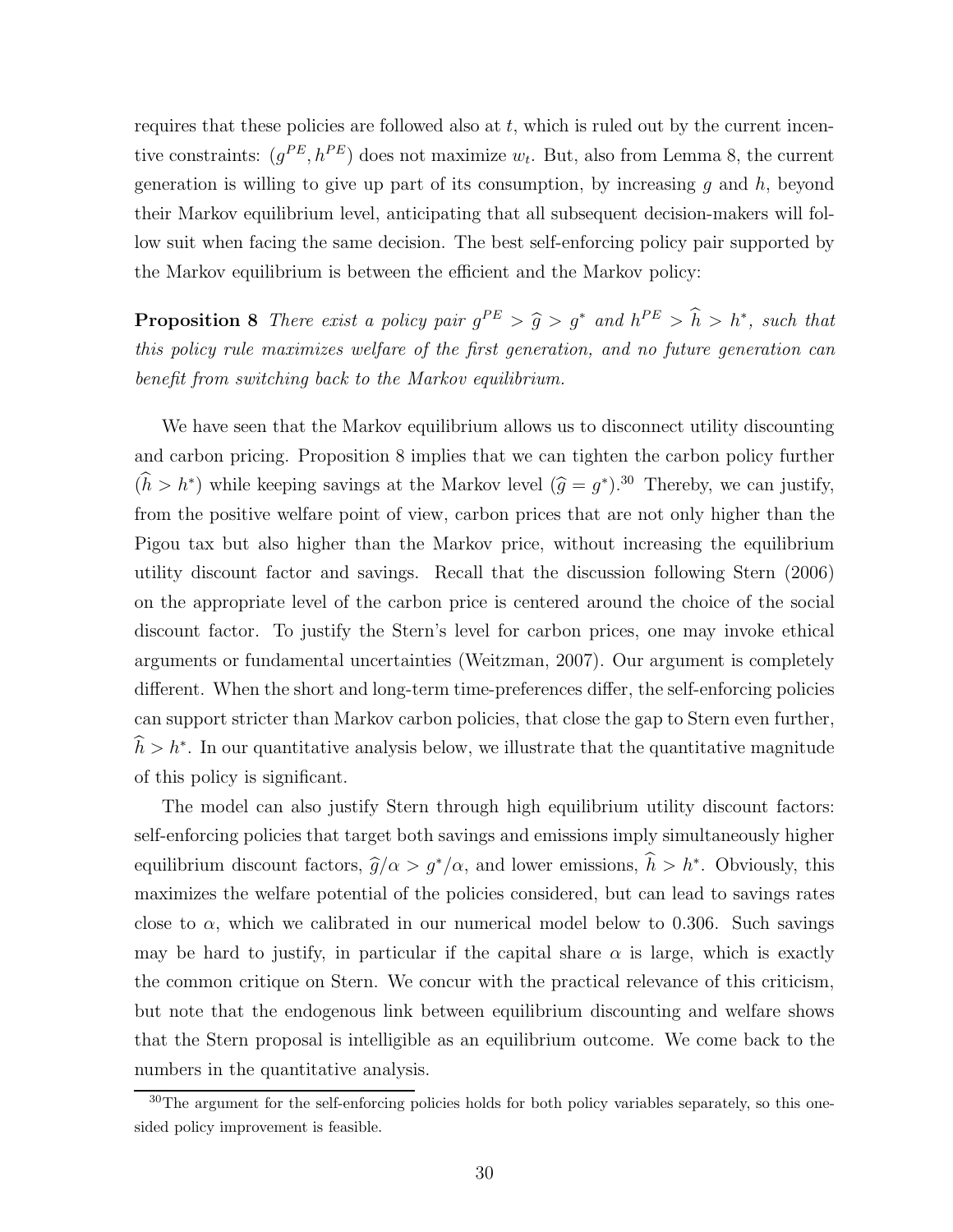## 4 Quantitative analysis

While the climate and savings policies can be obtained in closed form for a given state of the economy, for the future climate-economy adjustment path we need to further specify technologies, and make additional quantitative choices. In particular, we need a detailed structure for the energy sector.

## 4.1 Production and energy

Consider a production function as in (30) but further specified to

$$
y_t = k_t^{\alpha} [A_t(l_{y,t}, e_t)]^{1-\alpha} \omega(s_t)
$$

$$
A_t(l_{y,t}, e_t) = \min \{A_{y,t}l_{y,t}, A_{e,t}e_t\}
$$

where the overall labor-energy composite  $A_t(l_{y,t}, e_t)$  takes CES form with extremely low elasticity of subsitution between labor in the final-good sector  $l_{y,t}$  and energy  $e_t$ , i.e., we take it as Leontief. Productivities  $A_{y,t}$  and  $A_{e,t}$  are calibrated and thus exogenous. The Leontief assumption avoids unrealistically deep immediate cuts of emissions; see also Hassler, Krusell and Olovsson  $(2011).^{31}$  Energy  $e_t$  also uses labor: the core allocation problem on which we add detail here is how to allocate a given total labor  $l_t$  at time t between final output  $l_{y,t}$ , fossil-fuel energy,  $l_{f,t}$ , and non-carbon energy,  $l_{n,t}$ . Thus, importantly, the energy and climate policy steers the labor allocation  $(l_{y,t}, l_{f,t}, l_{n,t})_{t\geq 0}$ and therefore the quantities of fossil-fuel,  $e_{f,t}$ , and non-carbon energy,  $e_{n,t}$ , summing up to the total energy input:

$$
e_t = e_{f,t} + e_{n,t}.
$$

We assume that  $e_{f,t}$  can be produced with constant-returns to scale technology using labor  $l_{f,t}$  and the fossil-fuel  $z_t$ ,

$$
e_{f,t} = \min\{A_{f,t}l_{f,t}, B_t z_t\},\
$$

where  $A_{f,t}$  and  $B_t$  describe productivities. The fuel resource is not a fixed factor and commands no resource rent; by this assumption, our focus is on the "coal phase", as coined by Golosov et al. (2011), where the fuel resource relevant for long-term climate policies is in principle unlimited. In contrast, the non-carbon production is land-intensive

<sup>&</sup>lt;sup>31</sup>We have performed the quantitative analysis also for a Cobb-Douglas form for  $A_t(l_{y,t}, e_t)$ . These results are available on request. See also the next footnote.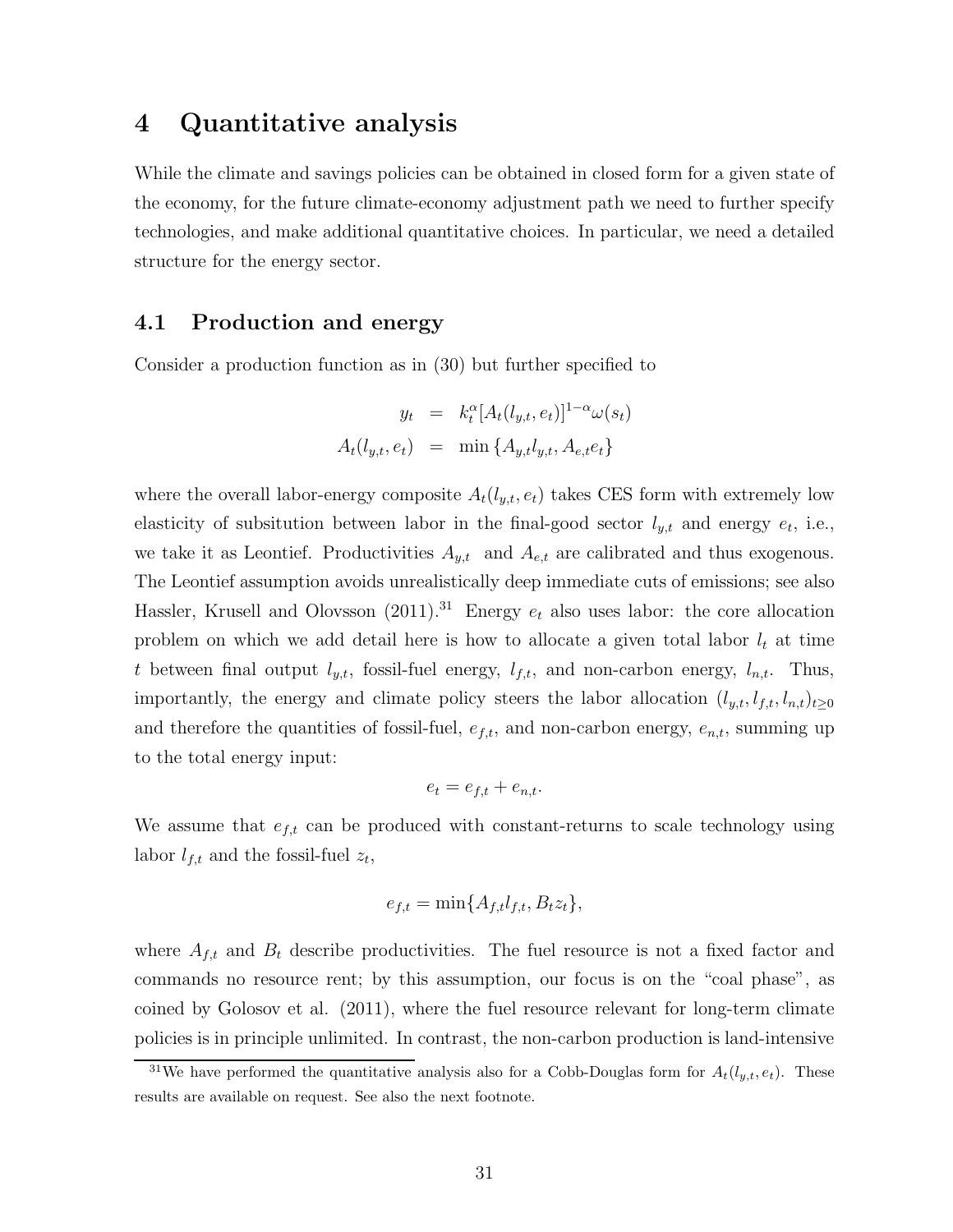and subject to diminishing returns and land rents:

$$
e_{n,t} = \frac{\varphi + 1}{\varphi} (A_{n,t} l_{n,t})^{\frac{\varphi}{\varphi + 1}},
$$

where  $\varphi > 0$  describes the elasticity of supply from this sector, given the labor cost. Recall that savings and climate policies, characterized by  $(q, h)$ , can be found separately from the labor allocation. Then, we can solve  $(l_{y,t}, l_{f,t}, l_{n,t}, w_t)$ , where  $w_t$  is wage at time t, as the competetive equilibrium at each t, given output price  $p_t = u'((1 - g)y_t)$  and the carbon price imposed on per unit of carbon released in production of  $e_{f,t}$ . Note that this two-step procedure for each t works because the functional forms for utility  $(\log)$ and capital in production (power function), pre-determine the savings share of output  $(g)$  and climate policy (through h) as a constant carbon price per income; the resulting temporal prices for output and emissions allow then the calculation of the labor market outcome separately for each period.<sup>32</sup>

We provide the equilibrium conditions for the labor-market allocation in the Appendix.

Our calibration progresses as follows.<sup>33</sup> When there is no carbon policy,  $h = 0$ , the labor market allocation can be solved in closed form; thus, we can invert the model to map from quantities path  $(l, y, e_f, e_n)_{t\geq 0}$  to productivities  $(A_y, A_e, A_f, A_n)_{t\geq 0}$ .<sup>34</sup> We match the business-as-usual (BAU) quantities  $(y, e_f, e_n)_{t\geq 0}$  with the A1F1 SRES scenario from the IPCC (2000). Population follows a logistic growth curve with parameters given by World Bank forecasts. Population in 2010 is set at 6.9 [billion], while the maximum population growth rate is chosen such that in 2010 the effective population growth rate per decade equals 0.12 [/decade]. The maximum expected population (reached at about 2200) is set at 11 [billion]. For the BAU calibration, we also need the following values: the price of energy at 2010; the World Gross value-added 2010.<sup>35</sup> We calibrate to 25

 $32$ It is now clear that our climate policy is essentially a labor market policy. The Leontief between the final-good and energy labor in  $A_t(l_{y,t}, e_t)$  prevents unrealistic short-term reallocations of labor following emissions penalties. Note that, in principle, the Leontief does not rule out growth in the long run: the economy can be scaled up without limits with labor, if  $h = 0$ . Thus, it is the land-intensive carbon-free production that prevents the scale-up in the presence of carbon policies.

<sup>&</sup>lt;sup>33</sup>We calibrate the model using Excel. We have available one file that pulls together all parameters and the calibration procedure for the carbon cycle as well as for the economic model. The Excel file also contains model simulations. Additionally, we run the model in GAMS for more elaborate analysis. Both files are available on request.

<sup>&</sup>lt;sup>34</sup>We express all energy in carbon units; to obtain this, we set  $B_t = 1$  and employ three distinct energy productivities  $(A_e, A_f, A_n)$ .

<sup>&</sup>lt;sup>35</sup>These values, as well as  $(l, y, e_f, e_n)_{t\geq 0}$  and  $(A_y, A_e, A_f, A_n)_{t\geq 0}$ , are in the Excel file (sheet "calibra-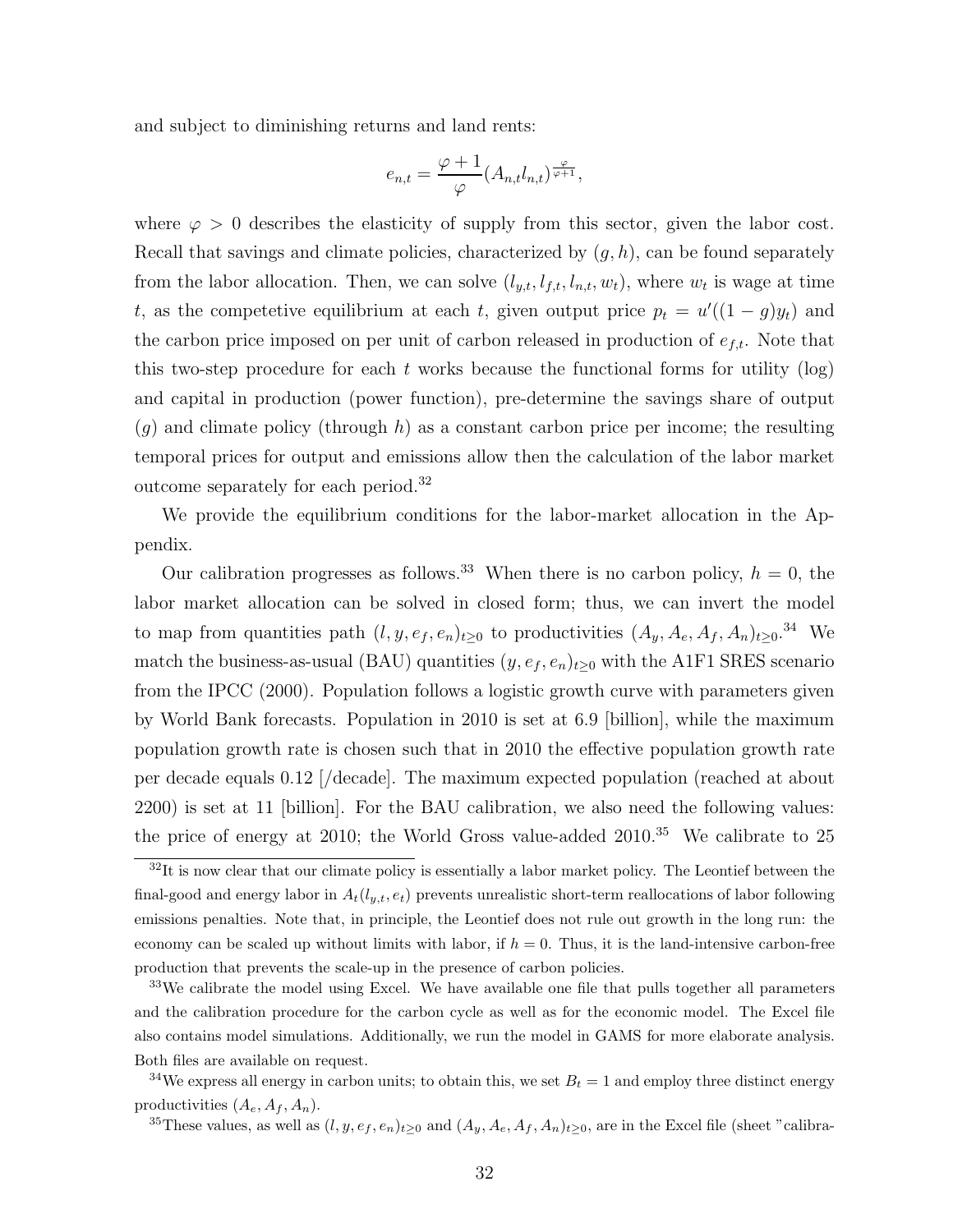per cent gross savings. Under consistent preferences with 2 per cent annual pure time discount, the capital share becomes  $\alpha = g/\rho = .306$ . For the Markov equilibrium, we take  $\rho = .7724$  and  $\theta = .9511$ , corresponding to 2.55 and .5 per cent annual discounting, respectively. These choices preserve  $g = .25$ . From the BAU calibration we proceed to policy experiments: Markov, Pigouvian, and more advanced policies. We turn next to these results.

### 4.2 Climate-economy adjustment paths

We use now the full model for four scenarios. The simulations are run through the years 2010-3000; the model is initiated at the period labeled '2010', representing 2006-2015.

The first scenario is the business as usual (BAU), where we assume the complete absence of climate policy,  $h = 0$ , while we set g to its Markov equilibrium level. The second scenario presents the Markov equilibrium when the Pigouvian tax rule is implemented. The third scenario removes the Pigouvian carbon price rule. The fourth and final scenario implements an advanced policy strategy, where  $q$  and  $h$  are set at the level that maximizes the welfare of the first generation, assuming that all future generations adhere to the same policy, as discussed above. This scenario implies a joint policy of savings and climate change, but alternatively, we could refrain from a savings policy if we want to consider optimal climate policy, separately from capital savings decisions.

The first Figure shows the carbon prices for the three policy scenarios. The Pigouvian tax rule has the lowest carbon prices, from 11  $EUR/tCO<sub>2</sub>$  in 2020, increasing with output to 43 EUR/tCO<sub>2</sub> in 2100.<sup>36</sup> The Markov equilibrium implements a considerably higher carbon price, rising from 38 to 105  $EUR/ tCO<sub>2</sub>$  during the same time period. Finally, the advanced policy further increases the carbon price to  $44 \text{ EUR}/t\text{CO}_2$  in 2020, arriving at  $106$  EUR/tCO<sub>2</sub> in 2100. Between the scenarios, welfare is, of course, the lowest for all generations in the BAU scenario and increases as we move to the Pigouvian scenario, and then to the Markov equilibrium, and, finally, the highest welfare is reached by all generations in the Advanced Policy scenario.

## \*\*\*Figure 1 here: Carbon prices over 2020-2100\*\*\*

The second Figure shows the emissions associated with these scenarios. The key takeaway from this figure is that Pigouvian taxes cannot prevent emissions from increasing

tion economics").

 $36$ Multiply the values by factor 4.7 to arrive at the USD/tC values.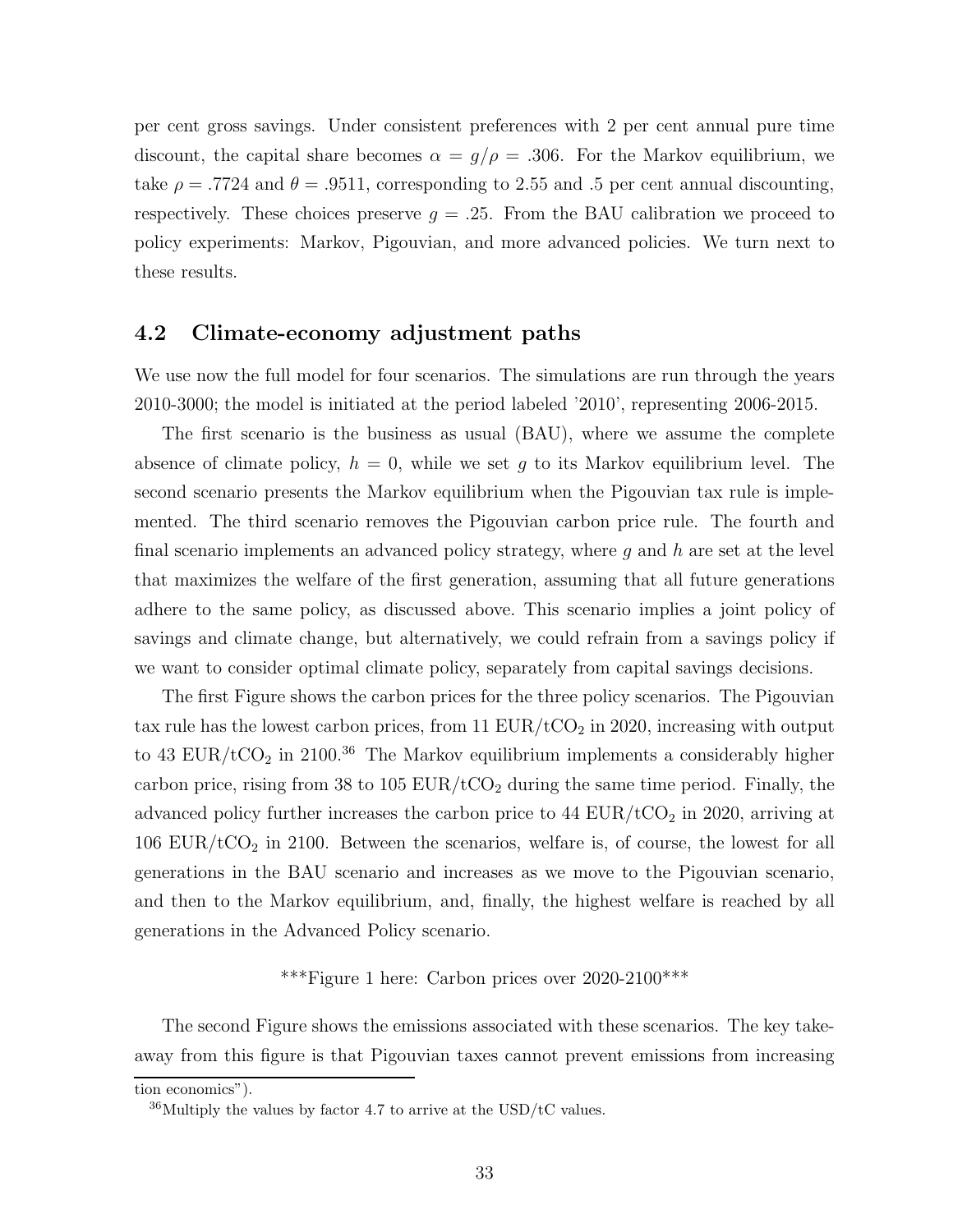substantially beyond current levels, for the full two coming centuries. In contrast, the carbon prices in the Markov equilibrium trigger a complete switch towards carbon-free energy sources before the end of 2100, while the Advanced Policy has the most drastic implications for energy supply and use. The increasing cascade of carbon prices translates into lower cumulative emissions over the period 2006-2105. They range from  $6588 \text{ GtCO}_2$ in BAU, via  $5276 \text{ GtCO}_2$  for the Pigouvian scenario, and  $1768 \text{ GtCO}_2$  for the Markov scenario, to  $1413 \text{ GtCO}_2$  for the Advanced Policy scenario. We note that while the Pigou scenario matches the Nordhaus DICE 2007 emissions well, the model calculates a change in the energy system that is unrealistically fast, given that the existing capital structure determines future energy options for a long time.<sup>37</sup>

#### \*\*\*Figure 2 here:  $CO2$  emissions  $2000-2200$ \*\*\*

The third Figure shows the temperature rise associated with these scenarios. Due to the extreme persistence of climate, we show the temperatures up to the year 3000. There is large uncertainty as to the climate sensitivity, but based on best guesses from sciences, taking no policy action can reasonably be expected to lead to temperature rises above 10 Kelvin, changing earth into an environment that hardly resembles anything humans have encountered in history. Applying the Pigouvian carbon price rule curbs the temperature rise to a maximum temperature rise of 3.6 K, reached around 2220. Even after thousand years, global temperatures are hardly below 3K. Such a temperature path could already lead to the collapse of the Greenland ice sheet.<sup>38</sup> The Markov equilibrium where emissions over the coming century are cut by almost 90% vis-a-vis the Business as Usual just ensures the temperature rise to remain below 2 K. Finally the Advanced Policy scenario keeps the temperature slightly lower, but even in this drastic scenario, for the coming thousand years, temperatures will remain above levels seen for the past 400,000 years.

#### ∗ ∗ ∗Figure 3 here: Temperature rise 2000-3000 ∗ ∗∗

The fourth Figure shows the effect of the policies on consumption per capita. The Pigouvian carbon prices decrease consumption at about 0.1 percentage, relative to the Business as Usual for the coming century, and prevents a downturn at the second half of

<sup>&</sup>lt;sup>37</sup>Because of the added complexity, only a few integrated assessment models describe a vintage-based capital structure (e.g., van der Zwaan et al. 2002).

<sup>38</sup>See Krieglera et al. (2009), and Alley et al. (2010) with the quote "The evidence suggests nearly total ice-sheet loss may result from warming of [..] perhaps as little as 2<sup>°</sup>C or more than 7<sup>°</sup>C.<sup>"</sup>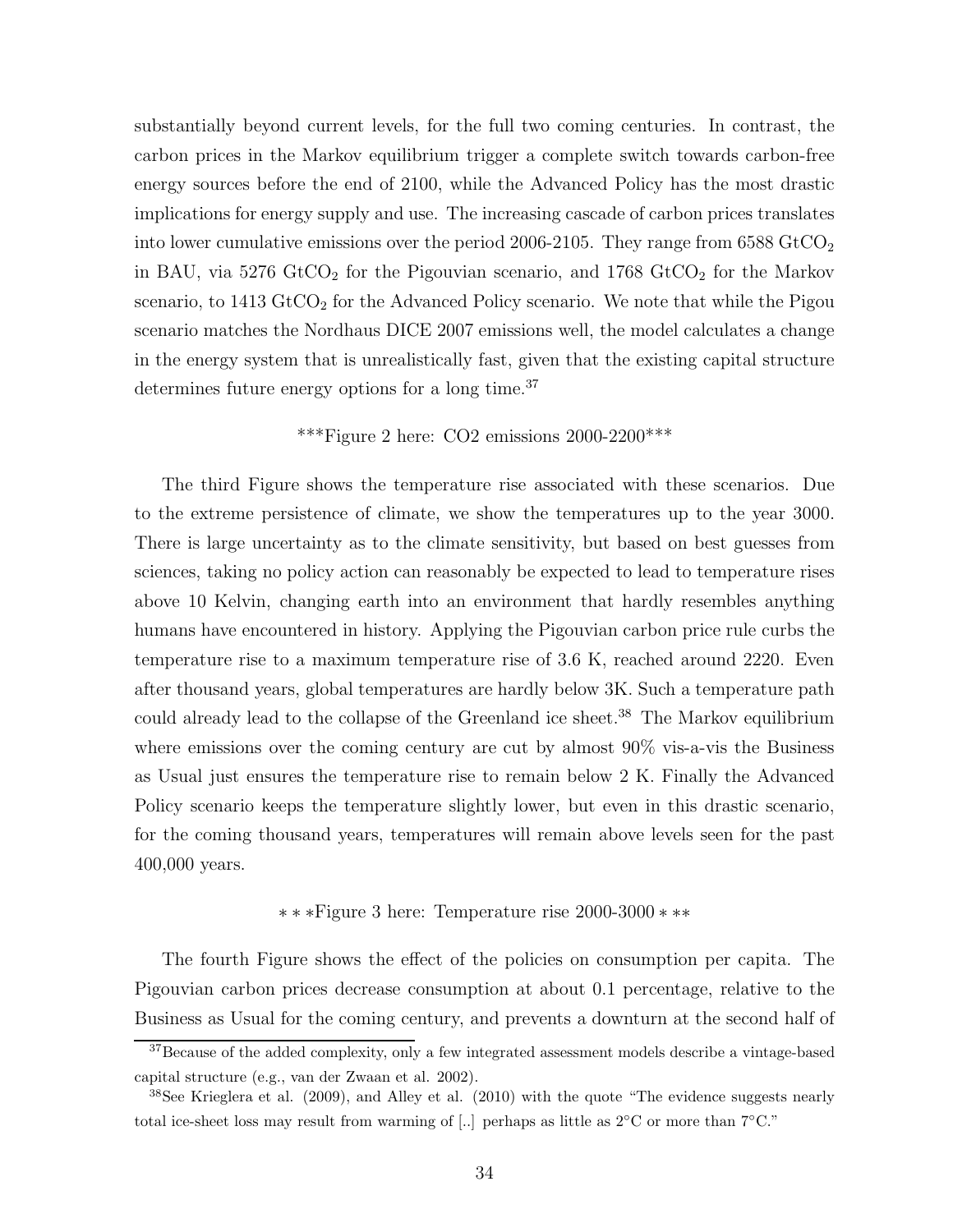the millennium when temperature rises would cause severe damage. The Markov policy decreases consumption at about one percentage in addition to the Pigouvian tax scenario, for the coming century. In return, consumption increases from 2150 onwards, by up to 3 per cent between 2200 and 2300. The advanced policy takes it one step further, but the difference with the Markov equilibrium is small. We emphasize that these results do not follow from an unortohodox model, but are consistent with the experiences from numerous integrated assessment models. The main consequences of climate policies of the 21st century will be felt beyond 2200, and in our setting the effect is relatively pronounced as not all integrated climate-economy assessment models feature the same persistence of climate change. However, our parameters are based on rigorous scientific insights.<sup>39</sup>

#### ∗ ∗ ∗Figure 4 here: Consumption per capita 2000-3000 ∗ ∗∗

The fifth and last Figure makes a nice comparison with Nordhaus' (2007) 'wrinkle experiment'. In his criticism on Stern, Nordhaus (2007) proposes a thought experiment. He assesses a project that can yield a small but perpetual gain in a distant future. In his example, he considers an 0.1 percent point gain in income 200 years from now onwards, and asks how much the current generation is willing to give up to achieve such a future gain. If we discount future gains at 0.1 per cent per year, the net present value of the project amounts to 80 per cent of one year of income. Nordhaus asserts that we certainly do not want to give up so much for such a small future gain, even if perpetual. The thought experiment that our figures suggest is similar, but has a different tone. Comparing the Pigou scenario with the Markov scenario, the project we consider brings back the maximal global average warming from 3.3 K to below 2 K, and a large part of this gap (0.9K) is almost perpetual. The question we must ask is whether the current generation is willing to give up one percentage of its income to implement that project. Under our parameter choices, the answer is affirmative to this project decision. A subsequent project, comparing the Advanced Policy with the Markov scenario, would shave off another 0.1K from global warming, from 2200 onwards, perpetually. The costs for this challenging policy would be an additional 0.1 per cent of our income for the coming century.<sup>40</sup> Under our parameter choices, the answer is again affirmative to this far-reaching project as well. The parameters may err on both sides. We may have

<sup>39</sup>Moreover, it is not possible to calculate the same scenarios in other models, as they do not allow for Markov type of equilibria.

<sup>&</sup>lt;sup>40</sup>To calculate the costs of the climate policy on its own merits, we constructed an auxiliary scenario where we fixed the savings policy to the BAU levels, and determined the optimal carbon tax policy  $h$ , that would be self-enforcing.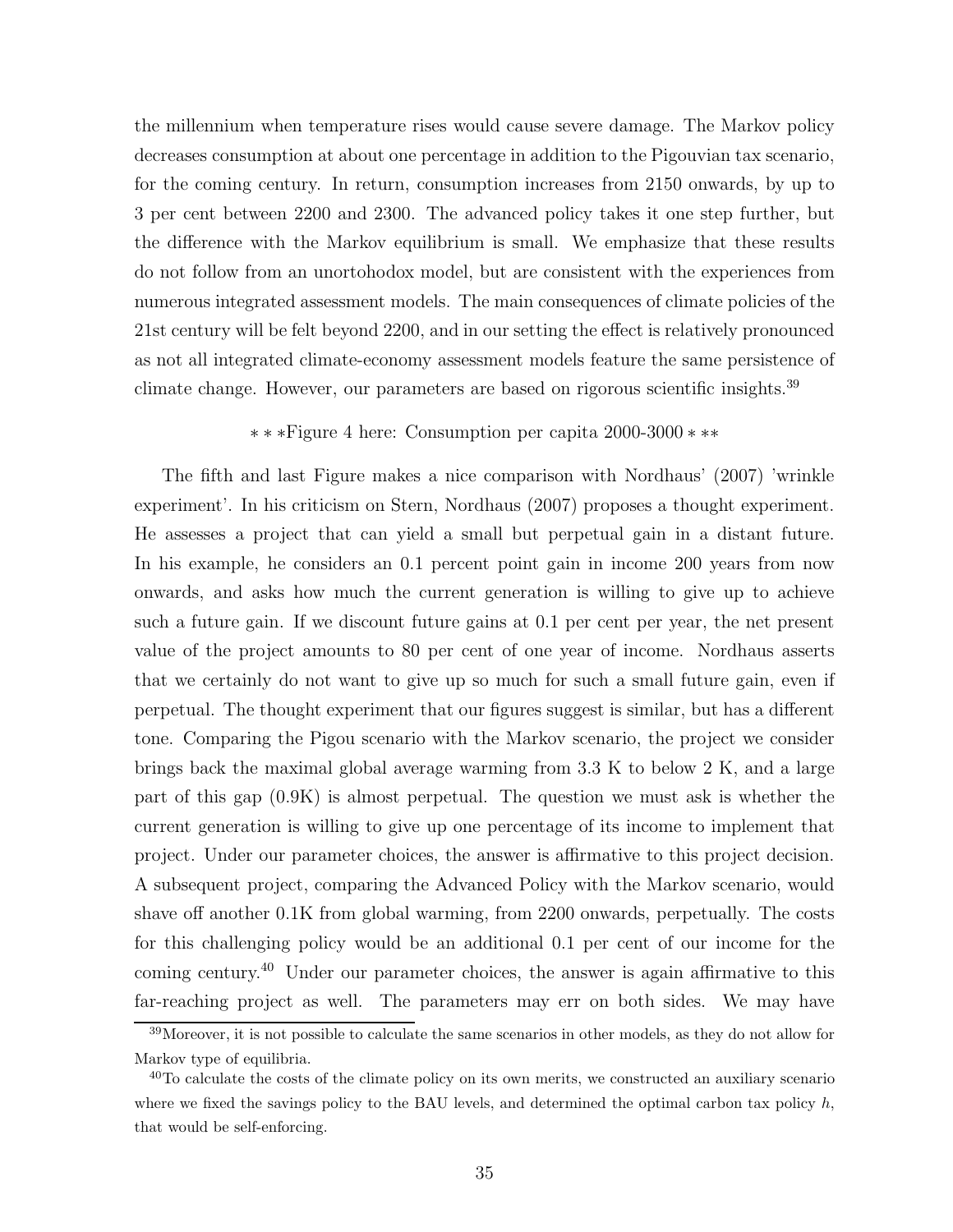considered too low discount rates for the long-term structure of time preferences. On the other hand, we may underestimate the damages of climate change severely. The most important consequences of climate change might not be related to loss of income as measured through industrial activities and services, but more likely future generations will measure their loss in terms of large ecosystems such as rainforests and coral reefs that collapsed when they could not adapt quickly enough to the rapidly changing global environment. Though global warming receives most attention, ocean acidification is increasingly considered a complementary consequence of anthropogenic CO2 emissions, and a major threat to marine biodiversity (Orr et al. 2005). Our play with the future is with nature's richness; our human capacity for industrial production deserves less of our concerns.

∗ ∗ ∗Figure 5 here: Changes in consumption between scenarios 2000-3000 ∗ ∗∗

To decide on optimal climate policy, we are in need of two sources of information. First, we must get an understanding of the possible consequences of climate change, and we cannot stop after an estimate of tangible economic damages. We must include consequences of climate change on large ecosystems if there are people that care for these, admitting the uncertainty. Second, given the assessment of possible consquences, we should assess the willingness of people to give up part of their income to prevent part of these consequences from happening. If as a global society we find the future environment more important than our cost-benefit analyses based on returns for capital can account for, it is inappropriate to follow the Pigouvian carbon price rule. Such a rule may improve productive efficiency, but if at the same time it reduces welfare as our analysis above has shown; it is of no use to adhere to it.

# 5 Discussion

Our analysis closely links to the discussion on the discount rate, and specifically the editorial comment of Nordhaus (1997), where he discusses a benchmark climate change policy, comparable to our Pigouvian tax rule, and various alternatives to give more weight to our concerns for climate change.The first alternative applies a lower discount rate uniformly to both capital investments and climate change policy. The second alternative uses 'differential discounting', a market discount rate for capital investments, while a lower discount rate is used for climate change policy; the approach is based on Hasselmann et al. (1997). The third approach sets a long-term climate target, based on the variable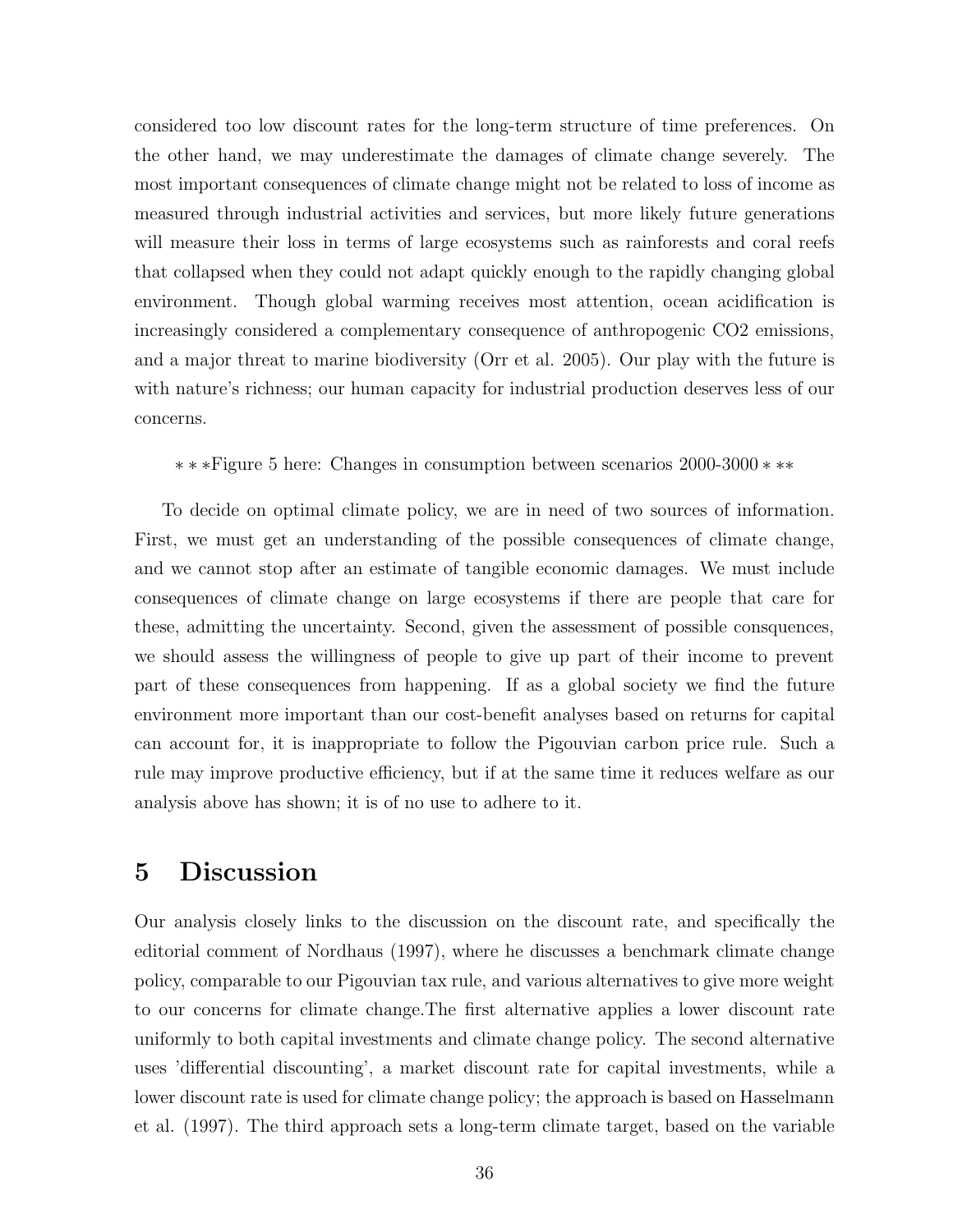that we believe matters most for ultimate climate chnage damages, such as limiting the global temperature rise for the year 2500. The fourth approach sets intermediate climate change targets, such as for emissions or atmospheric  $CO<sub>2</sub>$  concentrations. In his assessment of the Pigouvian tax rule and the alternative policies, Nordhaus finds that the Pigouvian tax rule outperforms all alternatives. That is, all alternatives result in strict welfare losses compared to the Pigouvian tax rule. The long-term climate target has the lowest welfare losses given the gain of climate stabilization, using intermediate climate variables as targets comes next, differential discounting comes third, and using lower discount rates for both capital and climate change policy is the most costly policy.

Our assessment of the above five policies is markedly different. Nordhaus' assessment requires two main assumptions. First, that social preferences are time-conistent and second that social preferences are consistent with observed investments in capital. In our analysis, we only relaxed the first assumption of time-consistent preferences. Proposition 8 establishes that when intergenerational preferences are not time-consistent, then maximal welfare for the first generation implies commitment to a policy with lower discount rates for both capital investments and climate change policy. The level of effective discounting need not be the same for both policies, making clear that differential discounting can be optimal from the current generations' point of view. The Pigouvian tax policy, where capital investments follow the Markov equilibrium path, performs strictly worse compared to a policy based on lower discounting or differential discounting. The climate target policies, meanwhile, suffer from another type of problem. They are infeasible without support of an intertemporal global commitment device. A major problem with policies based on climate targets is that they defer the costs of meeting these targets to the future. But when the costs cannot be delayed any longer, because the target becomes infeasible otherwise, the generation that has to decide at that time will carry out its own cost-benefit analysis, and while the costs in net present value terms has gone up considerable, the net present gains of a climate target per se will not have changed. Thus, the future generation will relax the targets, the standard problem of lack of commitment known from the literature. As the current generation understands that future generations will not keep up the targets set by the present, they prefer to contribute themselves to reaching the target.

We do not take any position on the desirability of more or less stringent climate policies. The social preferences may be such that preventing large and possibly semipermanent shifts in our global climate is considered insufficiently important to warrant large investments in carbon-free energy sources, or more generally, a loss of consumption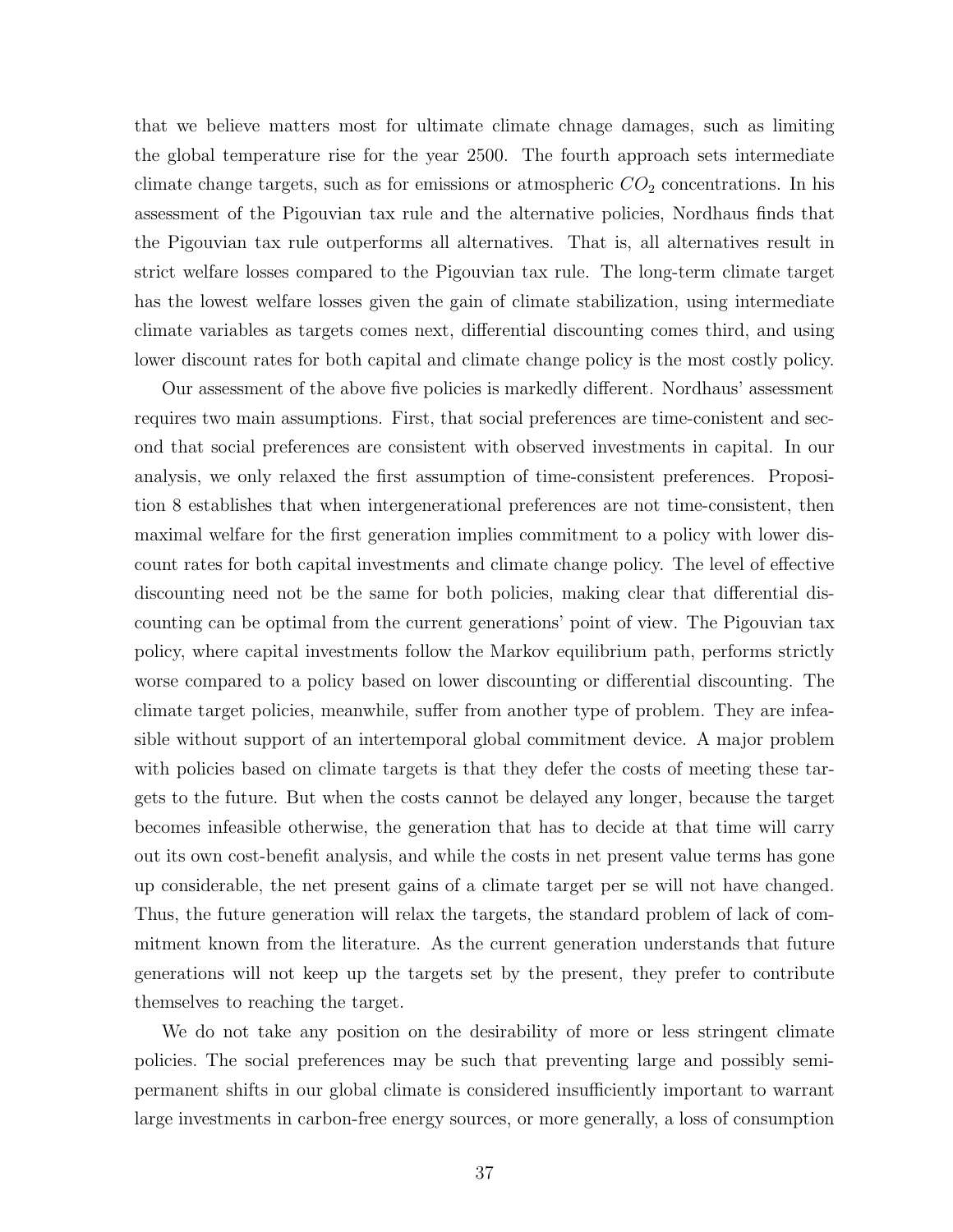of say 1 per cent of income. But our analysis shows unambiguously that returns on capital cannot serve as a proxy for long-term intertemporal social preferences. There is no market for intergenerational welfare transfers, and therefore, market outcomes cannot reveal our preferences. This insight works in two directions. First, missing markets imply a potential source of inefficiency. Imposing long-term cost-benefit analysis and Pigouvian carbon prices based on short-term market variables can further deteriorate the market inefficiency. Second, as the market cannot reveal social preferences, and as these preferences are important to decide on the direction that our economy is to take, we have to think seriously about other means to assess these preferences. There is need for more climate literacy, both on the side of consequences of climate change, as on the side of consequences of climate policies.

# Appendix

## Lemma 3

The proof by is by induction. Assume that (38) and (39) hold for all future periods  $t + 1, t + 2, \dots$ , and that the lemma holds for  $t + 2$ . We can thus construct the value function for the next period, as

$$
W_{t+1}(k_{t+1}, s_{t+1}) = u_{t+1} + \theta W_{t+2}(k_{t+2}, s_{t+2}).
$$

Substitution of the investment decision at time  $t + 1$ ,  $k_{t+2} = gy_{t+1}$  and emissions  $z_{t+1} =$  $z_{t+1}^*$ , gives

$$
W_{t+1}(k_{t+1}, s_{t+1}) = [\alpha \ln(k_{t+1}) + ... + \ln(\omega(s_{t+1}))] -
$$
  

$$
\Delta_u D_{t+1} + \theta \xi [\alpha \ln(k_{t+1}) + ... + \ln(\omega(s_{t+1}))] + \theta \Omega(s_{t+2})
$$

where "..." refer to constants, such as  $\ln(1-g)$  that do not depend on the state variables  $k_{t+1}$  and  $s_{t+1}$ . Collecting the coefficients in front of  $\ln(k_{t+1})$  yields the part of  $V_{t+1}(k_{t+1})$ depending  $k_{t+1}$  with the recursive determination of  $\xi$ ,

$$
\xi = \alpha(1 + \theta \xi).
$$

so that  $\xi = \frac{\alpha}{1-\alpha\theta}$  follows.

Collecting the terms with  $s_{t+1}$  yields  $\Omega(s_{t+1})$  through

$$
\Omega(s_{t+1}) = \ln(\omega(s_{t+1}))(1 + \theta \xi) - \Delta_u D_{t+1} + \theta \Omega(s_{t+2}).
$$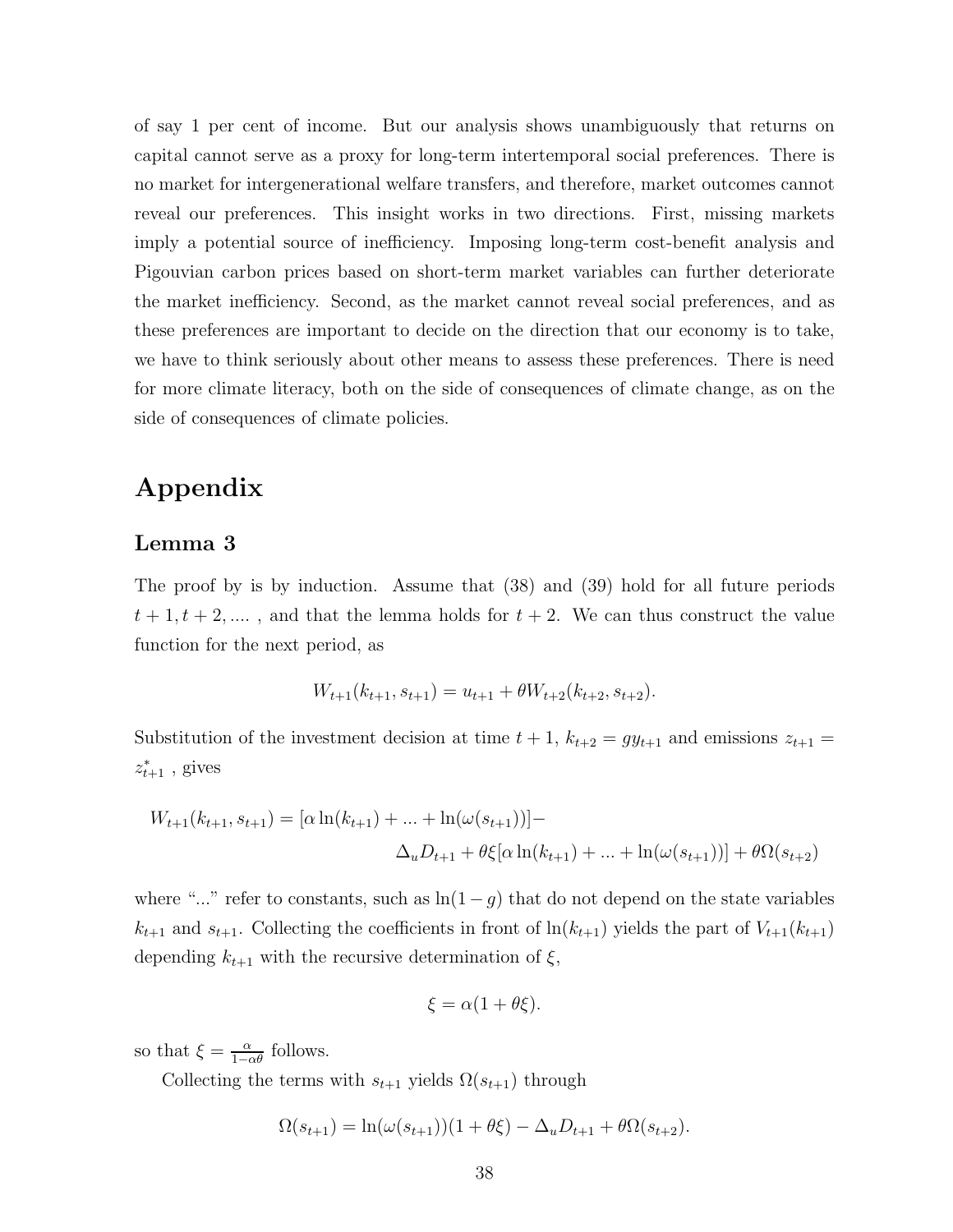where  $z_{t+1} = z_{t+1}^*$  appearing in  $s_{t+2} = (z_1, ... z_t, z_{t+1})$  is independent of  $k_{t+1}$  and  $s_{t+1}$ (by Lemma 5 that holds by the induction hypothesis) so that we only need to consider the values for  $z_1, ..., z_t$  when evaluating  $\Omega(s_{t+1})$ . The values for  $\zeta_\tau$  can be calculated by collecting the terms in which  $z_{t+1-\tau}$  appear. Recall that  $\ln(\omega(s_{t+1})) = -\Delta_y D_{t+1}$  so that

$$
\zeta_{\tau} = ((1 + \theta \xi) \Delta_y + \Delta_u) \sum_{(i,j)} a_i b_j \pi \varepsilon_j \frac{(1 - \delta_i)^{\tau} - (1 - \varepsilon_j)^{\tau}}{\varepsilon_j - \delta_i} + \theta \zeta_{\tau+1}
$$

Substitution of the recursive formula, for all subsequent  $\tau$ , gives

$$
\zeta_{\tau} = \left(\frac{\Delta_y}{1 - \alpha \theta} + \Delta_u\right) \sum_{(i,j)} \sum_{t = \tau}^{\infty} a_i b_j \pi \varepsilon_j \theta^{t - \tau} \frac{(1 - \delta_i)^t - (1 - \varepsilon_j)^t}{\varepsilon_j - \delta_i}
$$

To derive the value of  $\zeta_1$ , we consider

$$
\sum_{t=1}^{\infty} \theta^{t-1} \frac{(1-\delta_i)^t - (1-\varepsilon_j)^t}{\varepsilon_j - \delta_i}
$$
\n
$$
= \frac{\sum_{t=1}^{\infty} [\theta(1-\delta_i)]^t - \sum_{t=1}^{\infty} [\theta(1-\varepsilon_j)]^t}{\theta(\varepsilon_j - \delta_i)}
$$
\n
$$
= \frac{\frac{\theta(1-\delta_i)}{1-\theta(1-\delta_i)} - \frac{\theta(1-\varepsilon_j)}{1-\theta(1-\varepsilon_j)}}{\theta(\varepsilon_j - \delta_i)}
$$
\n
$$
= \frac{1}{[1-\theta(1-\delta_i)][1-\theta(1-\varepsilon_j)]}
$$

Q.E.D.

## Lemma 5

The first-order conditions for fossil-fuel use  $z_t$ , and the labor allocations over the final goods  $l_{y,t}$  and the energy sectors  $l_{e,t}$  give:

$$
u_t' \frac{\partial y_t}{\partial z_t} = \rho \frac{\partial \Omega_{t+1}}{\partial s_{t+1}} \frac{\partial s_{t+1}}{\partial z_t} \Rightarrow \frac{1}{1 - g} \frac{1}{A_t} \frac{\partial A_t}{\partial e_t} \frac{\partial E_t}{\partial z_t} = \rho \zeta_1 \tag{46}
$$

$$
\frac{\partial A_t}{\partial l_{y,t}} = \frac{\partial A_t}{\partial e_t} \frac{\partial E_t}{\partial l_{e,t}} \tag{47}
$$

The second part of the Lemma follows immediately from (46):

$$
\frac{\partial y_t}{\partial z_t} = f_{t,z} = \rho \zeta_1 (1 - g) y_t.
$$

The second equation equals the productivity of labor in the final good sector with the indirect productivity through energy production. We have thus four equations, energy production (31), labour market clearance (32), and the above two first-order conditions, that jointly determine four variables:  $z_t, l_{y,t}, l_{e,t}, e_t$ , only dependent on technology at time t through  $A_t(l_{y,t}, e_t)$  and  $E_t(z_t, l_{e,t})$ . Thus,  $z_t = z_t^*$  can be determined independent of the state variables  $k_t$  and  $s_t$ .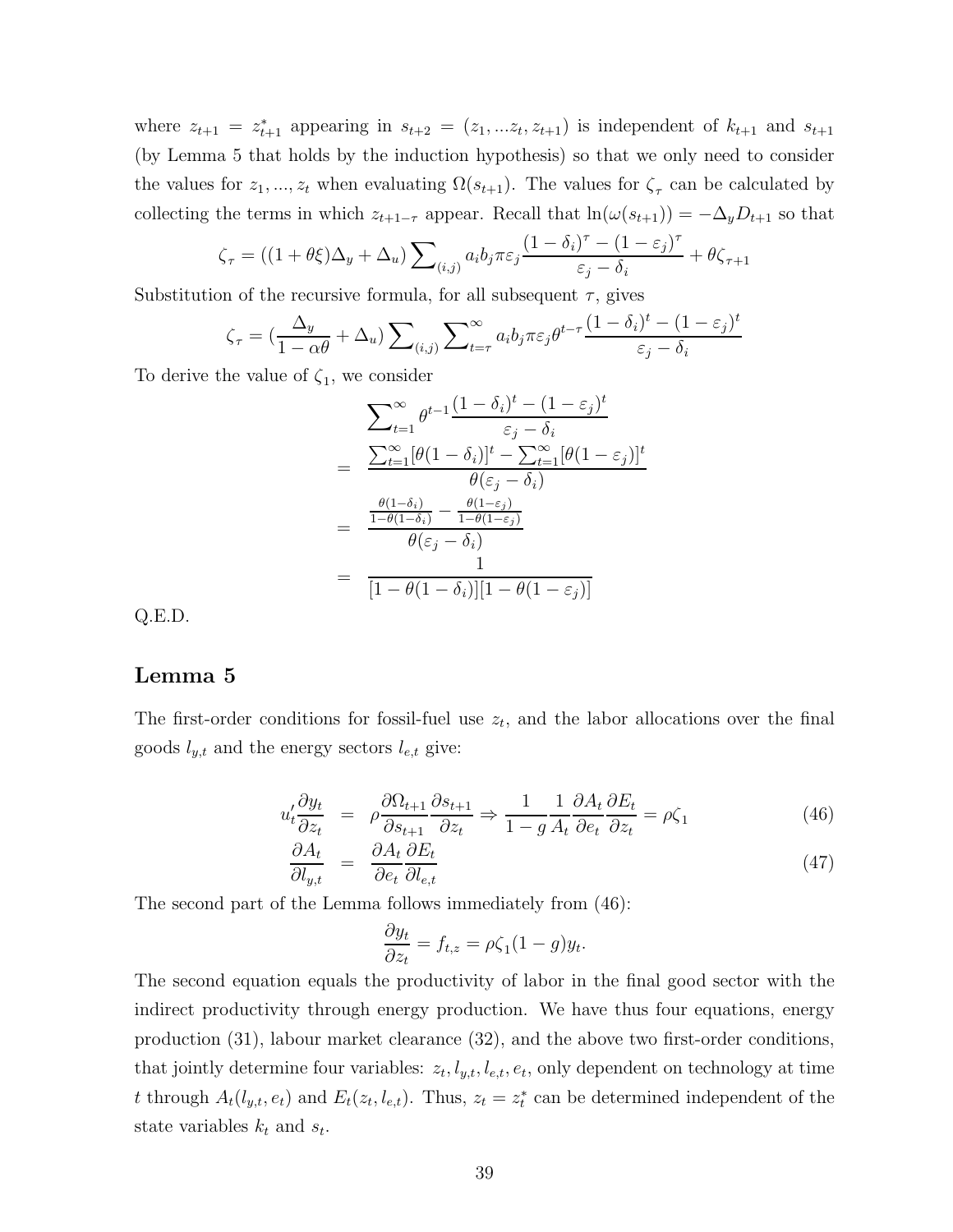## Lemma 6

The result can be proved by repeating the steps in the proof of Lemma 3 with  $\rho = \theta = \gamma$ , to obtain the marginal damage cost of emissions; this identifies the Pigouvian tax. We omit this repetition but, instead, find the Pigouvian pricing from Lemma 5 just by imposing  $\rho = \theta = \gamma$ . Note that Lemma 6 reports the tax for any given g and  $\gamma$ . Because the savings and climate policies are separable (Lemma 3), the expression for the Pigouvian tax holds whether g and  $\gamma$  correspond to the equilibrium values or not.

## Lemma 7

This proof follows Gerlagh and Liski (2011). When the allocation maximizes the objective

$$
W(\cdot) = \sum_{t=1}^{\infty} \alpha_t w_t
$$

with non-negative welfare weights  $\alpha_t$  having a bounded mass  $\sum_{t=1}^{\infty} \alpha_t < \infty$ , then the allocation is Pareto efficient and the welfare aggregator  $W(\cdot)$  is the objective of a representative Planner.

The lemma considers allocations represented through geometric utility weights  $\alpha'_t =$  $\gamma^{t-1}$ . If  $\gamma < \rho$  or  $\gamma < \theta$  one cannot construct a sequence of non-negative welfare weights  $\alpha_t$ consistent with a Planner maximizing under the sequence of utility weights  $\alpha'_{t}$ . Suppose the contrary, that welfare weights  $\alpha_t \geq 0$  consistent with  $\alpha'_t$  exist. Then, using the definition of welfare, we see that for some  $\tau > t$ , the relationship between the two is  $\alpha'_1 = \alpha_1$  and  $\alpha'_\tau = \sum_{t=1}^\tau \alpha_t \rho \theta^{\tau-t-1}$  for  $\tau > 1$ . Expanding the latter gives

$$
\alpha'_{\tau} = \alpha_1 \rho \theta^{\tau - 2} + \alpha_2 \rho \theta^{\tau - 3} + \dots + \alpha_{\tau - 1} \rho + \alpha_{\tau}.
$$
\n(48)

If  $\gamma < \theta$  and  $\alpha_1 > 0$ , we see that the equation cannot hold with  $\alpha_\tau \geq 0$  for sufficiently large  $\tau: \alpha'_{\tau} - \alpha_1 \rho \theta^{\tau-2} < 0$  for some finite  $\tau > 0$ .

If  $\gamma < \rho$ , include only the last two terms on the right in (48) to obtain

$$
\alpha'_{\tau+1} \ge \rho \alpha_{\tau} + \alpha_{\tau+1}.
$$

Substitute  $\alpha'_{\tau+1} = \gamma \alpha'_{\tau}$ ,

$$
\gamma \alpha'_{\tau} - \rho \alpha_{\tau} \ge \alpha_{\tau+1}.
$$

Since  $\gamma < \rho$ , this cannot hold with  $\alpha_{\tau+1} \geq 0$  for any  $\tau$ .

Consider now  $\gamma \ge \max\{\rho, \theta\}$ . We show that now one can construct the non-negative welfare weights. We construct an algorithm for finding the weights. Let  $\tilde{\alpha}_1 = {\alpha_7 \brace \tau \geq 1}$ ,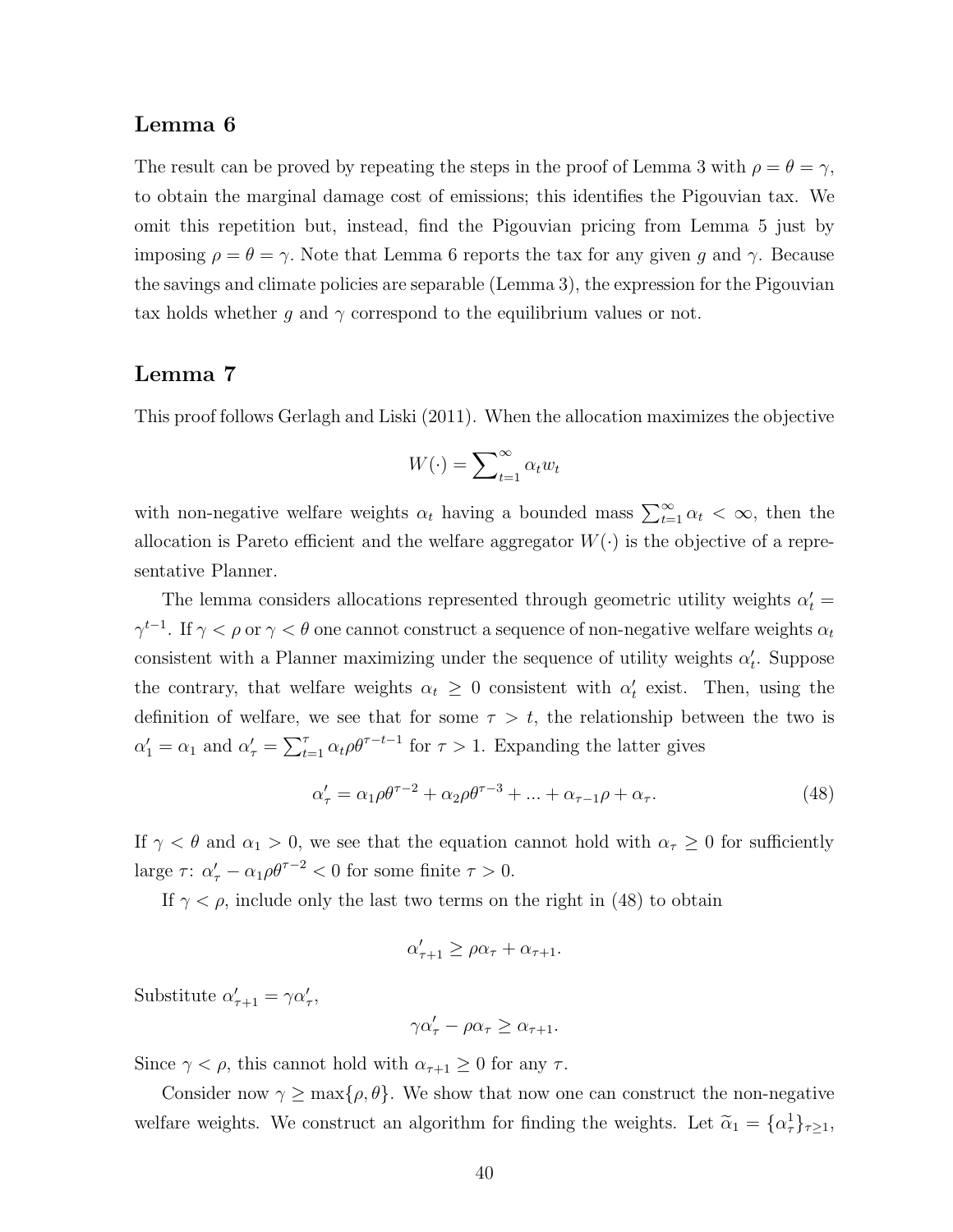$\widetilde{\alpha}_2 = {\alpha_\tau^2}_{\tau \geq 2}$ , and so on. Define

$$
\alpha_{\tau}^{1} = \gamma^{\tau-1}, \tau \ge 1
$$
  
\n
$$
\alpha_{\tau}^{2} = \alpha_{\tau}^{1} - \alpha_{1}^{1} \theta^{\tau-t-1}, \tau \ge 2
$$
  
\n...  
\n
$$
\alpha_{\tau}^{t+1} = \alpha_{\tau}^{t} - \alpha_{t}^{t} \theta^{\tau-t-1}, \tau \ge t.
$$

The value of  $\alpha_{\tau}^{t}$  measures the weight remaining for generation  $\tau$  after all altruistic weights of generations 1 to  $t-1$  have been subtracted. Note that the equilibrium implies utility weights  $\tilde{\alpha}_1$ , and  $\{\alpha_t^t\}_{t\geq 1}$  is the sequence of welfare weights consistent with  $\tilde{\alpha}_1$ . The main intermediate result that we need, in order to prove that the sequence of welfare weights  $\{\alpha_t^t\}_{t\geq 1}$  is non-negative, is that for all  $\tau \geq t$ :

$$
\frac{\alpha_{\tau+1}^t}{\alpha_{\tau}^t} > \max\{\rho, \theta\}.\tag{49}
$$

By construction, this condition is satisfied for  $t = 1$ . It implies that next sequence  $\tilde{\alpha}_2$ , induced by the algorithm, is non-negative, as

$$
\alpha_{\tau}^{2} = \gamma^{\tau-1} - \theta^{\tau-t-1} > \alpha_{\tau}^{1} \{ (\max\{\rho, \theta\})^{\tau-1} - \rho \theta^{\tau-t-1} \} > 0, \tau \ge 2.
$$

By induction, if the condition holds for  $\tilde{\alpha}_t$ , the sequence  $\tilde{\alpha}_{t+1}$  is non-negative:

$$
\alpha_{\tau}^{t+1} > \alpha_{\tau}^{t} \{ (\max\{\rho, \theta\})^{\tau - t} - \rho \theta^{\tau - t - 1} \} > 0, \tau \ge t.
$$

Thus, we are done if we can show that condition (49) holds. Notice that

$$
\alpha_{\tau+1}^{t+1} = \alpha_{\tau+1}^t - \alpha_t^t \rho \theta^{\tau-t} > \max\{\rho, \theta\} \alpha_{\tau}^t - \alpha_t^t \rho \theta^{\tau-t} \ge \theta \{\alpha_{\tau}^t - \alpha_t^t \rho \theta^{\tau-t-1}\} = \theta \{\alpha_{\tau}^{t+1}\}.
$$

If  $\theta > \rho$ , this proves that  $\alpha_{\tau+1}^{t+1} > \theta \{ \alpha_{\tau}^{t+1} \} > \rho \{ \alpha_{\tau}^{t+1} \}$ . On the other hand, if  $\theta < \rho$ , we have

$$
\alpha_{\tau+1}^{t+1} = \alpha_{\tau+1}^t - \alpha_t^t \rho \theta^{\tau-t} > \max\{\rho, \theta\} \alpha_{\tau}^t - \alpha_t^t \rho \theta^{\tau-t} \ge \rho \{\alpha_{\tau}^t - \alpha_t^t \rho \theta^{\tau-t-1}\} = \rho \{\alpha_{\tau}^{t+1}\},
$$

which completes the proof.

### Lemma 8

Consider a policy path  $(g_t, z_t)_t$  given. We then look at variations in policies at time  $\tau$ . We can apply the same analysis as for the proof of Lemma 3 and conclude that the lemma still holds. The only modification of the lemma is that we need to understand that the parameter  $A_t$  depends on the future policies. From the proof of Lemma 3, we also recall that  $u_{\tau} + \theta W_{\tau+1}(k_{\tau+1}, s_{\tau+1})$  is concave in both  $k_{\tau+1}$  and  $z_{\tau+1}$ , which implies that  $u_{\tau} + \theta W_{\tau+1}(k_{\tau+1}, s_{\tau+1})$  is increasing in  $g_{\tau}$  iff  $g_{\tau} < \alpha \theta$ , and increasing in  $z_{\tau}$  iff  $z_{\tau} < z_{\tau}^{\theta}$ .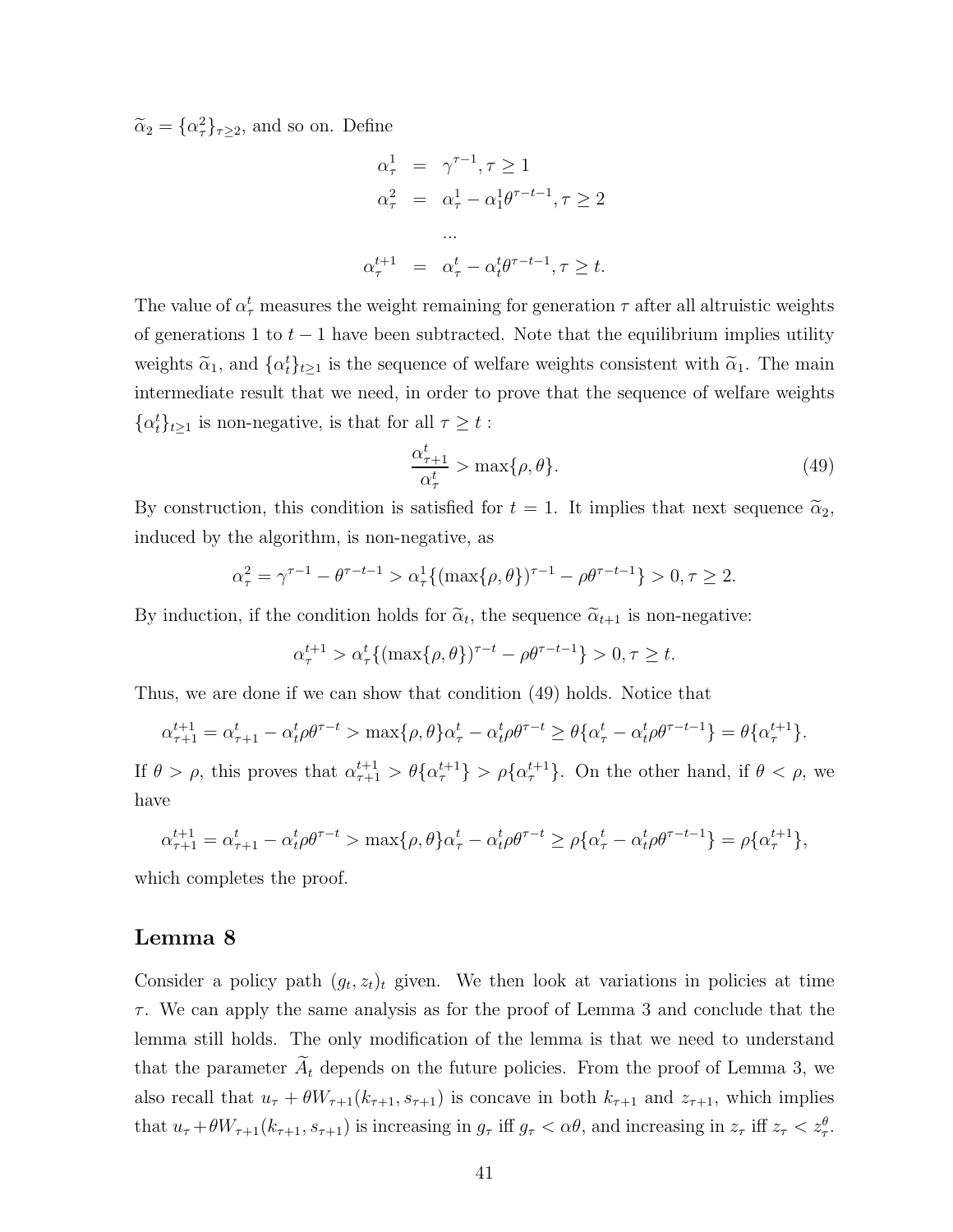## Proposition 4

We want to know the sign of  $f_{t,z} - \tau_t^{Pigou}$  $t^{rgou}$ . For this we divide the difference by  $\Delta \beta \varepsilon$ , and consider

$$
\frac{1}{\varepsilon - \beta} \left[ \frac{\rho(1-\beta)}{1 - \theta(1-\beta)} - \frac{\rho(1-\varepsilon)}{1 - \theta(1-\varepsilon)} - \frac{\gamma(1-\beta)}{1 - \gamma(1-\beta)} + \frac{\gamma(1-\varepsilon)}{1 - \gamma(1-\varepsilon)} \right].
$$

For  $\beta = e = 0$ , the second term degenerates as it becomes zero. For  $\beta \neq \varepsilon$  very small, we can then apply l'Hopital's rule, and approximate the term by looking at the first derivatives for  $\beta$  and  $\varepsilon$  evaluated at  $\beta = \varepsilon = 0$ :

$$
\frac{1}{\varepsilon - \beta} \left[ \frac{\rho(\varepsilon - \beta)}{(1 - \theta)^2} - \frac{\gamma(\varepsilon - \beta)}{(1 - \gamma)^2} \right]
$$
\n
$$
= \frac{\rho}{(1 - \theta)^2} - \frac{\gamma}{(1 - \gamma)^2}
$$

This term is easily shown to be strictly negative. We substitute  $\gamma = \frac{\rho}{1-\alpha\mu}$  $\frac{\rho}{1-\alpha(\theta-\rho)}$  (and  $1 - \gamma = \frac{1 - \alpha \theta - (1 - \alpha)\rho}{1 - \alpha(\theta - \rho)}$  $\frac{-\alpha\theta-(1-\alpha)\rho}{1-\alpha(\theta-\rho)}$  into this equation, divide by  $\rho$ , and get

$$
\frac{1}{(1-\theta)^2} - \frac{(1-\alpha(\theta-\rho))}{(1-\alpha\theta-(1-\alpha)\rho)^2}
$$

As the numerator of the second term is smaller then 1 iff  $\theta > \rho$ , and  $1-\alpha\theta-(1-\alpha)\rho > 1-\theta$ iff  $\theta > \rho$ , so that the denominator is larger for the second term, it follows immediately that the sign is positive iff  $\theta > \rho$ . Using the same procedure for  $\beta$  and  $\varepsilon$  close to one, we find from l'Hopital's rule

$$
\frac{1}{\varepsilon - \beta} (\varepsilon - \beta)(\rho - \gamma) = \rho - \gamma
$$

and we immediately see that the gap is positive iff  $\rho > \gamma$ , that is, iff  $\rho > \theta$ .

## Equilibrium labor market allocation in Section 4

This Appendix details the labor market allocation for the functional forms introduced in Section 4; this allocation is then numerically solved to obtain the overall climate-economy adjustment path in Section 4.2. As explained in the text, the allocation can be solved period-by-period taking the (i) productivity parameters, (ii) total labor, (iii) savings  $g$ , and (iv) carbon policies  $h = \rho \zeta_1$  as given. Items (i)-(ii) change over time, implying reallocations of labor. But these reallocations satisfy equations (50)-(53) below. We drop the time subscript in the variables.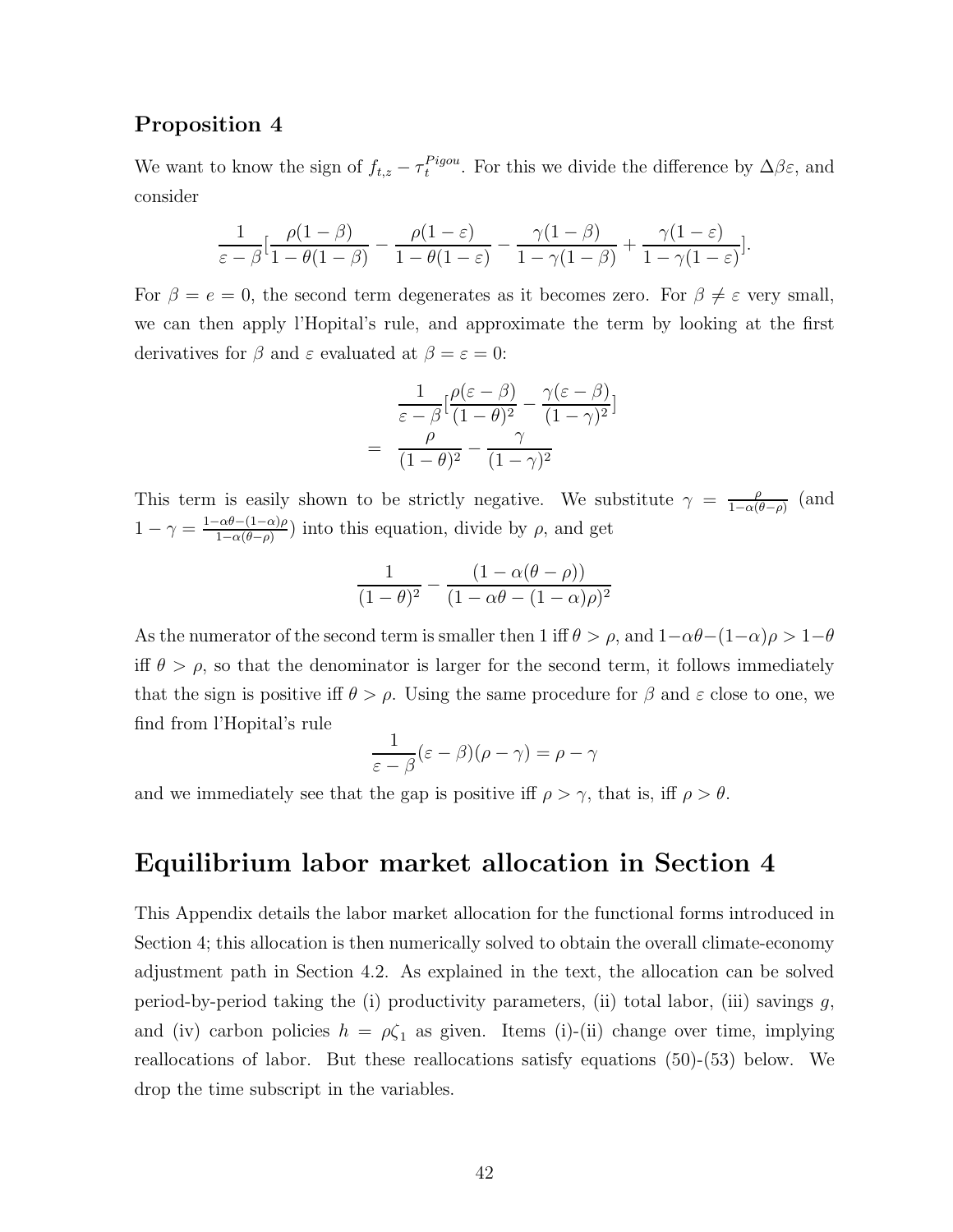1. Consumers choose the fraction g of output y that is available for consumption. We normalize prices for the final good to equalize marginal utility, so that factor prices can be interpreted as marginal welfare per factor endowment:

$$
p = \frac{1}{c} = \frac{1}{(1 - g)y}.
$$

2. Final-good producers of y take capital k, wages w, and the prices of energy q and output p as given. Since  $y = k^{\alpha}[\min\{A_y, A_e\}]^{1-\alpha} \omega(s)$ , factor compensation for labour and energy together receives a share  $(1 - \alpha)$  of the value of output py:

$$
w l_y + q e = (1 - \alpha) p y
$$

where  $e = e_f + e_n$ .

3. Fossil-fuel energy production combines labor and fuels, with technology  $e_{f,t}$  =  $\min\{A_{f,t}l_{f,t}, B_{t}z_{t}\}.$  Fossil fuel use and labour employed,  $z, l_f \geq 0$ , are strictly positive if q covers the factor payments, including the carbon price  $\rho \zeta_1$ 

$$
\left[q - \left(\frac{w}{A_f} + \frac{\rho \zeta_1}{B}\right)\right] \times l_f \le 0.
$$

The zero profit condition for fossil fuel energy allocates the value of fossil fuel energy to labour and emission permits; using the production identity we can express it in terms of labour employed.

$$
qe_f = w l_f + \rho \zeta_1 z = (w + \frac{\rho \zeta_1 A_f}{B}) l_f
$$

4. Carbon-free energy inverse supply is given by the first-order condition

$$
q = w \frac{\partial l_n}{\partial e_n} = \frac{w_t}{(A_n)^{\frac{\varphi}{\varphi + 1}}} (l_n)^{\frac{1}{\varphi + 1}}.
$$

The value share of labour employed in the carbon-free energy sector equals  $\varphi/(1 + \pi)$  $\varphi$ , so that the rent value is expressed in labour employed:

$$
qe_n=(1+\frac{1}{\varphi})wl_n
$$

We obtain four equations in four unknowns  $l_y, l_f, l_n, w$ :

$$
A_y l_y = A_e (A_f l_f + \frac{\varphi + 1}{\varphi} (A_n l_n)^{\frac{\varphi}{\varphi + 1}})
$$
\n
$$
(50)
$$

$$
wl + \frac{\rho \zeta_1 A_f}{B} l_f + \frac{1}{\varphi} w l_n = \frac{1 - \alpha}{1 - g} \tag{51}
$$

$$
\frac{w}{A_f} + \frac{\rho \zeta_1}{B} \ge \frac{w}{(A_n)^{\frac{\varphi}{\varphi+1}}} (l_n)^{\frac{1}{\varphi+1}} \perp l_f \ge 0 \tag{52}
$$

$$
l_y + l_f + l_n = l \tag{53}
$$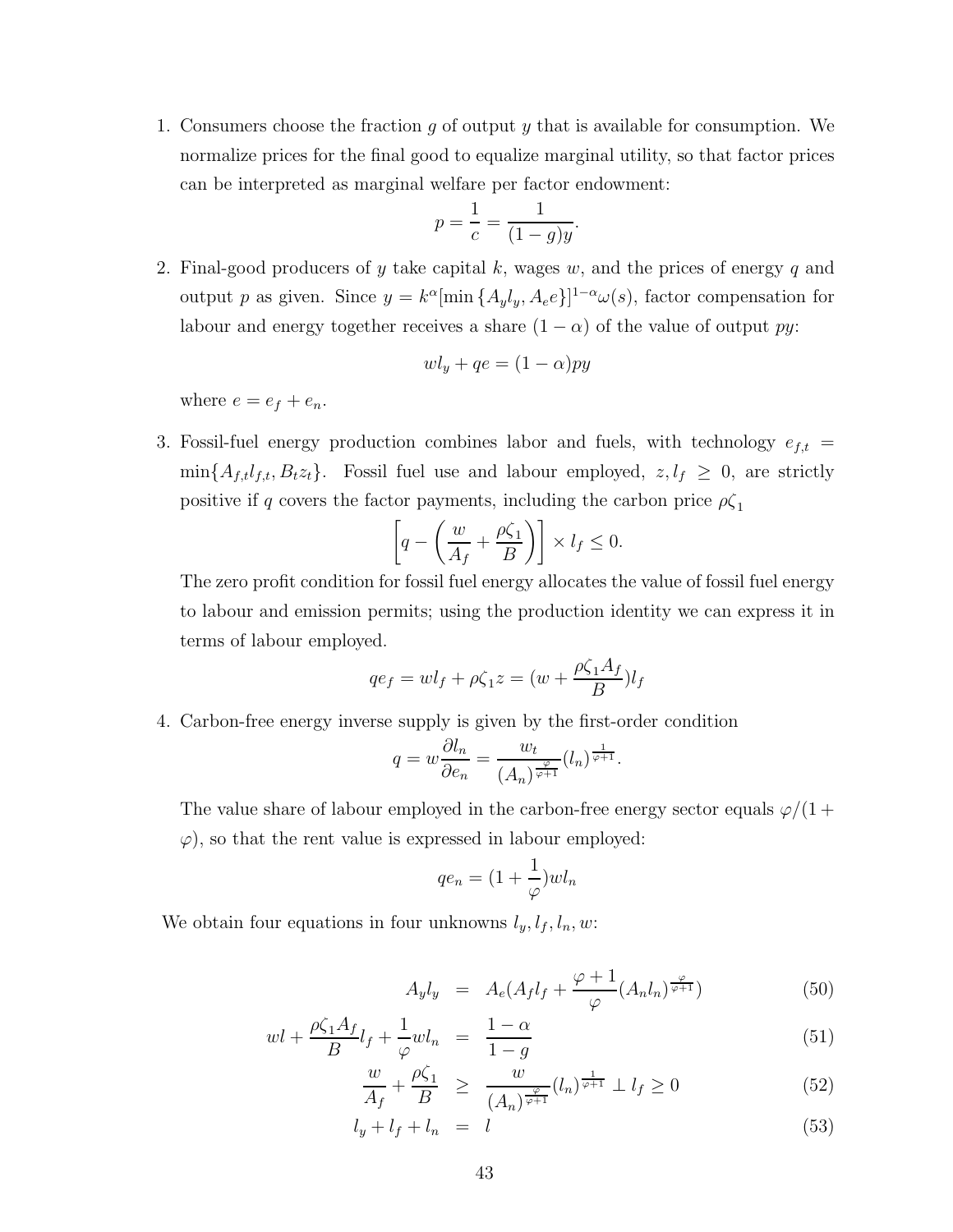Equation (50) follows since, for strictly positive input prices,  $A_t(\cdot) = \min\{A_y l_y, A_e e\} \Rightarrow$  $A_y l_y = A_e e$ . Equation (51) allocates the value of output that is not attributed to capital (the right-hand side) to the labour, carbon emissions, and land rent for the non-carbon energy (where we latter two terms are expressed in labour units). Equation (52) compares the production costs for fossil fuel energy with non-carbon energy, and the last equation is the labor market clearing equation. Note that the solution depends on the state of the economy only through total labor l and productivities  $A_y, A_e, A_f, A_n$ .

In the absence of a carbon policy,  $\zeta_1 = 0$ , we can solve the allocation in closed-form:

$$
l_{n,t} = \frac{A_{n,t}^{\varphi}}{A_{f,t}^{\varphi+1}} \tag{54}
$$

$$
w_t = \frac{1 - \alpha}{1 - g} \frac{\varphi}{\varphi l_t + l_{n,t}} \tag{55}
$$

$$
l_{y,t} = \frac{A_{e,t}}{A_{y,t} + A_{e,t}A_{f,t}} [A_{f,t}(l_t - l_{n,t}) + \frac{\varphi + 1}{\varphi} (A_{n,t}l_{n,t})^{\frac{\varphi}{\varphi + 1}}]
$$
(56)

$$
l_{f,t} = l_t - l_{y,t} - l_{n,t} \tag{57}
$$

Here we include the time subsripts to emphasize the drivers of the solution. This businessas-usual allocation is used to calibrate the productivities as explained in the text.

# Calibration

In this section, we pull together all carbon cycle and economic parameters used in the quantitative assessment. We provide also, on request, two independent program files (GAMS and Excel) that contain the parameters and can be used for policy experiments.

#### Calibration: Climate parameters

We take data from Houghton (2003) and Boden et al. (2011) for carbon emissions in 1751–2008. We choose a 3-box representation of the global biogeochemical cycles; the first box represents the atmosphere plus the upper ocean layer, the second box represents the biomass, while the third box represents the deep ocean. The boxes contain physical carbon stocks measured in  $[TtCO_2]$ . We calibrate the model to minimize the error between the atmospheric concentration prediction from the 3-box model and the Mauna Loa observations, while maintaining CO2 stocks in the various boxes and flows between the boxes consistent with scientific evidence as reported in Fig 7.3 from the IPCC fourth assessment report from Working Group I (Solomon et. al. 2007). There are 4 parameters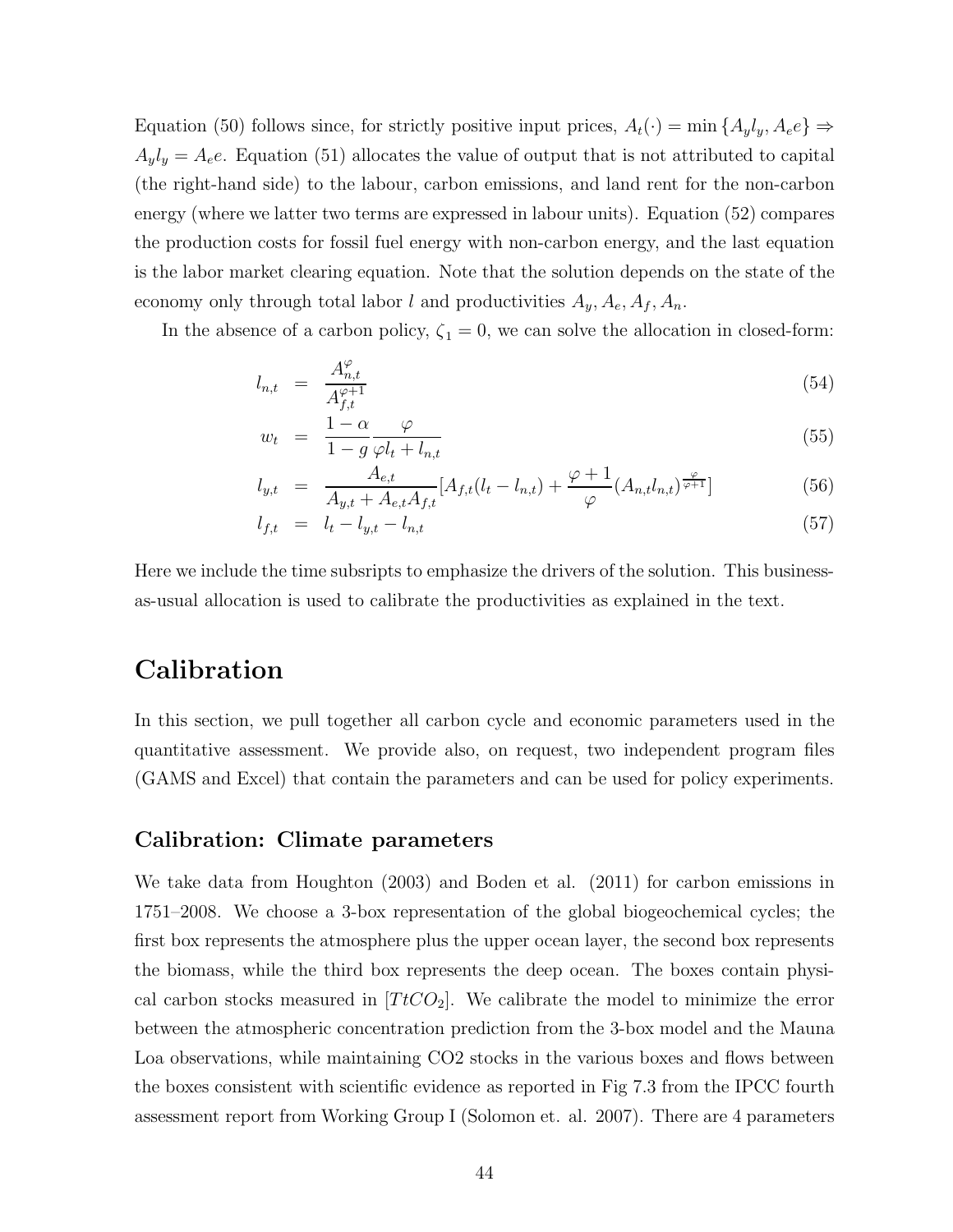we calibrate: (1) the CO2 absorption capacity of the "atmosphere plus upper ocean", (2) the CO2 absorption capacity of the biomass box relative to the atmosphere, while we fix the relative size of the deep ocean box at 4 times the atmophere, based on the IPCC special report on CCS, Fig 6.3 (Caldeira and Akai, 2005). We furthermore calibrate (3) the speed of CO2 exchange between the atmosphere and biomass and (4) between the atmosphere and the deep ocean. Subsequently, we transform this annual 3-box model into a decadal model adjusting the exchange rates within a period between the boxes and the shares of emissions that enter the boxes within the period of emissions. For the mathematical representation of the carbon cycle used in the climate-economy model, we linearly transform the physical decadal model into a fully equivalent model that is mathematically more convenient, but where the boxes lose their precise physical meaning: box 0 measures the amount of atmospheric carbon that never depreciates; box 1 contains the atmospheric carbon with a depreciation of about 9 per cent in a decade; while carbon in box 2 depreciates half per decade.<sup>41</sup> About 20 per cent of emissions enter either the upper ocean layer, biomass, or the deep ocean within the period of emissions. In the reduced-form model, they do not enter the atmospheric carbon stock, so that the shares  $a_i$  sum to 0.8. Our procedure provides an explicit mapping between the physical carbon cycle and the reduced-form model for atmospheric carbon with varying deprecation rates; the Excel file supporting the manuscript contains these steps and allows easy experimentation with the model parameters. The resulting boxes, their emission shares, and depreciation factors are:

$$
S_{t=2005} = (.309, .265, .236)
$$

$$
a = (.166, .205, .429)
$$

$$
\delta = (0, .088, .493).
$$

These coefficients are used to calculate the stock dynamics as given by (35) when the path of future emissions is given by the economy model. To transform stocks into damages as given by (36), we assume a 1-box damage model and choose the parameters as follows:

$$
b = 1, \varepsilon = .183, \pi = 4.1
$$

We thus have one box  $(b = 1)$ . We inteprete  $D_t$  in (36) as the Global Mean Temperature (GMT) squared  $(GMT_t = \sqrt{D_t})$ ;  $\varepsilon = .183$  in the decadal model implies a temperature

<sup>&</sup>lt;sup>41</sup>From a technical perspective, the decay rates in the final reduced-form model describe the eigenvalues of the original model.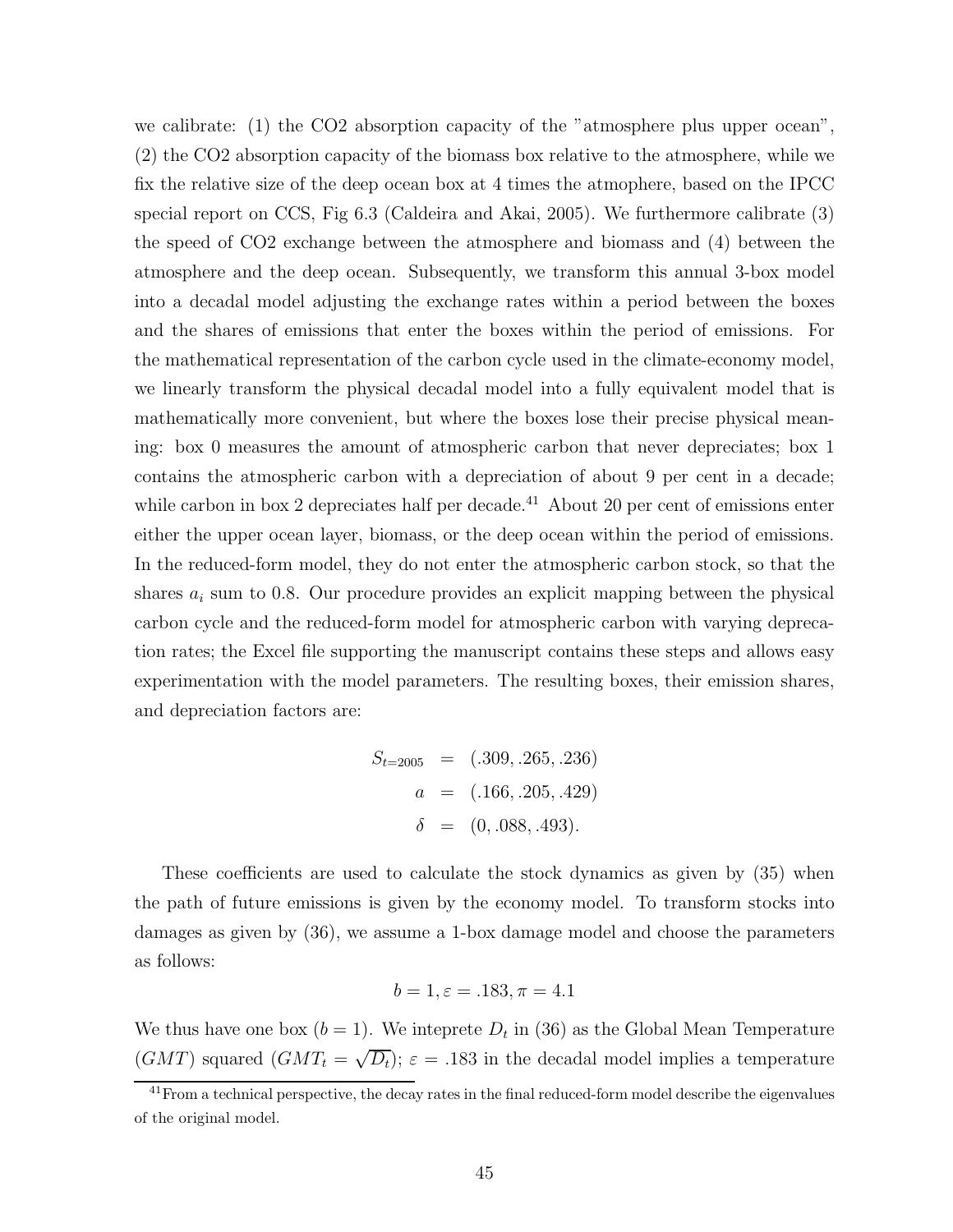adjustment speed of 2 per cent per year. Choice  $\pi = 4.1 \left[ K^2 / GtCO_2 \right]$  implies a climate sensitivity of 3 Kelvin per  $2.2TtCO<sub>2</sub>$ . These choices are within the ranges of scientific evidence (Solomon et al. 2007).

We seek to calibrate the damage parameters to match the case presented in Nordhaus (2007) as a benchmark. Assuming damages equivalent to 2.7 per cent of output at a temperature rise of 3 Kelvin, as in Nordhaus (2001), we obtain  $\Delta_y = 0.003$ ; we set  $\Delta_u = 0$ , unless otherwise stated.

#### Calibration: Economic parameters

In Section 4 (see also Appendix on the labor allocation solution) we explained the business-as-usual calibration, that is, the mapping from quantities path  $(l, y, e_f, e_n)_{t\geq 0}$  to productivities  $(A_y, A_e, A_f, A_n)_{t\geq 0}$ . Thus, we need to make choices that drive the quantities  $(l, y, e_f, e_n)_{t\geq 0}$ . Population is assumed to follow a logistic growth curve:

$$
l_{t+1} = [1 + \gamma_L(1 - \frac{l_t}{l_{\text{max}}})]l_t
$$

with parameters given by the World Bank forecasts. Population in 2010  $(L)$  is set at 6.9 [billion], while the maximum population growth rate  $\gamma_L$  is chosen such that in 2010 the effective population growth rate per decade equals  $0.12$  / $\rm \langle decade$ . The maximum expected population (reached at about 2200) is set at 11 [billion].

Consider then the determinants of initial output  $y_{t=2010}$ . We take Gross Global Product as 600 Trillion Euro  $[Teuro]$  for the first decade, 2006-2015 (World Bank, using PPP). Fossil-fuel energy input  $e_f$ , measured in  $CO_2$ , is .318 [TtCO<sub>2</sub>] for 2006-2015 (SRES IPCC 2000); we set  $e_n$  at 10 per cent of  $e_f$ . These are the raw quantities entering production function at  $t = 2010$ ; now, we use the model structure to calibrate the remaining variables at  $t = 2010$ . There is only one energy sector parameter to be set: the elasticity of carbon-free supply; see Section 4. We set this parameter to  $\varphi = 2$ .

We calibrate the preference parameters to yield 25 per cent savings  $(g = .25)$ , which together with  $u(c) = \ln(c)$  and  $y_{t=2010} = 600$ , gives the price of output as  $p = 1/((1$ g)600). The relative price of energy is taken to be  $q/p = 50$  [euro/tCO<sub>2</sub>]. In Appendix for the labor allocation, we derived the labor allocation as a function of productivities. We have now information on the endogenous variables: the energy outputs  $(e_n, e_f)$ , total output y and the energy price  $q/p$ , so we can solve both the labor allocation  $(l_y, l_f, l_n)$ and the productivities  $(A_y, A_e, A_f, A_n)$  at  $t = 2010$ .

To progress to the next decade  $t = 2020$ , we take capital k given by savings, keep the energy price  $q/p = 50$  [euro/tCO<sub>2</sub>], and match y and  $(e_n, e_f)$  to the A1F1 SRES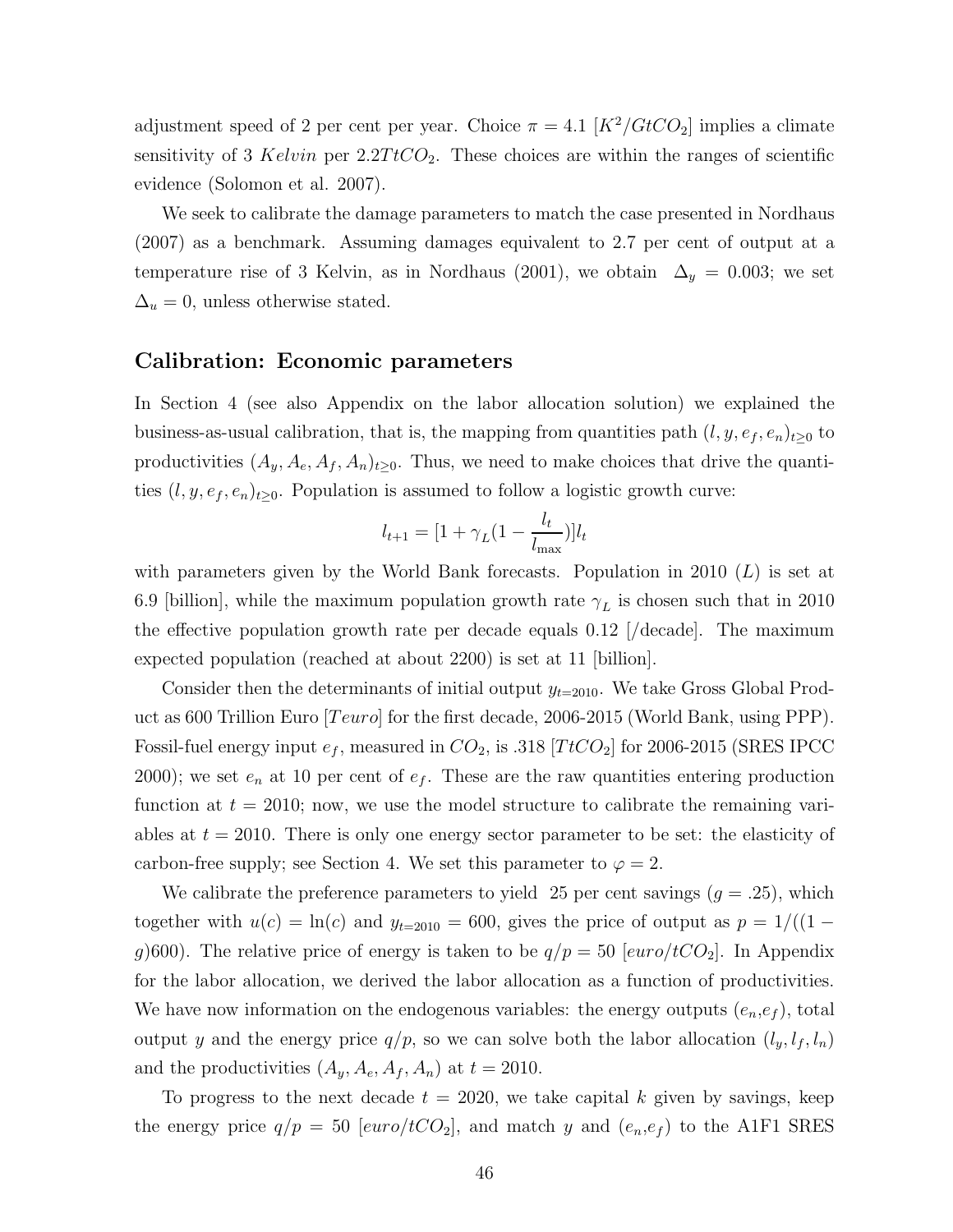scenario from the IPCC (2000). This way the calibration procedure for productivities can be repeated for all future decades.

Finally, capital elasticity  $\alpha$  follows from the assumed time-preference structure  $\rho$  and θ, and observed historic gross savings g.. As a base-case, we consider net savings of 25%  $(g = .25)$ , and a 2 per cent annual pure rate of time preference  $(\rho = \theta = 0.817)$ , resulting in  $\alpha = g/\rho = 0.306$ . For the Markov equilibrium, we take  $\rho = .7724$  and  $\theta = .9511$ . These choices preserve  $q = .25$ .

## Sea level rise in damages

Climate change does not stop at temperature changes. After temperature rises, the sea level will rise as well, and it may do so more or less proportionally to temperatures (Jevrejeva et al. 2011). When damages are proportional to output and quadratic in the level of sea-level rise, we can use  $SLR_t$  for the damages associated with sea level rise, and write for the dynamics of damages

$$
SLR_t = SLR_{t-1} + \varepsilon_{SLR}(\pi_{SLR}D_t - SLR_t)
$$

It is a tedious but straightforward matter to derive the resulting dynamics as

$$
SLR_t = \sum_{i} \sum_{j} \sum_{\tau} a_i b_j \pi \pi_{SLR} \varepsilon_j \varepsilon_{SLR} \times
$$
  

$$
\frac{(\varepsilon_j - \varepsilon_{SLR})(1 - \delta_i)^{\tau + 1} + (\varepsilon_{SLR} - \delta_i)(1 - \varepsilon_j)^{\tau + 1} + (\delta_i - \varepsilon_j)(1 - \varepsilon_{SLR})^{\tau + 1}}{(\varepsilon_j - \delta_i)(\varepsilon_j - \varepsilon_{SLR})(\varepsilon_{SLR} - \delta_i)} z_{t - \tau}
$$

where we forego the terms associated with the initial conditions. Let  $\Delta_{SLR}$  be the costs relative to output of 1m sea level rise. After some tedious substitutions, the Markov equilibrium carbon price is then calculated as

$$
\rho \zeta_{SLR} = \sum_{i} \sum_{j} a_{i} b_{j} \pi \pi_{SLR} \varepsilon_{j} \varepsilon_{SLR} \rho \Delta_{SLR} \times
$$
\n
$$
(\varepsilon_{j}^{2} - \delta_{i}^{2}) \varepsilon_{SLR} + (\varepsilon_{SLR}^{2} - \varepsilon_{j}^{2}) \delta_{i} + (\delta_{i}^{2} - \varepsilon_{SLR}^{2}) \varepsilon_{j}
$$
\n
$$
\overline{(\varepsilon_{j} - \delta_{i})(\varepsilon_{j} - \varepsilon_{SLR})(\varepsilon_{SLR} - \delta_{i})(1 - \theta[1 - \varepsilon_{SLR}])(1 - \theta[1 - \varepsilon_{j}])(1 - \theta[1 - \delta_{i}])}
$$

For sea level rise, both the senstivity  $\pi_{SLR}$  and the speed of adjustment  $\varepsilon_{SLR}$  are both very uncertain, but the estimates for both parameters are strongly and negativel correlated: a higher sensitivity must be matched with a lower adjustment speed, to match the historically observed records,  $\varepsilon_{SLR}\pi_{SLR} \in [0.02, 0.05]$  (per decade). Estimates for the sensitivity range from 0.2 to 5 meter sea level rise per W/m2 forcing increase (Jevrejeva 2011), where typically 1 W/m2 leads to a temperature rise just below 1 Kelvin, so that our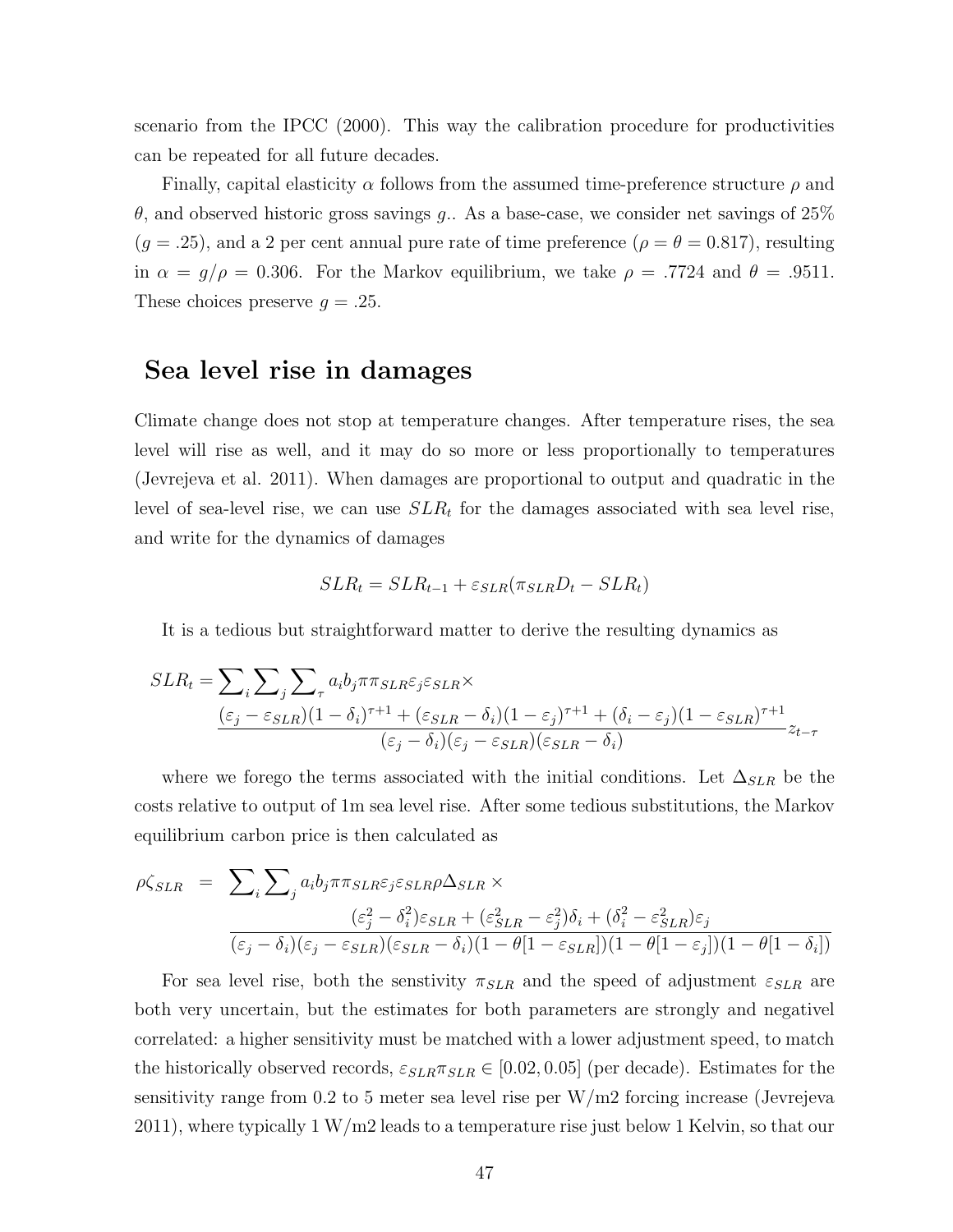parameters range would be  $\pi_{SLR} \in [0.2, 4]$ . A choice of  $\pi_{SLR} = 1$  [m/K] and  $\varepsilon_{SLR} = 0.04$ would represent a reasonable assumption. Yet, the resulting carbon prices will not deviate too much from the carbon prices presented in the main text. The literature does not provide estimates for damages associated with sea level rise that substantially exceed those for temperature rise, that is  $\Delta_{SLR} \pi_{SLR} \ll \Delta_y$ , so that, given the extended lag in sea level rise, the increase in the level of carbon prices associated will be small in relative terms.

## Comparison of climate response functions

We compare our response function for damages, as percentage of output, resulting from emissions, with those in Nordhaus (2007) and Golosov et al. (2011). The GAMS source code for the DICE model provides a large variety of scenarios with different policies such as temperature stabilization, concentration stabilization, emission stabilization, the Kyoto protocol, a cost-benefit optimal scenario, and delay scenarios. For each of these scenarios we calculated the damage response function by simulating an alternative scenario with equal emissions, apart from a the first period when we decreased emissions by 1GtC. Comparison of the damages, in terms relative of output, then defines the response function for that specific scenario. It turns out that the response functions are very close, and we took the average over all scenarios. To interpret the response function in Nordhaus (2007), we notice that the average DICE carbon cycle and damage response can very accurately be described by our reduced form using the parameters  $a = (0.575, 0.395, 0.029), \delta = (0.310, 0.034, 0),$  which give a perfect fit for the carbon cycle of DICE2007, and  $\varepsilon = 0.183$ ,  $\pi = 4.09$  for the temperature delay. That is, the carbon-cycle in DICE (Nordhaus 2007) is characterized by a very large long-term uptake of CO2 in the oceans. The reduced model in Golosov et al. is represented by  $a = (0.2, 0.486, 0.314), \delta = (0, 0.206, 1),$  which implies a similar carbon cycle model to ours, but Golosov et al. have no temperature delay structure,  $\varepsilon = 1$ . The figure below presents the emissions damage response,  $\frac{dD_{t+\tau}}{dz_t}$ .

∗ ∗ ∗Figure 6 here: Emissions-Damage responses ∗ ∗∗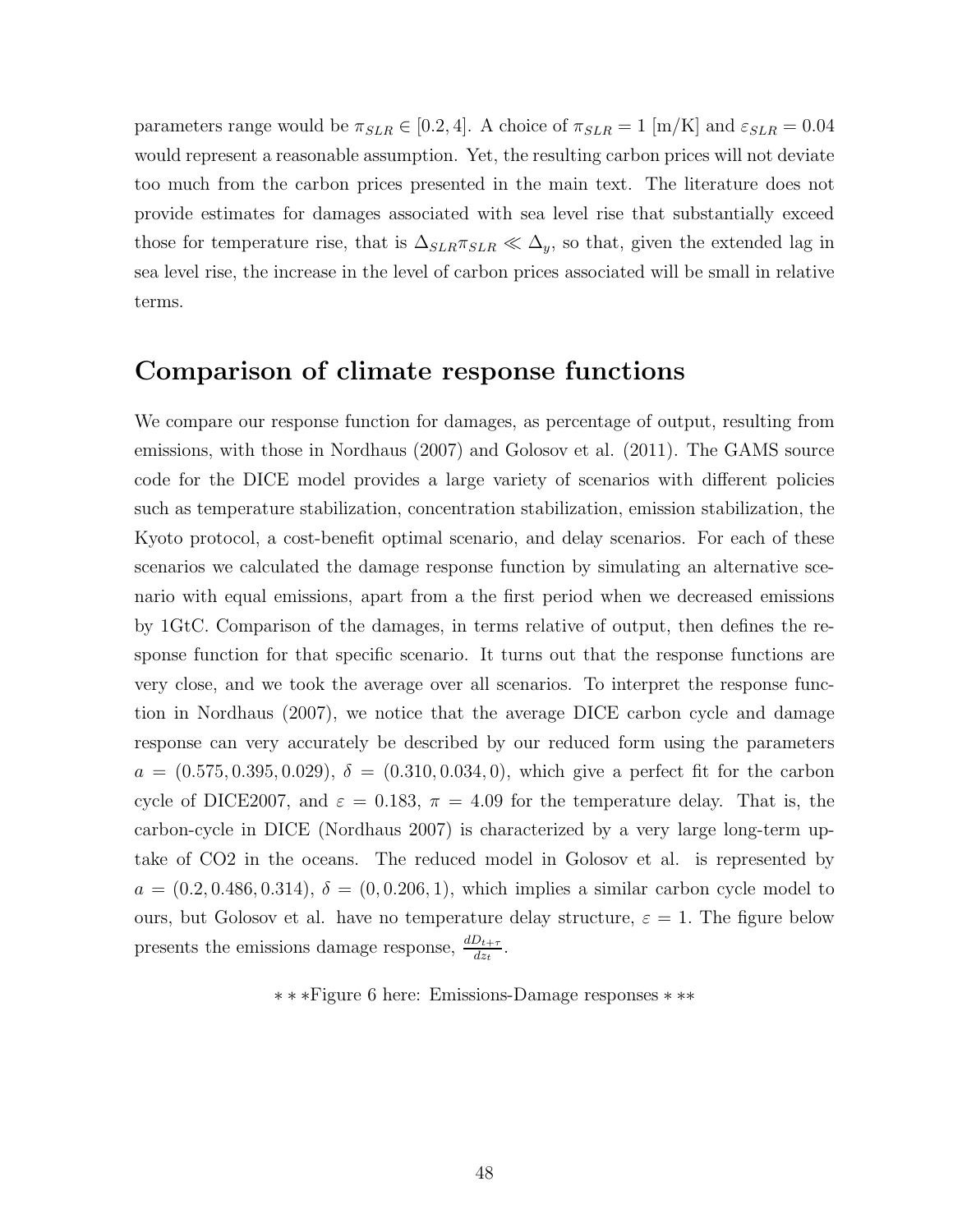# References

- [1] Alley, Andrews, Brigham-Grette, et al. (2010), "History of the Greenland Ice Sheet: paleoclimatic insights", in Quaternary Science Reviews 29: 1728-1756.
- [2] Barro R.J. (1999), Ramsey meets Laibson in the neoclassical growth model, Quarterly Journal of Economics 114: 1125-1152.
- [3] Bernheim, D.B., and A. Rangel (2009), Beyond Revealed Preference: Choice-Theoretic Foundations for Behavioral Welfare Economics, The Quarterly Journal of Economics, MIT Press, vol. 124(1), pages 51-104.
- [4] Boden, T.A., G. Marland, and R.J. Andres. 2011. Global, Regional, and National Fossil-Fuel CO2 Emissions. Carbon Dioxide Information Analysis Center, Oak Ridge National Laboratory, U.S. Department of Energy, Oak Ridge, Tenn., U.S.A.
- [5] Caldeira K. and M. Akai (eds) 2005, Ocean storage, Ch 6 in IPCC special report on carbon dioxide capture and storage, edited by Metz B., O. Davidson, H. de Coninck, M. Loos, and L. Meyer, Cambridge University Press.
- [6] Caplin A, and Leahy J (2004), The social discount rate, Journal of Political Economy 112: 1257-1268.
- [7] Dasgupta, P., Discounting Climate Change, Journal of Risk and Uncertainty, 2008, 37(2-3), 141-169.
- [8] Fischer C. and R. Newell, 2008, Environmetnal and technology policies for climate mitigation, J of Environmental and Economic Management 55:142-162.
- [9] Gerlagh, R., and M. Liski, Public investment as commitment, CESifo Working Paper Series No. 3330, available at hse-econ.fi/liski/papers/pubinv.pdf
- [10] Gollier, C., and R. Zeckhauser (2005), Aggregation of Heterogeneous Time Preferences, Journal of Political Economy, 2005, vol. 113, issue 4, ppp. 878-896.
- [11] Golosov, M., J. Hassler, P. Krusell, A. Tsyvinski (2011), Optimal taxes on fossiel fuel in general equilibrium, NBER WP 17348.
- [12] Hasselmann, K., S. Hasselmann, R Giering, V Ocana, H v Storch (1997), Sensitivity of optimal  $CO<sub>2</sub>$  emissions paths using a simplified structural integrated assessment model (SIAM), Climatic Change 37: 345-387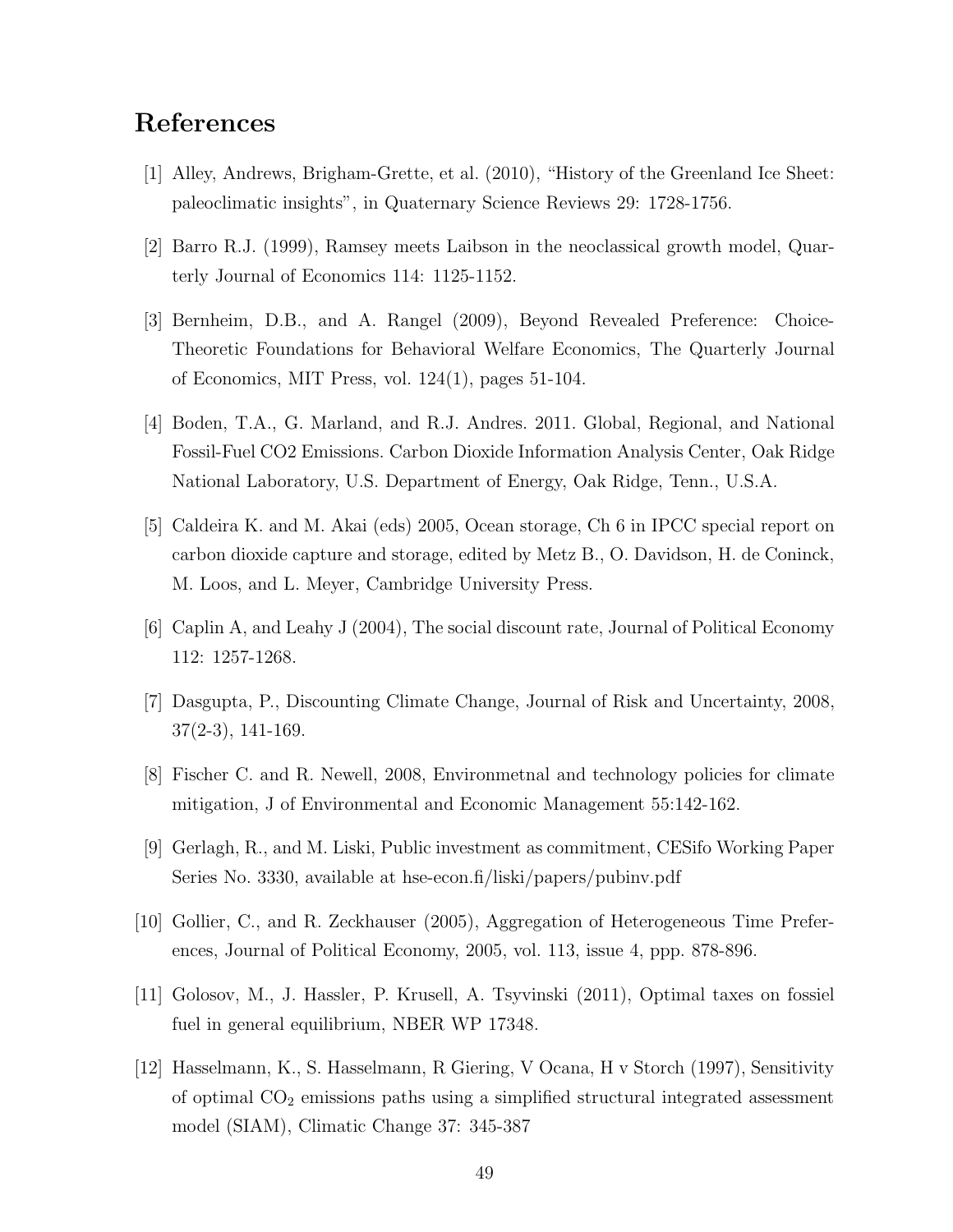- [13] Hooss G, R. Voss, K Hasselmann, E Maier-Reimer, F Joos (2001), A nonlinear impulse response model of the coupled carbon cycle-climate system (NICCS), Climate Dynamics 18: 189-202
- [14] Houghton, R.A. 2003.Revised estimates of the annual net flux of carbon to the atmosphere from changes in land use and land management 1850-2000. Tellus55B(2):378- 390.
- [15] IPCC, Intergovernmental Panel on Climate Change (2000), Special Report on Emissions Scenarios, edited by N. Nakicenovic and R. Swart, Cambridge Univ. Press, Cambridge, U.K.
- [16] Jackson, O. M., and L. Yariv, Collective Dynamic Choice: The Necessity of Time Inconsistency, WP-2011
- [17] Jevrejeva, S., J.C. Moore, A. Grinsted (2011), Sea level projections to AD2500 with a new generation of climate change scenarios, Global and Planetary Change 80-81:14-20.
- [18] Karp L. (2005), Global warming and hyperbolic discounting, Journal of Public Economics 89: 261-282.
- [19] Karp L. (2007), Non-constant discounting in continuous time, Journal of Economic Theory 132: 557-568.
- [20] Krieglera, Hall, Helda, Dawson, and Schellnhuber (2009), "Imprecise probability assessment of tipping points in the climate system", Proceedings of the National Academy of Sciences, vol 106: 5041-5046.
- [21] Krusell P., Kuruscu B, Smith A.A. (2002), Equilibrium welfare and government policy with quasi-geometric discounting, Journal of Economic Theory 105: 42-72.
- [22] Laibson D. (1997), Golden eggs and hyperbolic discounting, Quarterly Journal of Economics 112: 443-477.
- [23] Maier-Reimer E. and K.Hasselman (1987), Transport and storage of CO2 in the ocean - an inorganic ocean-circulation carbon cycle model, Climate Dynamics 2, 63-90.
- [24] Manne A.S., R.Mendelsohn, and R.Richels (1995), MERGE, A model for evaluating regional and global effects of GHG reduction policies, Energy Policy 23, 17-34.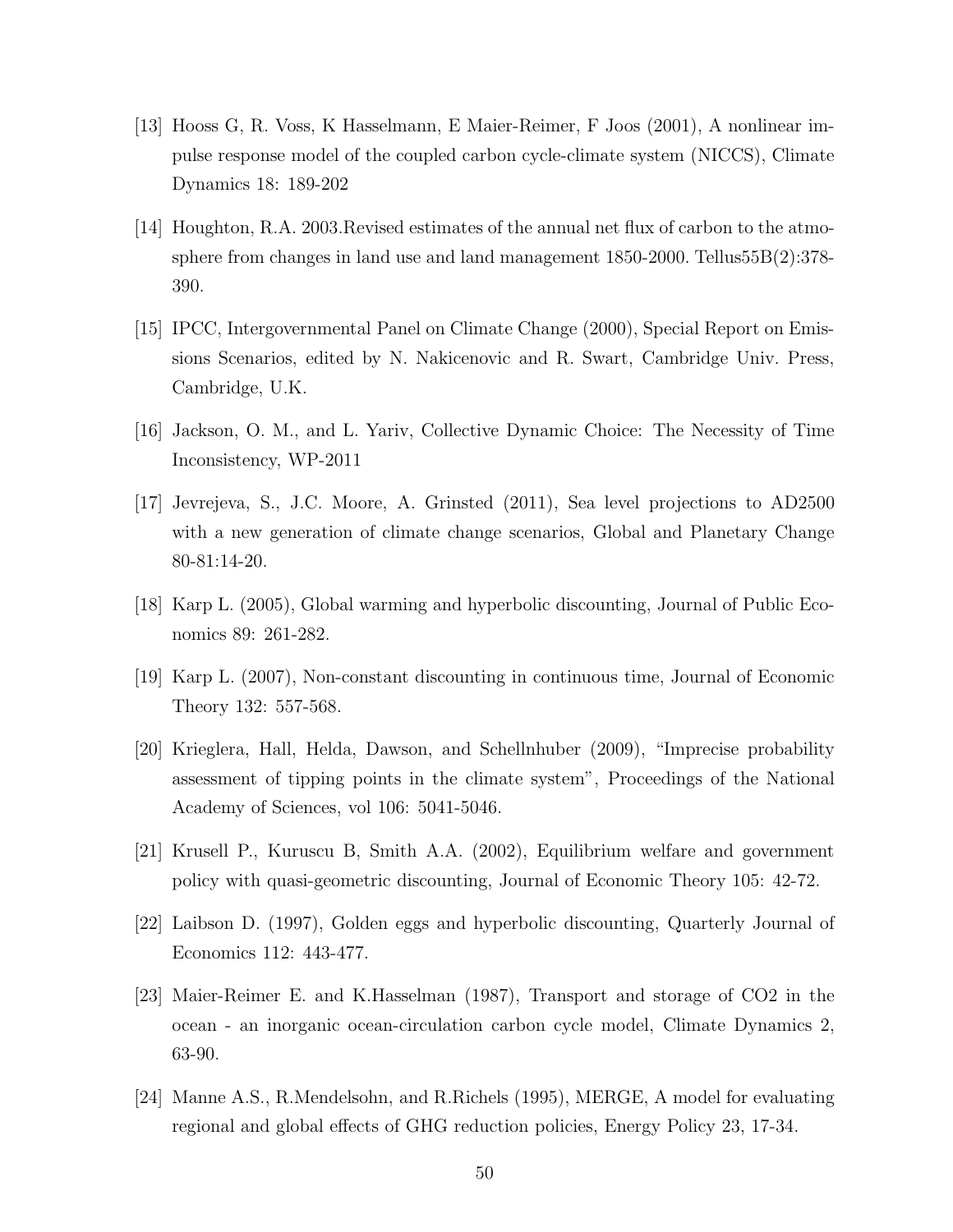- [25] Nordhaus, W. D.(1993), Optimal greenhouse-gas reductions and tax policy in the "DICE" model, The American Economic Review, 83 (2), pp. 313-317.
- [26] Nordhaus, W.D. (1997), Discounting in economics and climate change, an editorial, in Climatic Change 37: 315-328.
- [27] Nordhaus, W. D.(2007), A Review of The Stern Review on the Economics of Climate Change, Journal of Economic Literature, 45 (3), 686-702.
- [28] Nordhaus, W.D, and J. Boyer (2000), Warming the World: Economic Modeling of Global Warming, MIT Press, Cambridge, MA.
- [29] Orr, J.C., V.J. Fabry, O. Aumont, et al. (2005), Anthropogenic ocean acidification over the twenty-first century and its impacts on calcifying organisms, Nature 437: 681-686.
- [30] Phelps E.S. and R.A. Pollak (1968), On second-best national saving and gameequilibrium growth, Review of Economic Studies 35(2): 185-199.
- [31] Saez-Marti M. and J.W. Weibull (2005), Discounting and altruism to future decision makers, Journal of Economic Theory 122: 254-266
- [32] Solomon, S., D. Qin, M. Manning, Z. Chen, M. Marquis, K.B. Averyt, M. Tignor and H.L. Miller (eds), "Climate Change 2007: The Physical Science Basis", Technical Summary, Table TS2.5, footnote b.
- [33] Stern, N. (2006), "The economics of climate change: the Stern review", Cambridge, UK: Cambride University Press.
- [34] Strotz, R. H. (1956), Myopia and Inconsistency in Dynamic Utility Maximization, The Review of Economic Studies, 23(3), pp. 165-180.
- [35] Peck S.C. and T.J.Teisberg (1992), CETA: a model for carbon emissions trajectory assessment, Energy Journal 13, 55-77.
- [36] Weitzman, M. (2001). Gamma Discounting, American Economic Review, Vol. 91, No. 1, pp. 260-271.
- [37] Weitzman, M. (2007). A Review of The Stern Review on the Economics of Climate Change, Journal of Economic Literature, 45 (3), 703-724.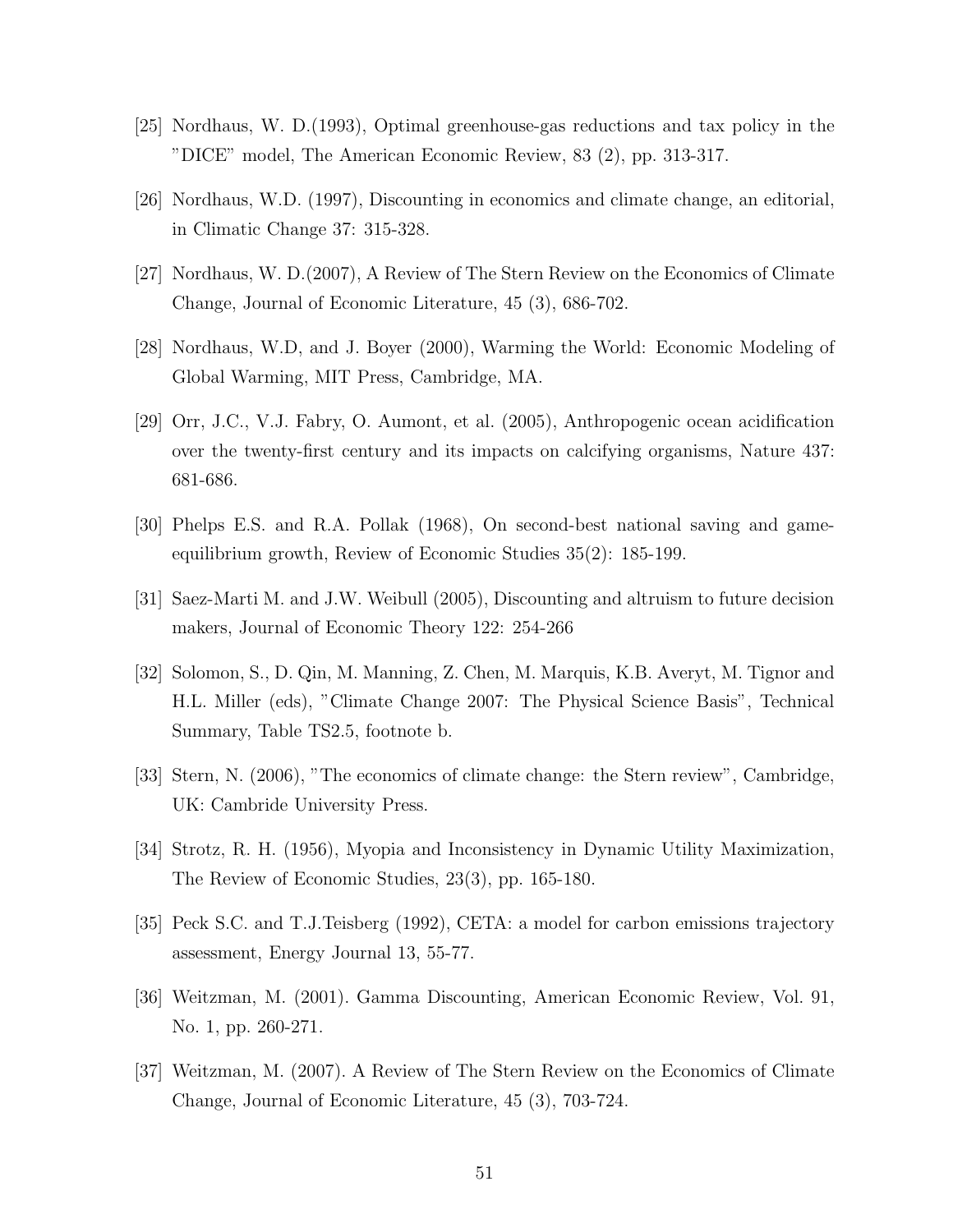

Figure 1. Carbon prices in 3 scenarios



Figure 2. CO2 emissions, per year, in 4 scenarios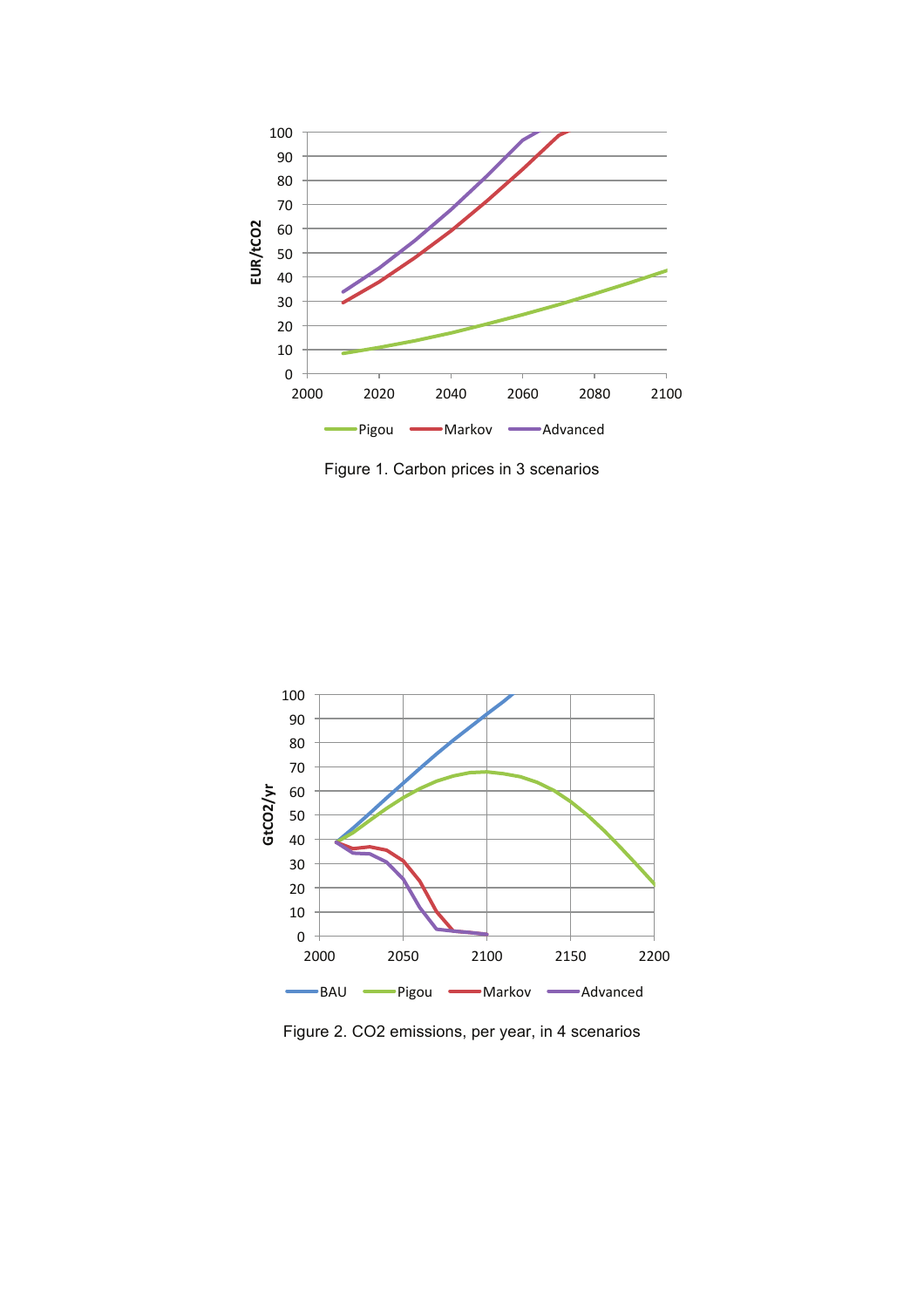

Figure 3. Temperature rise in 4 scenarios



Figure 4. Per capita consumption levels in 4 scenarios